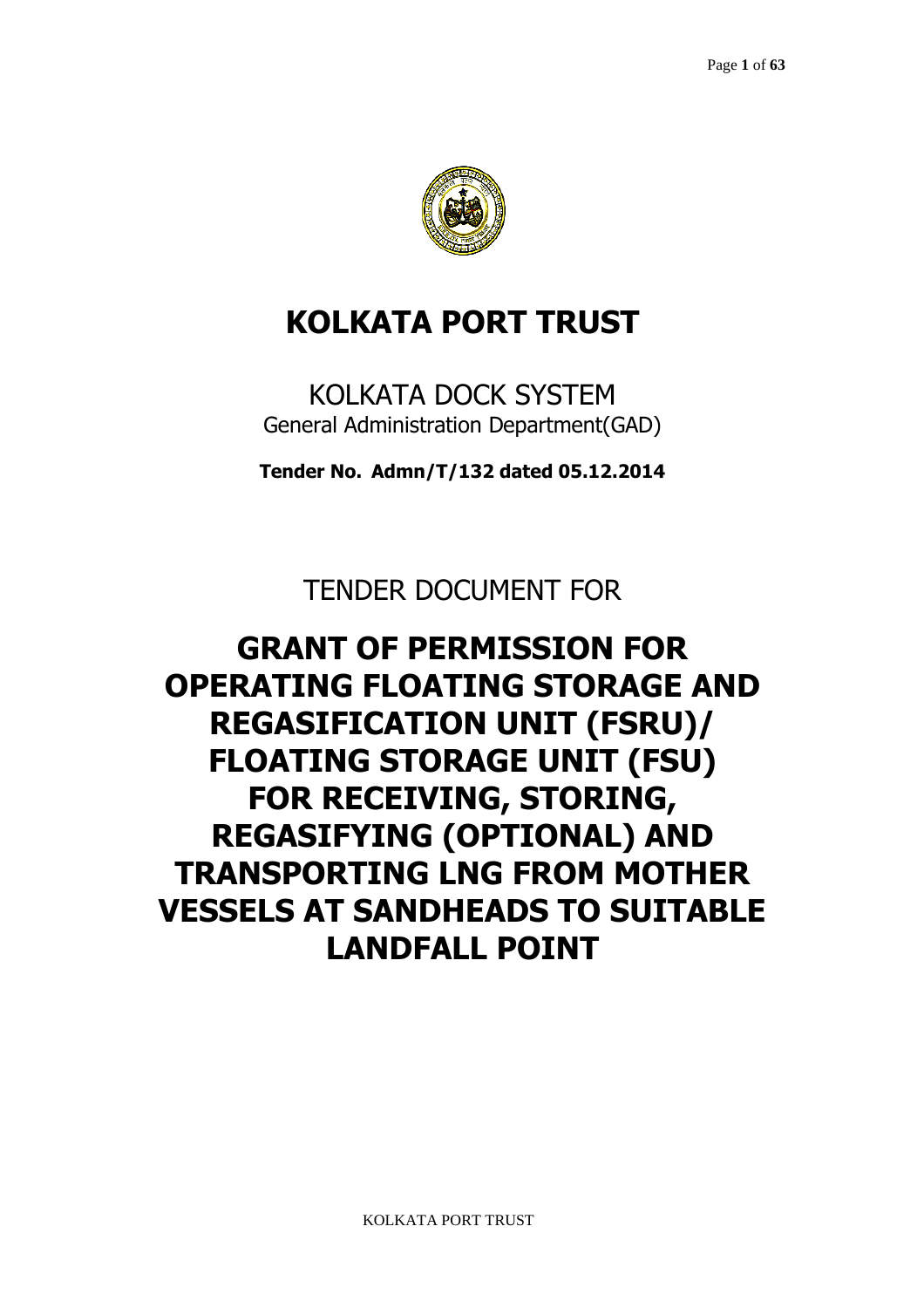#### **KOLKATA PORT TRUST Kolkata Dock System**

#### **Issue Letter of Tender Document**

**Tender No. : Admn/T/132 dated 05.12.2014** 

**Tender Subject :**

**GRANT OF PERMISSION FOR OPERATING FLOATING STORAGE AND REGASIFICATION UNIT (FSRU)/ FLOATING STORAGE UNIT (FSU) FOR RECEIVING, STORING, REGASIFYING (OPTIONAL) AND TRANSPORTING LNG FROM MOTHER VESSELS AT SANDHEADS TO SUITABLE LANDFALL POINT.** 

This set of Tender Document is issued to :

Name of Tenderer :

………………………………………………………………........................

Address of Tenderer:

………………………………………………………………......................

…….………….………………………………………………...............................................

……………………………………………………………….................................................

Date of Issue : ………………………………………………………………

**Secretary I/C**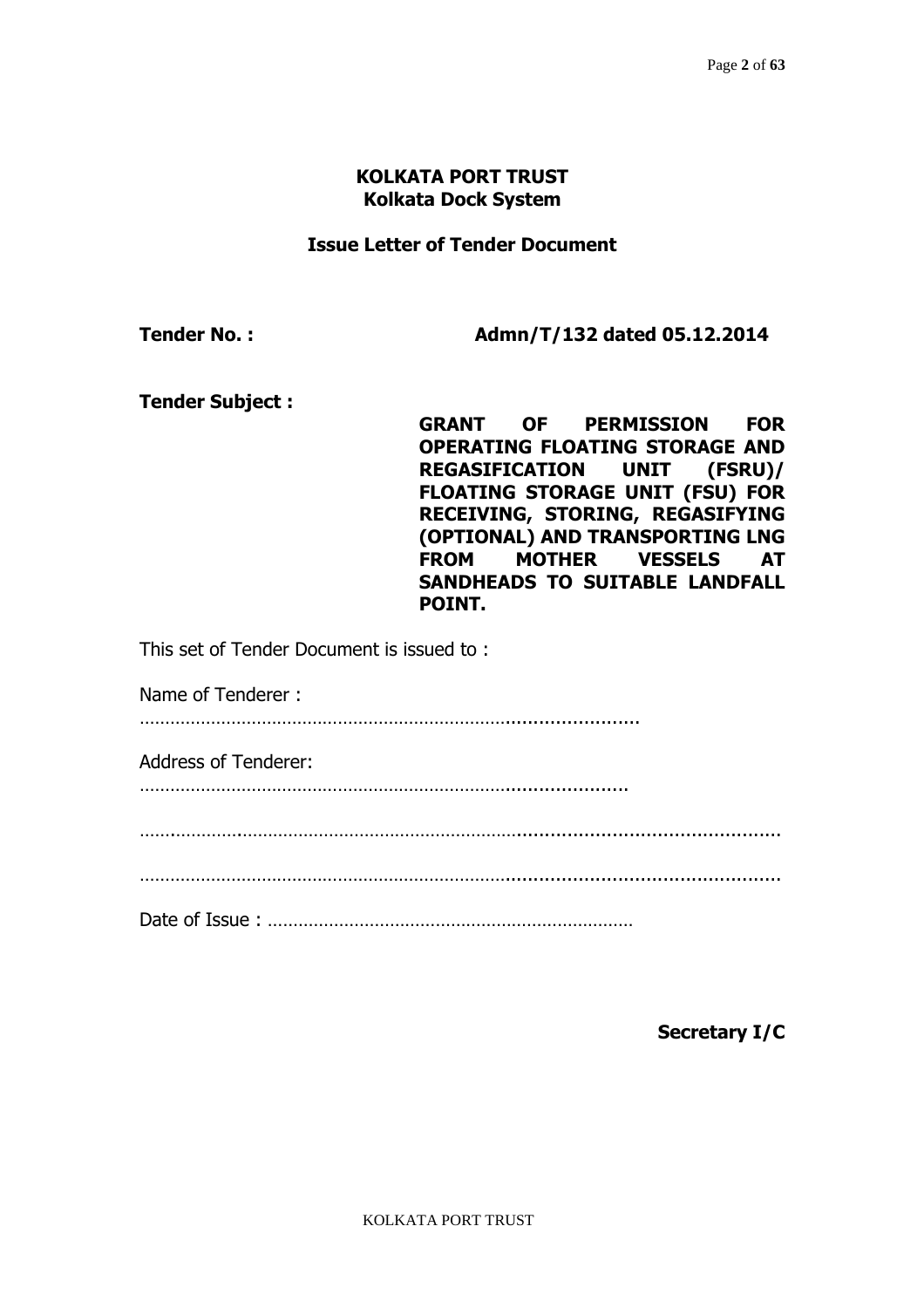## **DISCLAIMER**

The information contained in this document or subsequently provided to Applicant(s), whether verbally or in documentary or any other form, by or on behalf of the KoPT or any of its employees or advisors, is provided to Applicant(s) on the terms and conditions set out in this document and such other terms and conditions subject to which such information is provided.

This document is not an agreement and is neither an offer nor invitation by the KoPT to the prospective Applicants or any other person.

Information provided in this document to the Applicant(s)/bidders is on a wide range of matters, some of which may depend upon interpretation of law. The information given is not intended to be an exhaustive account of statutory requirements and should not be regarded as a complete or authoritative statement of law. The KoPT accepts no responsibility for the accuracy or otherwise for any interpretation or opinion on law expressed herein.

The KoPT, its employees and advisors make no representation or warranty and shall have no liability to any person, including any Applicant or Bidder, under any law, statute, rules or regulations or tort, principles of restitution or unjust enrichment or otherwise for any loss, damages, cost or expense which may arise from or be incurred or suffered on account of anything contained in this document or otherwise, including the accuracy, adequacy, correctness, completeness or reliability of the document and any assessment, assumption, statement or information contained therein or deemed to form part of this document.

The KoPT also accepts no liability of any nature whether resulting from negligence or otherwise howsoever caused arising from reliance of any Applicant upon the statements contained in this document.

The KoPT may, in its absolute discretion but without being under any obligation to do so, update, amend or supplement the information, assessment or assumptions contained in this document.

The issue of this document does not imply that the KoPT is bound to select or to appoint the selected Bidder, as the case may be, for the Project and the KoPT reserves the right to reject all or any of the Applications or Bids without assigning any reasons whatsoever.

The Applicant shall bear all its costs associated with or relating to the preparation and submission of its Application including but not limited to preparation, copying, postage, delivery fees, expenses associated with any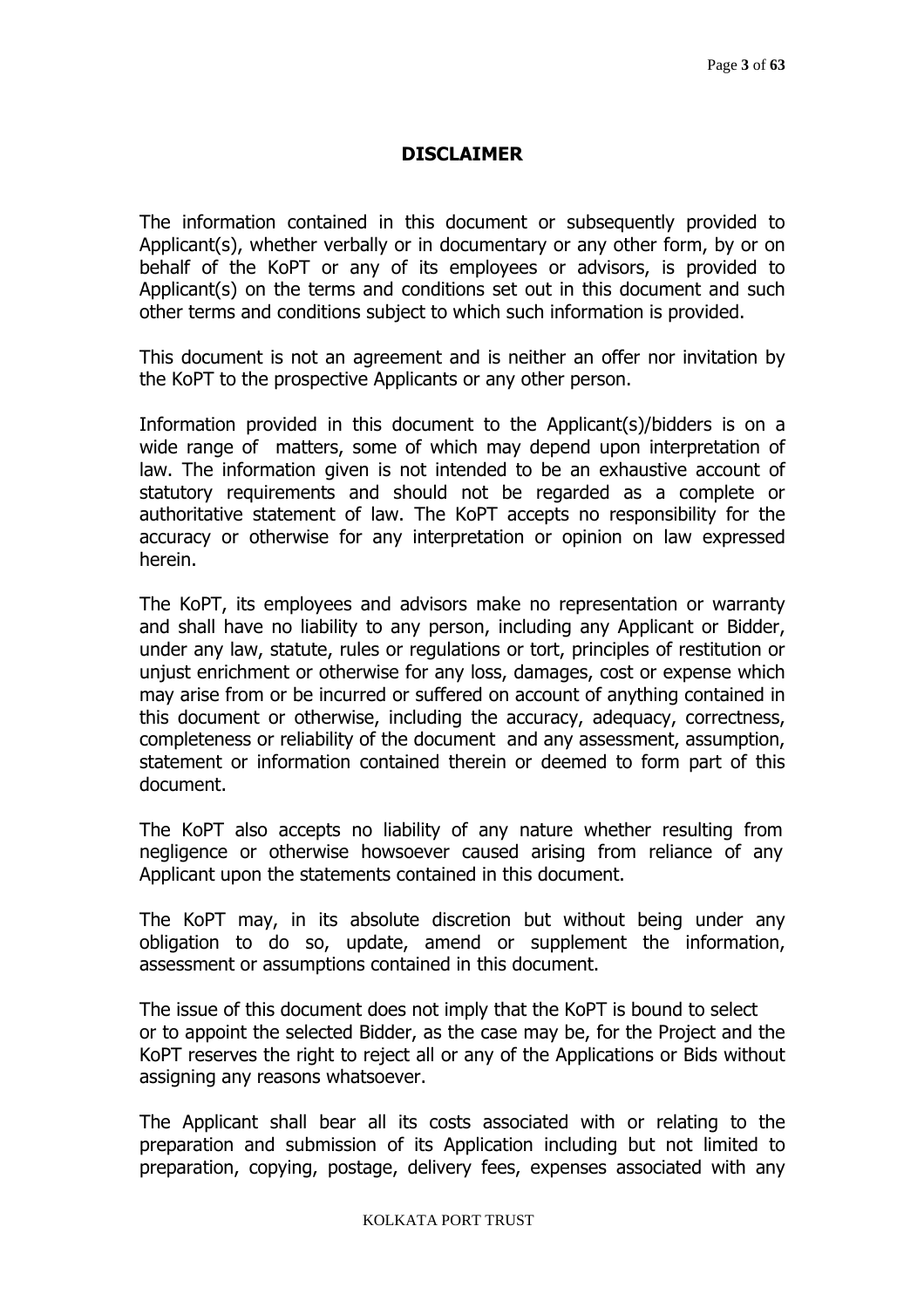demonstrations or presentations which may be required by the KoPT or any other costs incurred in connection with or relating to its Application. All such costs and expenses will remain with the Applicant and the KoPT shall not be liable in any manner whatsoever for the same or for any other costs or other expenses incurred by an Applicant in preparation or submission of the Application, regardless of the conduct or outcome of the Bidding Process.

\_\_\_\_\_\_\_\_\_\_\_\_\_\_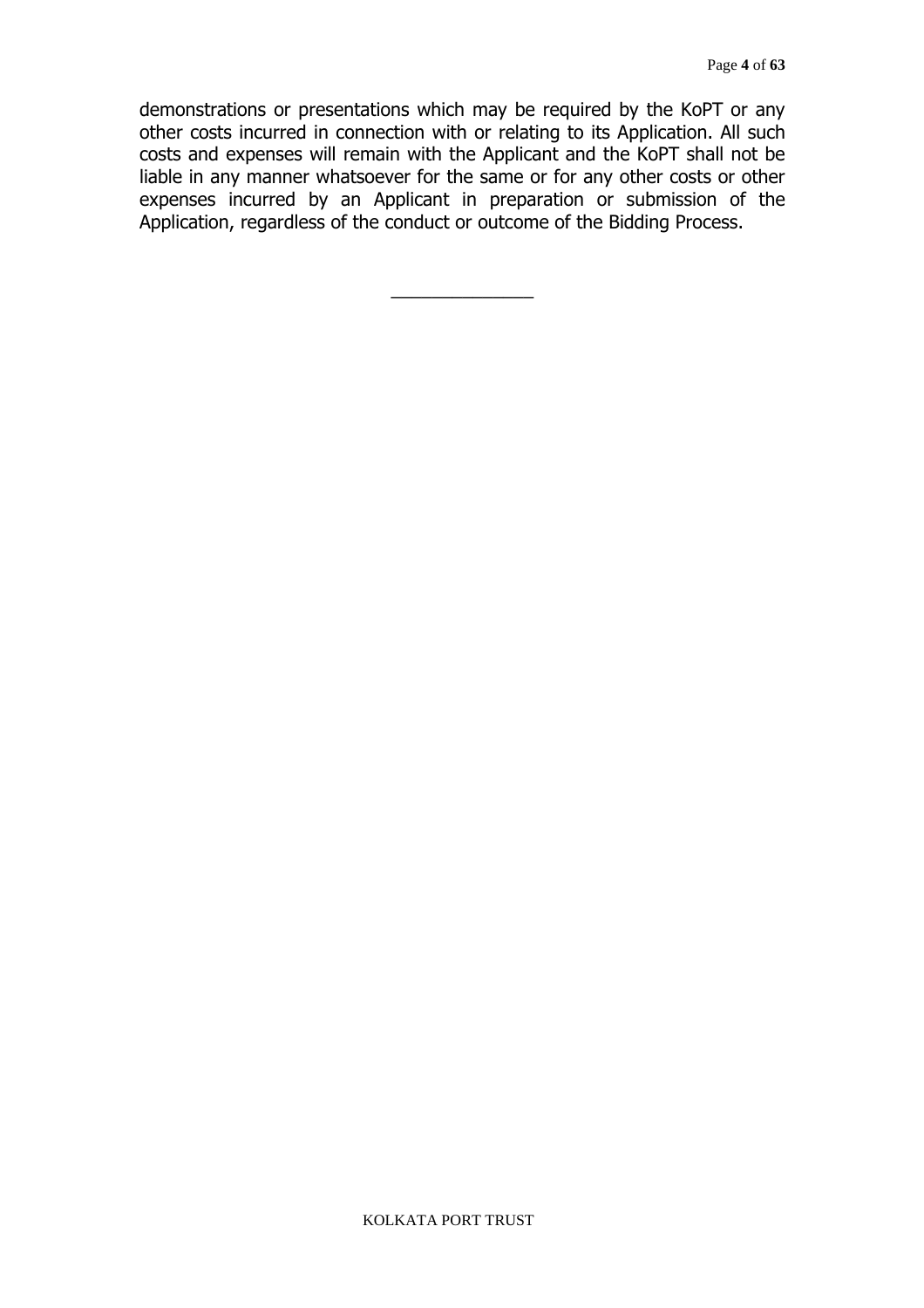## **SHORT NOTICE INVITING TENDER (NIT) KOLKATA PORT TRUST KOLKATA DOCK SYSTEM**

**TENDER FOR GRANT OF PERMISSION FOR OPERATING FLOATING STORAGE AND REGASIFICATION UNIT (FSRU)/ FLOATING STORAGE UNIT (FSU) FOR RECEIVING, STORING, REGASIFYING (OPTIONAL) AND TRANSPORTING LNG FROM MOTHER VESSELS AT SANDHEADS TO SUITABLE LANDFALL POINT.** 

## **Tender No. : Admn/T/132 dated 05.12.2014**

Sealed Offers are invited from eligible applicants for grant of permission for operating Floating Storage and Regasification Unit (FSRU)/ Floating Storage Unit (FSU) for receiving, storing, regasifying (optional) and transporting LNG from mother vessels at Sandheads to suitable landfall point on three cover basis :- **Cover I:-** Earnest Money Deposit and Cost of Tender Document; **Cover II :-**  Techno-Commercial Bid ; **Cover III :-** Minimum Guaranteed Throughput (MGT) Bid.

| Earnest | Cost      | of | Last       | date             | and           | Date        | of         | Last       | date        | Date        | and |
|---------|-----------|----|------------|------------------|---------------|-------------|------------|------------|-------------|-------------|-----|
| Money   | Tender    |    | time       |                  | οf            | Pre-        | <b>Bid</b> |            | and time of | time        | οf  |
|         | Document  |    |            | Downloading/Sale |               | Meeting/    |            | Submission |             | Opening     | 0f  |
|         |           |    | οf         |                  | <b>Tender</b> | Pre-        |            | of Tender  |             | Covers I &  |     |
|         |           |    | Document   |                  |               | Application |            |            |             | $_{\rm II}$ |     |
|         |           |    |            |                  |               | Conference  |            |            |             |             |     |
|         |           |    |            |                  |               |             |            |            |             |             |     |
| Rs.     | Rs.       |    | 08.01.2014 |                  |               | 24.12.2014; |            |            | 09.01.2015; | 09.01.2015; |     |
| 10.52   | $10000/-$ |    |            |                  |               | 1200 hrs    |            | 1300 hrs   |             | 1500 hrs    |     |
| Crores  |           |    |            |                  |               |             |            |            |             |             |     |
|         |           |    |            |                  |               |             |            |            |             |             |     |

Details of the Tender, including eligibility conditions, method of purchase of tender document & the Tender Document is available at www.kolkataporttrust.gov.in. Interested parties may download the tender document from the website.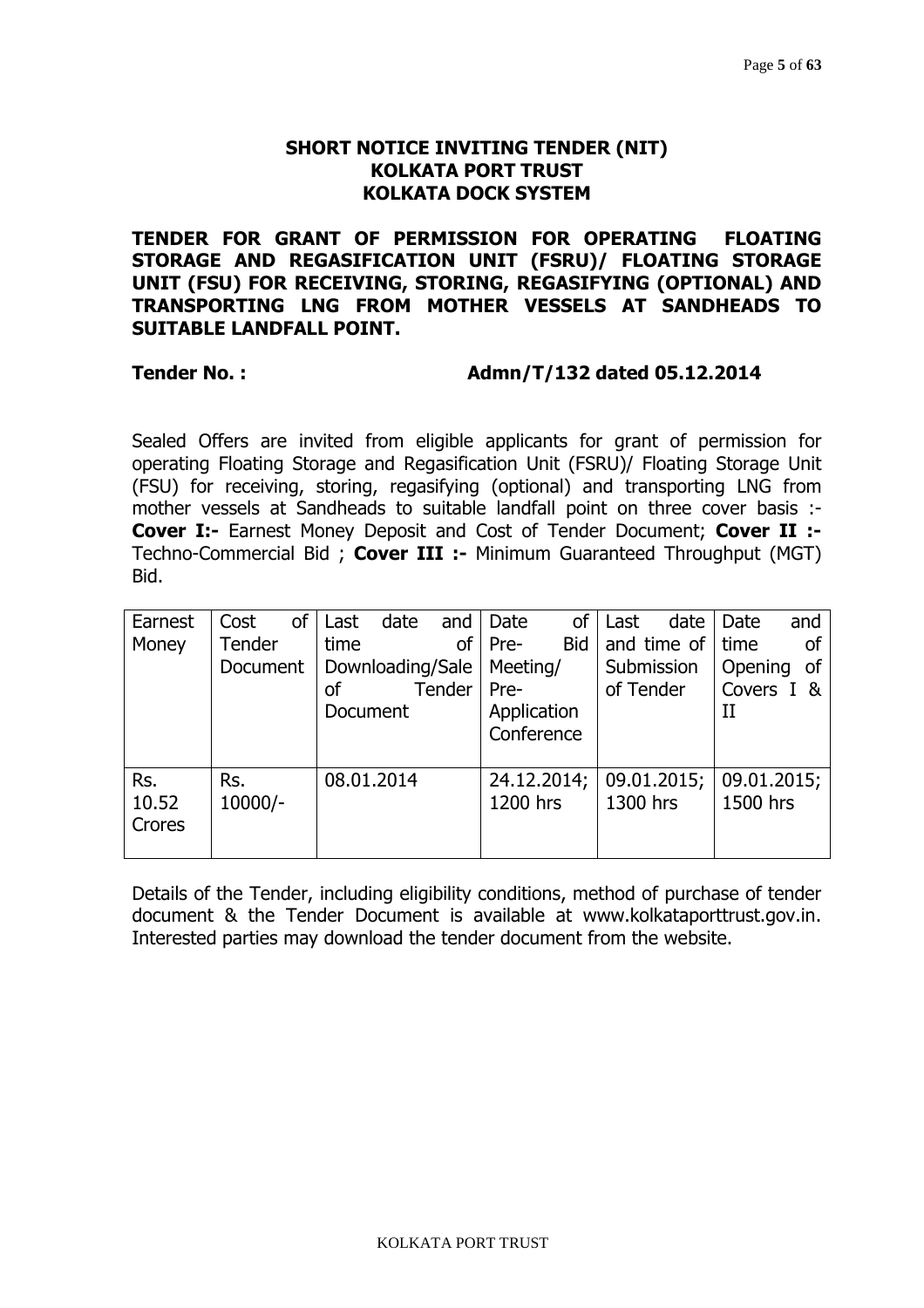# **KOLKATA PORT TRUST**  KOLKATA DOCK SYSTEM General Administration Department(GAD) **Tender No. Admn/T/132 dated 05.12.2014**

## **I. General Notes :-**

- i) Tenderers shall not alter / change / delete / modify any clause of the tender document downloaded from the website. In case of downloaded tender document, if any change (in words, specification etc.) is detected in the submitted tender document, the same will be summarily rejected outright.
- ii) Tender documents will not be issued by post.
- iii) In case submission of offers is made by post, KoPT will not be responsible for postal delays and offers received after the last date and time of submission of offers will not be entertained and will be summarily rejected.
- iv) Mere issue of the tender document will not mean that the tenderer will automatically be considered qualified and their bids would be entertained. Qualification and eligibility will be examined and reviewed at the time of evaluation of bids. While evaluating bids, regard would be paid to National Defence and security considerations.
- v) Trustees reserve the right to verify the submitted copies of documents / credentials with the original documents.
- vi) Trustees reserve the right to reject or to accept the tender in whole or in part without assigning any reason whatsoever thereof.
- vii) Tenderers shall submit the Tender as per instructions contained in this tender document.
- viii) Except as specifically provided in this tender document or unless expressly and in writing asked for by KoPT no supplementary material / document submission will be entertained by KoPT after the stipulated date and time of submission of bids mentioned in this tender document, and evaluation will be carried out only on the basis of materials/ documents received within the stipulated date and time of submission. Unsolicited material, if submitted, will be summarily rejected.
- ix) Any Notice / Addendum / Corrigendum / Modification to the bid document will be notified only through KoPT website(s) and the bidders are requested to check for the same at the website(s) prior to submission of their offers.
- x) Sealed offers will be received at the office of the Secretary I/C, KoPT up to 1300 hrs. on the last date of submission as specified.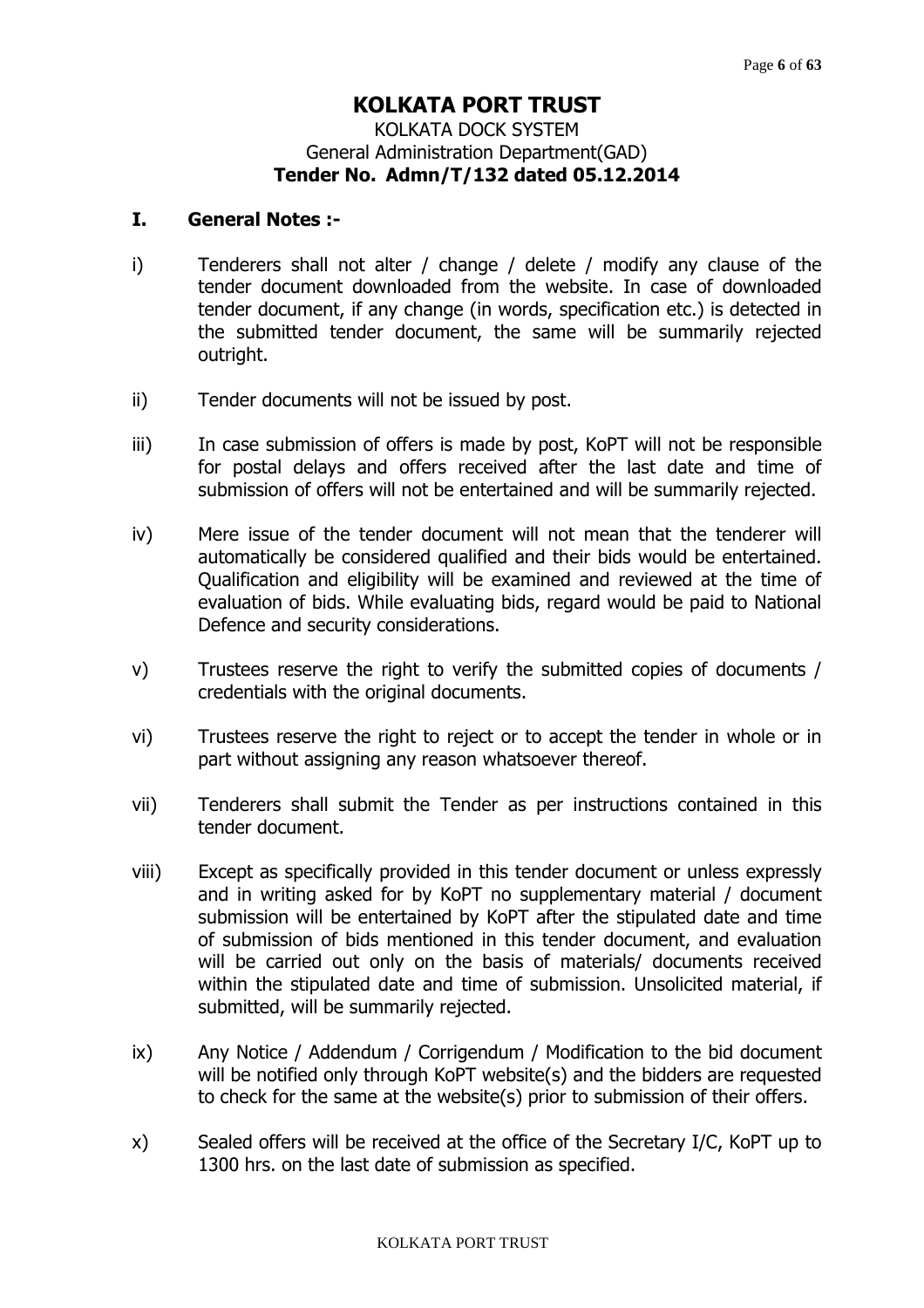- xi) Offers sent through Telex, Fax or e-mail and late offers shall not be acceptable.
- xii) In case of unscheduled Holiday / Bandh on the date of submission of tenders, the same will be extended upto the next working day till 1300 hrs. Similarly, in case of unscheduled Holiday / Bandh on the date of opening of bids, the same will be opened on the next working day at 1500 hrs.
- xiii) KoPT reserves the right to verify all statements, information and documents submitted by the tenderer. Any such verification or lack of such verification by KoPT to undertake such verification shall not relieve the tenderer of its obligations or liabilities under this tender nor will it affect any rights of KoPT under this tender.
- xiv) In case it is found during scrutiny and/ or evaluation or at any time before signing of the Agreement or commencement of the contract, that one or more of the eligibility conditions have not been met by the tenderer or the tenderer has made material misrepresentation or has given any materially incorrect or false information, the tenderer shall be disqualified forthwith and in such event KoPT shall forfeit and appropriate the Earnest Money Deposit, without prejudice to any other right or remedy that may be available to KoPT.
- xv) In case it is found after issuance of LOA or signing of the Agreement or commencement of the contract, that one or more of the eligibility conditions have not been met by the tenderer or the tenderer has made material misrepresentation or has given any materially incorrect or false information, the order / agreement / contract, shall be forthwith terminated and in such event KoPT shall forfeit and appropriate the Security Deposit/Performance Guarantee, without prejudice to any other right or remedy that may be available to HDC, KoPT.

## **II. Schedule of Bidding Process**

The KoPT shall endeavour to adhere to the following schedule:

|    | <b>Event Description</b>           | Date                                       |
|----|------------------------------------|--------------------------------------------|
|    | 1. Last date for receiving queries | [23.12.2014]                               |
|    | 2. Pre-Application Conference      | [24.12.2014; 1200 hrs]                     |
| 3. | KoPT response to queries latest by | [31.12.2014]                               |
| 4. | <b>Application Due Date</b>        | [09.01.2015]                               |
|    | 5. Validity of Bids                | 120 days from opening of<br><b>MGT Bid</b> |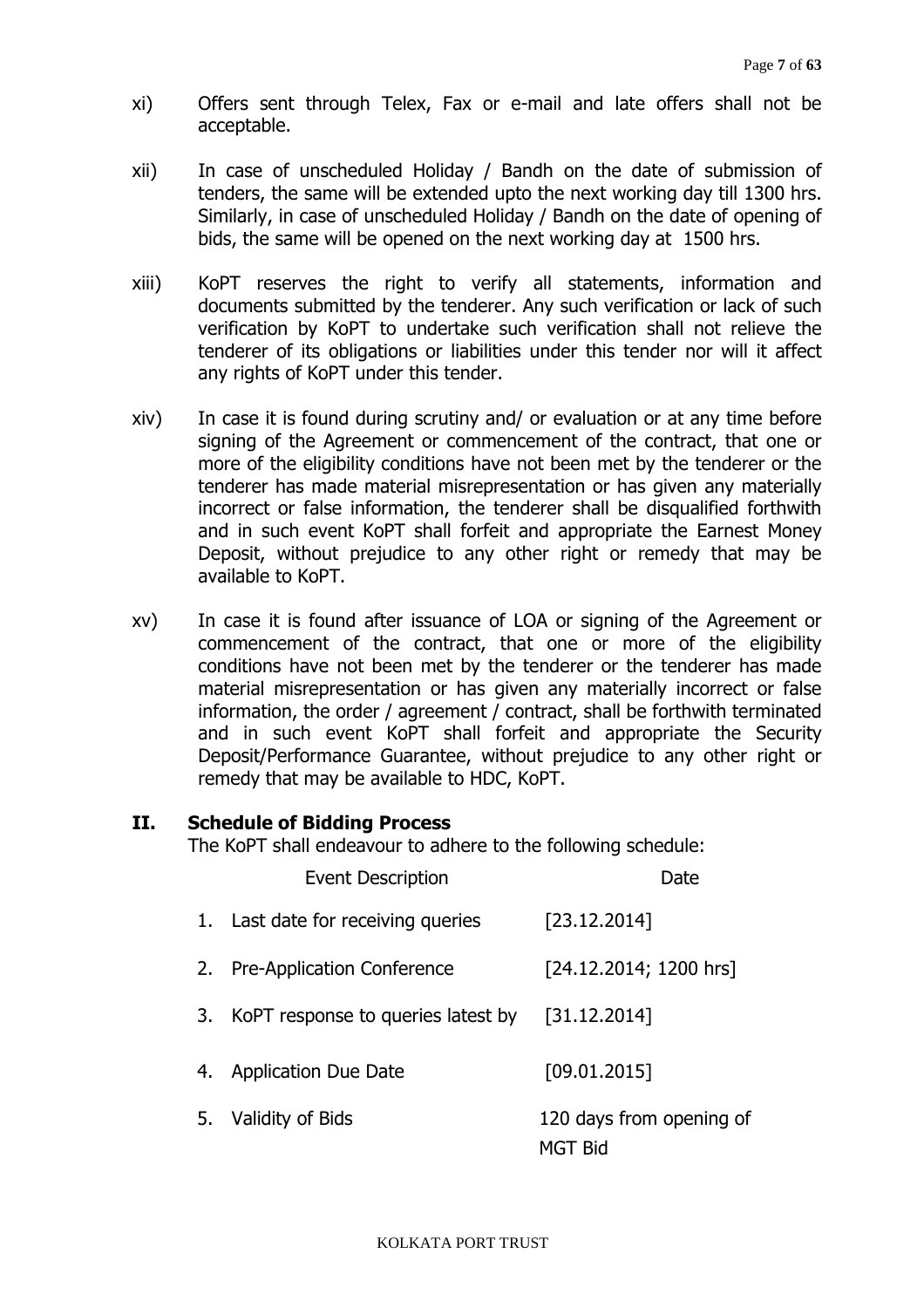KoPT would endeavor to adhere to the above schedule but reserves the right in order to afford the tenderer(s)/ Applicant(s) and itself reasonable time for providing response to queries / issuing amendments or understanding thereof by tenderers / any other reason to extend the various dates of submission / opening in its sole discretion.

#### **III. Salient aspects about the Tender :**

- (i) Kolkata Port Trust (KoPT) invites applications for grant of permission for operating non-jetty based offshore disconnectable Floating Storage and Regasification Unit (FSRU) OR Floating Storage Unit (FSU) for import, storage and transfer of LNG in the open sea within KoPT limits involving the following operations :
	- a) Import of LNG by LNG carriers
	- b) Transfer of LNG to storage tank of FSRU/FSU
	- c) Regasification of LNG on the FSRU (optional)
	- d) Transfer of Natural Gas to landfall point through sub-sea pipeline
- (ii) The FSRU/FSU will be anchored at the anchorage point for extended periods, i.e., on a long term basis, through suitable mooring system and there will be flexibility to detach the mooring system and sail out the FSRU/FSU.
- (iii) The successful operator will be inter-alia responsible for the following:
	- a. Installation, Operation, repairs and maintenance of FSRU/FSU and subsea connecting pipelines to landfall point, at its own cost and expense.
	- b. Deployment, Operation and Maintenance of all the allied infrastructure and other required facilities for undertaking transhipment operations, regasification (optional) and transfer of Natural Gas through the subsea pipeline to the On Shore Receiving Facility(ORF).
	- c. Setting up of appropriate and associated infrastructure for receiving the natural gas onshore.
	- d. Payment of charges to the authorities concerned as may be required for undertaking FSRU/FSU and allied operations within the jurisdiction of KoPT.
	- e. Would have to obtain statutory certificates / clearance from all competent and concerned authorities
	- f. Would have to comply with all applicable marine safety regimes for setting up and anchoring of the FSRU/FSU and laying of the Subsea Pipeline, including those specified by the International Maritime Organisation (IMO), and all other applicable or prescribed National and International Rules, Laws, Regulations, Resolutions, Circulars, Certifications and Compliance requirements concerning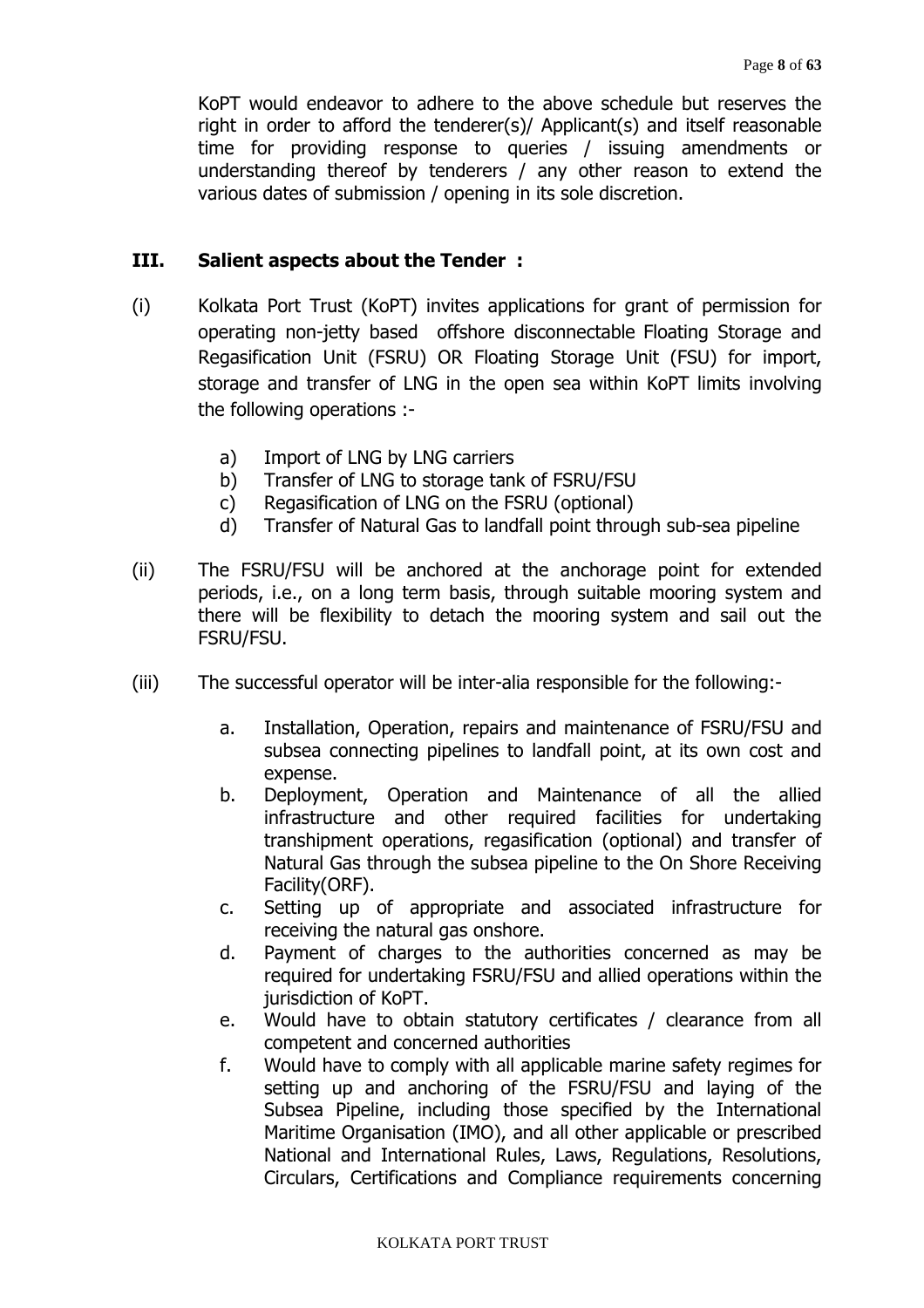setting up, anchoring and operations of the FSRU and laying of the Subsea Pipeline within the KoPT Port Limits.

- g. Would provide for the fire-fighting arrangements for the FSRU/FSU, Subsea Pipeline and related equipment for security, surveillance and safety of the facilities. Would also be responsible and accountable for all environmental safety measures.
- h. Would provide access to the FSRU for inspection by Government Authorities, as and when required. Would keep a close liaison with the Customs, the shipping liners and other agencies for smooth and efficient handling of the LNG carriers. Would also observe the provision of the port safety regulations as may be applicable and regulations and other statutory laws while setting up and long term anchorage of the FSRU and the Subsea Pipeline and subsequent operations of the FSRU and related equipment, if any.
- i. Would implement all such measures as may be required to conform to various statutory guidelines, viz. DG Shipping Order, CRZ Regulation, Explosives Act, Environment & Forest Regulation/Acts etc., as may be applicable.
- j. Would remove all underwater structures like piles used for anchoring/mooring of the FSRU on termination/expiry of the agreement/ arrangement, in such a manner, so as not to impede safe navigation in the area, to the satisfaction of KoPT.
- (iv) KoPT has multiple areas with depth of approximately 50 mtrs or more for mooring more than one FSRU/FSU. KoPT would accord permission to multiple parties to anchor and operate FSRU/FSU at Sandheads and to lay subsea pipeline from the FSRU/FSU to the landfall point selected by the bidder on payment of charges as per its Scale of Rates/Schedule of Rent and Land Policy.
- (v) FSRUs may be installed at Sandheads anywhere within the area defined by the following geographical positions provided they are at least 3 miles apart from each other and maintain a safe distance from the pipeline corridor.

| A           | : Lat $20^0$ 49.5' N | Long $087^0$ 41.7' E       |
|-------------|----------------------|----------------------------|
| B           | : Lat $20^0$ 46.5' N | Long $087^0$ 41.7' E       |
| $\mathbf C$ | : Lat $20^0$ 46.5' N | Long $087^0$ 51.6' E       |
| D           | : Lat $20^0$ 49.5' N | Long $087^{\circ}$ 51.6' E |

A common corridor of approx.108 km in length will be provided to all the users for laying up the pipelines from the landfall point as follows:

Alignment of the corridor for all the pipelines connecting to shore will be the line joining following points:

Lat  $20^0$  46.5' N

46.5' N Long  $087^{\circ}$  45' E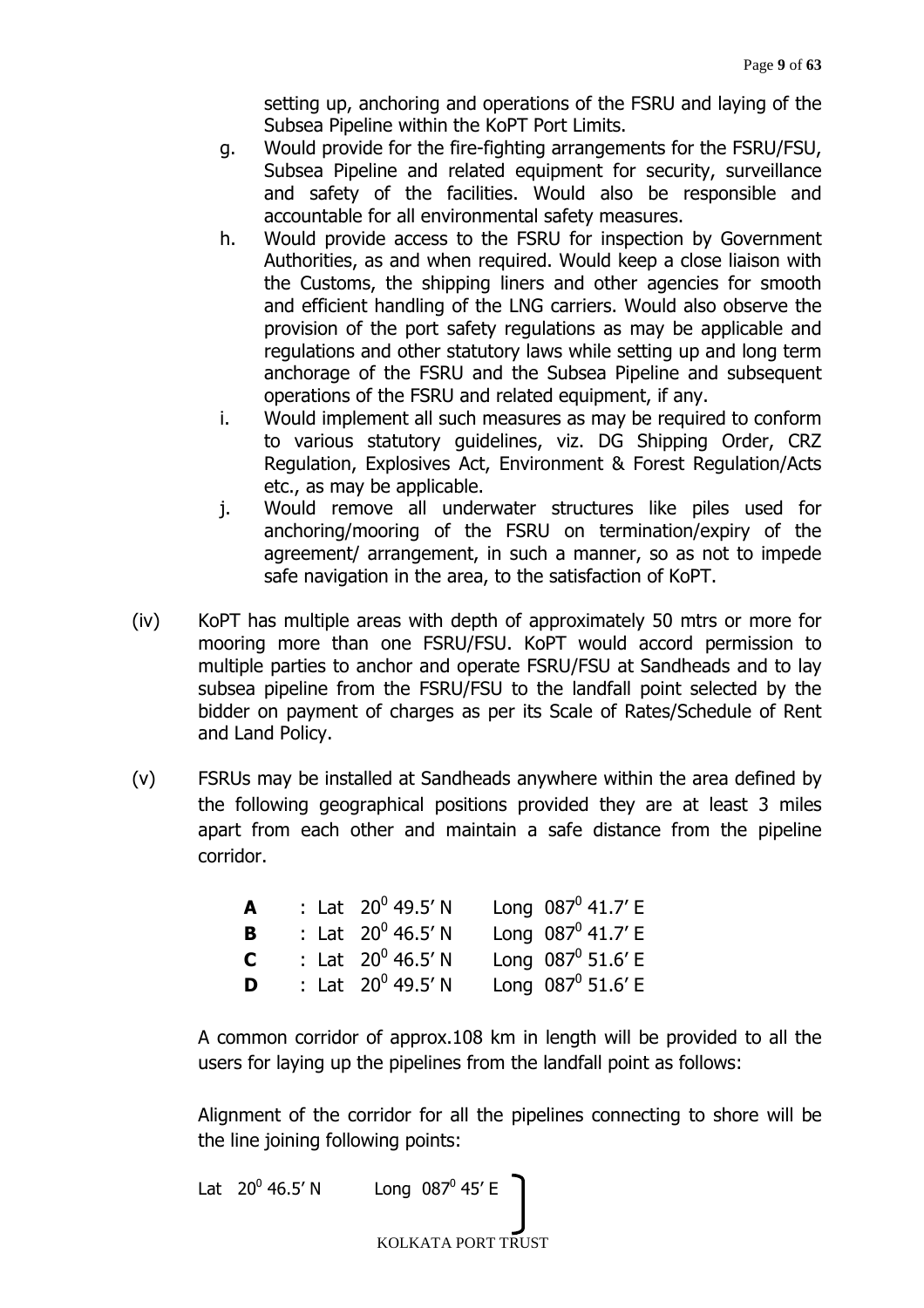LEG 'A'- 47 NM (87 Km) approx. Lat  $21^0$  33' 48" N Long 087 $^0$  45' E LEG 'B'- 8.8 NM (16 Km) approx. Lat  $21^0$  41' 08.5 " N Long 087 $^0$  50' E LEG 'C'- 2.8 NM (5 Km) approx. Lat 21<sup>0</sup> 44.2' N Long 087<sup>0</sup> Long  $087^0$  50' E

In addition to above, provisions have to be kept in the common corridor to accommodate at least four more users in future. Pipelines connecting the common corridor from the FSRU of any user shall not hinder laying up of the pipeline of other users. Decision of KoPT in this regard shall be final.

An indicative sketch map in the matter is given at Appendix  $- X$ .

- (vi) KoPT would not go into preparation of any DPR/studies for the project or hand over any such documents to the tenderers / bidders. Tenderers / Bidders would have to draw up their own proposals after making all necessary studies, at their own cost and expenses.
- (vii) The landfall point will be an area of choice of the tenderer/bidder. KoPT will not identify the landfall point for the bidder.

## **IV. Port Charges and Payments to KoPT :**

- (i) All charges on cargo, FSRU and vessels shall be levied by KoPT as per the prevailing Scale of Rates, as applicable from time to time. Way Leave Charges on subsea pipeline and annual escalation thereon are leviable as per the prevailing Schedule of Rent, for the land, warehouse and buildings of KoPT at Kolkata and Haldia as applicable from time to time. For convenience of bidders such rates/charges as per the existing Scale of Rates notified vide Gazette no. 65 dated 26/02/2014 (with applicable concessions on wharfage) and Way Leave Charges as per the existing Schedule of Rent notified vide Gazette no. 47 dated 08/03/2011 are detailed below:
- Part I Payments by Tenderer/Bidder/FSRU operator to KoPT
	- 1. Port Dues on the FSRU/FSU

The Port Dues on FSRU/FSU will be payable to KOPT before its entry in the Port Limits. Port Dues is payable at a rate equivalent to seventy five per cent (75%) of the amount covered under Sl. No. (i) of S.25.1 of the SOR notified vide Gazette No. 65 dated 26th February 2014, (since the payment will pertain to 'Vessel entering in ballast and not carrying Passengers other than the crew on board under Sl. No. (iv) of S.25.1 of the SOR)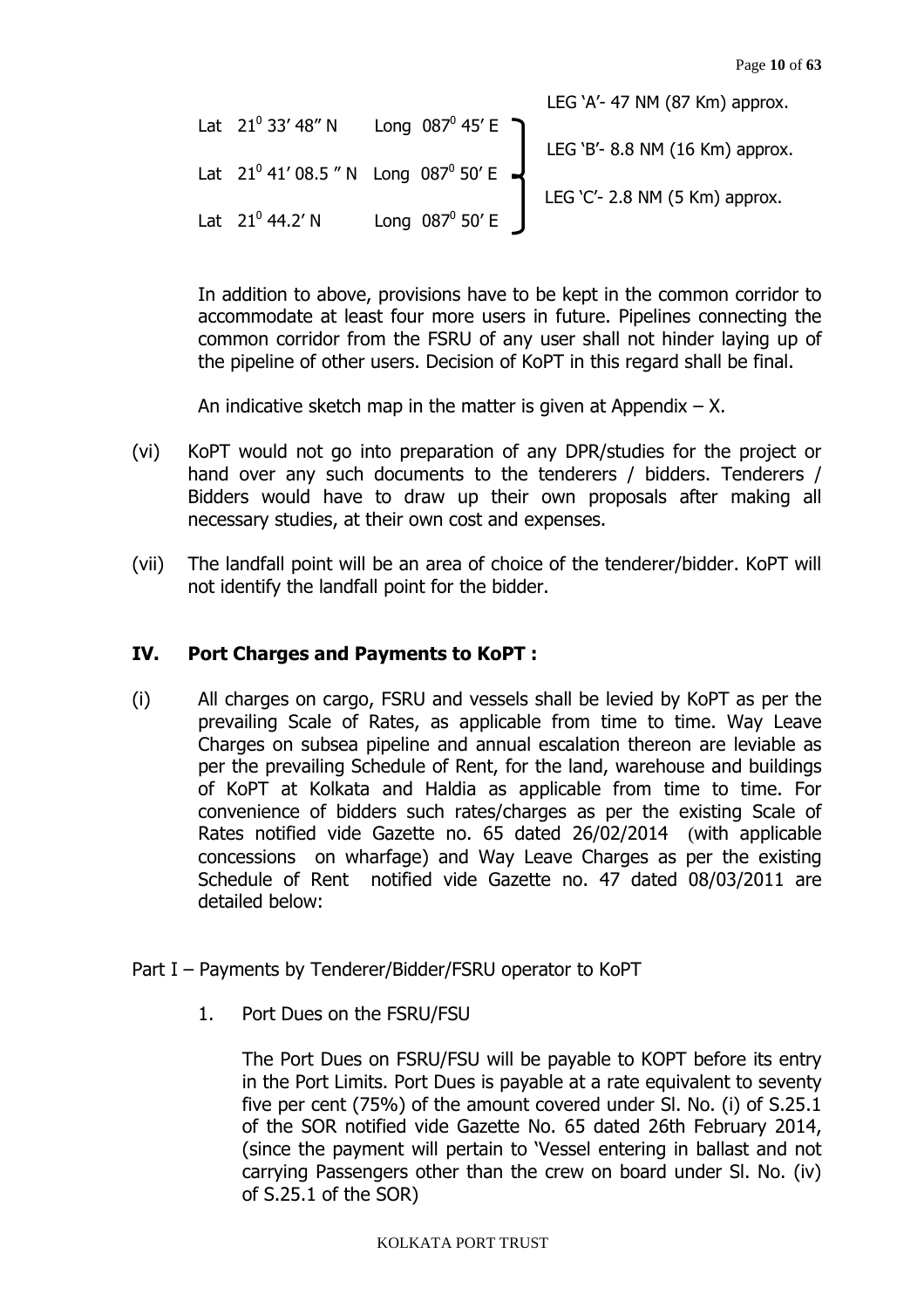[Note: As per SOR notified vide Gazette No. 65 dated 26th February 2014, the amount payable would be at the rate of USD 0.3105 per GRT per entry, which is 75% of USD 0.414 per GRT per entry]

2. Anchorage Charges on the FSRU/FSU :

Anchorage Charges on FSRU/FSU is payable at the rate covered under Sl. No. (3) of S.22.1 of the SOR notified vide Gazette No. 65 dated 26th February 2014.

Anchorage Charges on FSRU/FSU will be payable for the entire duration during which the FSRU/FSU is anchored within the port limits or port approaches . The payment is to be made in advance every 15 days.

[ Note: As per SOR notified vide Gazette No. 65 dated 26th February 2014,the amount payable would be at the rate of INR 0.0069 per GRT per hour or part thereof, if Coastal Vessel License for FSRU is issued by the Director General of Shipping. Else, the rate will be USD 0.00048 per GRT per hour or part thereof (Sl. No. (3) of S 22.1)]

3. Way leave Charges on the Pipeline :

Way leave Charges on the Subsea Pipeline is payable at the rate prescribed in the Schedule of Rents notified under Section 49 of the Major Port Trusts Act, 1963 (38 of 1963) by the Competent KoPT.

Way leave Charges will be payable on monthly basis in advance from the date of commencement of laying the Subsea Pipeline until the termination of the Agreement concerned.

Security Deposit equivalent to 12 months' Way leave Charges and taxes thereon shall be maintained by the selected tenderer/bidder with KoPT in cash at all time during the subsistence of the Way Leave arrangement. Security Deposit will be refunded only if the sub-sea pipeline is retrieved upto the satisfaction of KoPT.

[Note: As per item 68 of Part I of the Current Schedule of Rent notified vide Gazette no. 47 dated 08/03/2011, the amount payable would be at the rate of INR 195.26 per 100 sq. metre per month on the actual area covered by the Subsea Pipeline Route and the rate will be enhanced every year by 2% on 7th April till the Schedule of Rent is revised by the Competent KoPT. ]

4. Levy of Wharfage on Cargo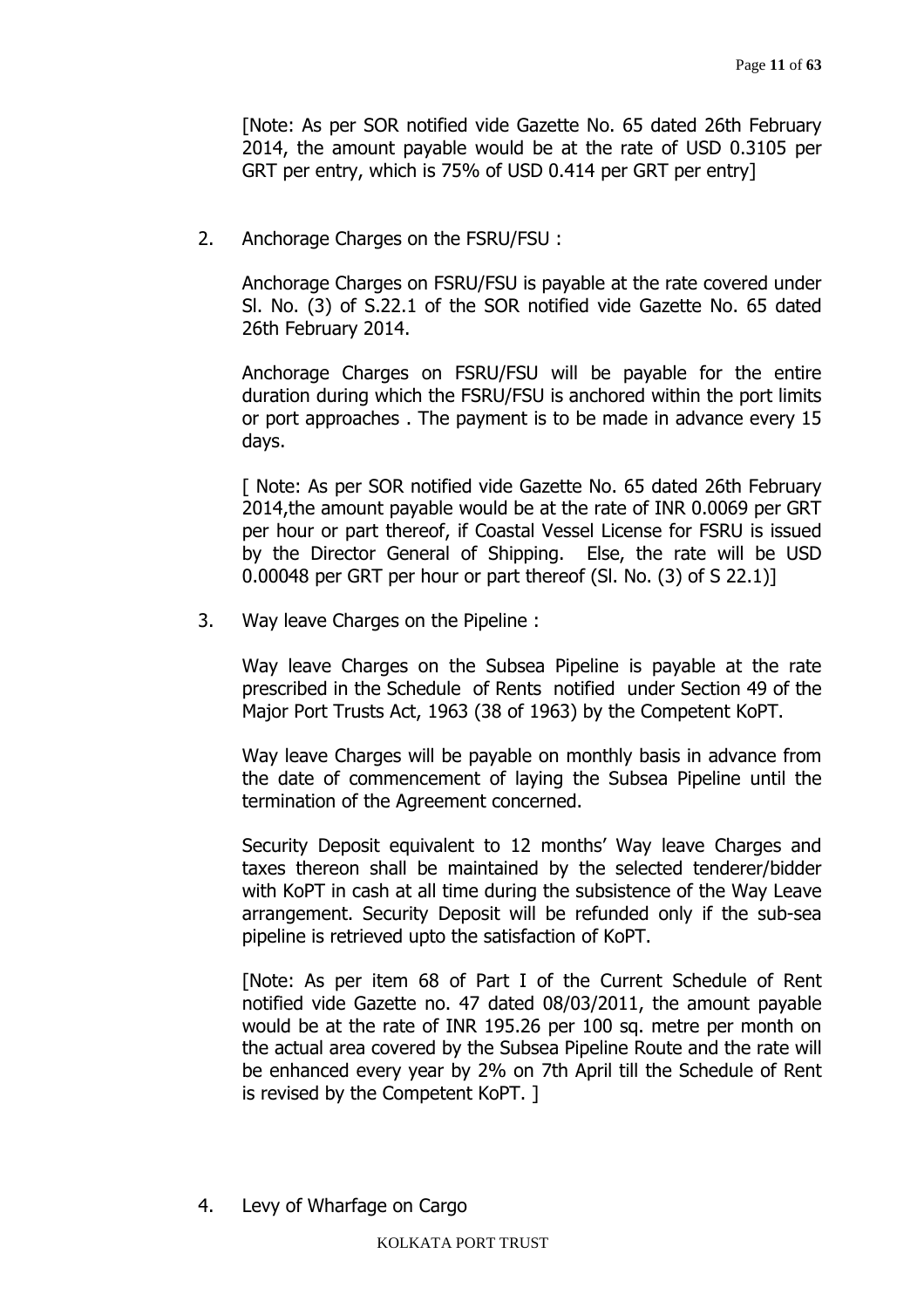KOPT shall levy and collect Wharfage on LNG cargo. The current rates, with concession, over the rate prescribed at Sl.no.3 (b) of S4.1 read with Clause 4.5 of the SOR notified vide Gazette No. 65 dated 26th February 2014, are as follows:

| <b>Throughput</b>                                                                | Wharfage<br>(INR per MT) | <b>Rate leviable</b><br>as per<br><b>SOR'14</b><br>(INR per MT) |        | <b>Concession</b><br>over SOR rates<br>(in<br>percentage) |
|----------------------------------------------------------------------------------|--------------------------|-----------------------------------------------------------------|--------|-----------------------------------------------------------|
| Upto 4<br><b>MMTPA</b>                                                           | 48                       | <b>Upto 50000</b><br>MMTPA per<br><b>FY</b>                     | 121.50 | 60.49%                                                    |
|                                                                                  |                          | Above<br>50000<br>MMTPA per<br><b>FY</b>                        | 92.34  | 48.02%                                                    |
| On<br>incremental<br>cargo more<br>than 4<br>MMTPA and<br>upto 6<br><b>MMTPA</b> | 36                       |                                                                 | 92.34  | 61.01%                                                    |
| On<br>incremental<br>cargo more<br>than 6<br><b>MMTPA</b>                        | 24                       |                                                                 | 92.34  | 74.01%                                                    |

{MMTPA – Millions Metric Tonne per annum; MT – Metric Tonne}

The wharfage shall be paid in advance before unloading of the cargo into the FSRU/FSU. For this purpose, as per the practice followed at KoPT, a deposit account is to be maintained to which the payment due will be debited by KoPT.

PART-II - Levy of Charges on LNG Carriers

KOPT shall levy and collect Port Dues and Anchorage Charges from the owners/agents of LNG Carriers as set out below:

1. Port Dues on LNG Carriers: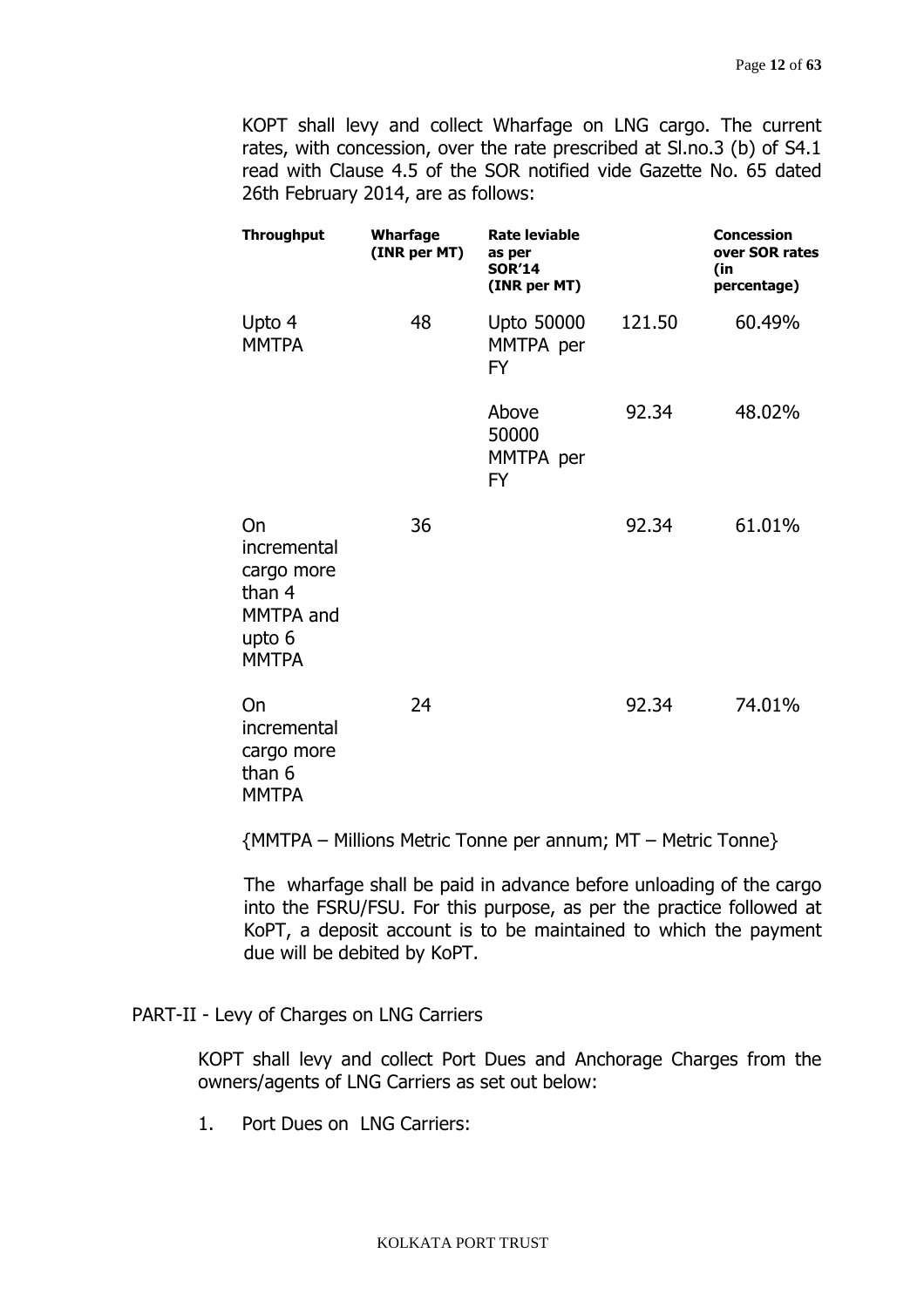LNG Carrier Port Dues will be payable at the rate covered under Sr. No. (i) of S.25.1 of the SOR notified vide Gazette No65 dated 26th February 2014.

[Note: As per SOR notified vide Gazette No. 65 dated 26th February 2014, the amount payable would be at the rate of USD 0.414 per GRT per entry].

The LNG Carrier Port Dues will be payable to KOPT in advance before every entry of the LNG carriers in the Port Limits.

2. Anchorage Charges on LNG Carriers:

Anchorage Charges will be payable by the LNG Carriers at the rate covered under Sr. No. (3) of S.22.1 of the SOR notified vide Gazette No 65 dated 26th February 2014.

Anchorage Charges will be payable for the entire duration during which a LNG Carrier is anchored within the port limits or Port approaches , including alongside the FSRU. The payment is to be made in advance.

[Note: As per SOR notified vide Gazette No. 65 dated 26th February 2014, the amount payable would be at the rate of USD 0.00048 per GRT per hour.].

#### PART-III- GENERAL: Applicable to Part I and II.

- 1. Escalation or revision in port charges
	- a) The charges specified above other than the Way leave Charges and Wharfage, shall be subject to revision in the SOR of KOPT from time to time.
	- b) In the case of Wharfage, in the event that Sr. No. (3)(b) of S.4.1 read with S.4.5 of the SOR notified vide Gazette No. No. 65 dated 26th February 2014 is revised, Wharfage payable will be calculated by maintaining the same percentage differential between the notified rates and the above mentioned rates.
	- c) Way leave Charges shall be as per the Schedule of Rent prevailing from time to time and subject to annual escalation at the rate specified in the Schedule of Rent ,which is at present two per cent (2%) from  $7<sup>th</sup>$  April of each financial year.
- 2. Change in serial numbers of the SOR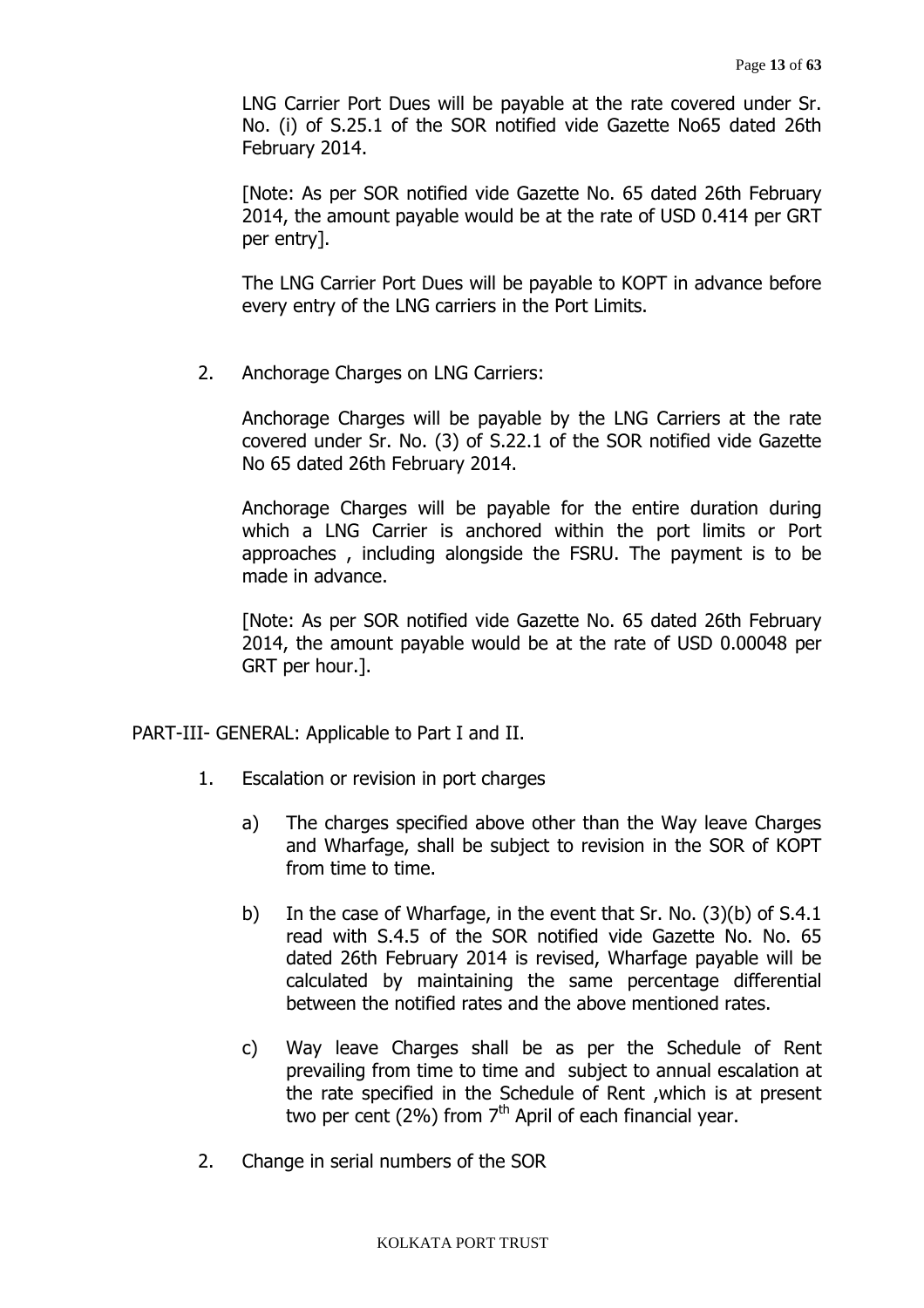In the event of any change in the serial numbers in the SOR in respect of any of the items referred to above, then the charges as aforesaid will be payable as per the corresponding new serial number in which the provisions of the serial numbers mentioned above are incorporated.

- 3. Special Rate and Taxes
	- a). In addition to the charges mentioned above, Special Rate as applicable from time to time, as per the prevailing Scale of Rates shall be levied on the charges payable to KoPT ( except Way Leave Charges). Special Rate payable as per the current SoR is 5%.(Part IX of SOR)
	- b). All applicable Taxes and duties are leviable extra at the rate and conditions prescribed by the Competent Authority from time to time. Presently, only Service Tax (including cess thereon) @12.36% is payable on all charges (including Way Leave Charges).
- 4. Delay in Payment

Interest shall be levied on any delayed payment as per the provisions of the Scale of Rates. Presently, clause (xiii) of S.3 of the SoR stipulates an interest rate of 16.75% on delayed payment, which will be counted only 10 days after the date of raising the bill by KoPT except in cases, where payment is to be made before availing the services /using the Trustees' properties.

## **V. Minimum Guaranteed Throughput (MGT)**

(i) For the purposes of this tender the floor level MGT is 1 million tonnes per annum. Tenderers/Bidders would have to offer MGT over and above this floor level MGT. The Tenderer/Bidder quoting / offering the highest MGT would be given first choice in respect of choosing a location within the identified position at Sandheads as mentioned in Section III hereinabove for anchoring the FSRU/FSU. The next highest Tenderer/Bidder would be given the next choice and so on.

Notes :

(a) In case, after opening of the MGT Bids of the techno-commercially qualified tenderers, it is found that all the tenderers have quoted a fixed yearly MGT for 25 years, the tenderer quoting the highest MGT shall be considered as the tenderer offering the highest MGT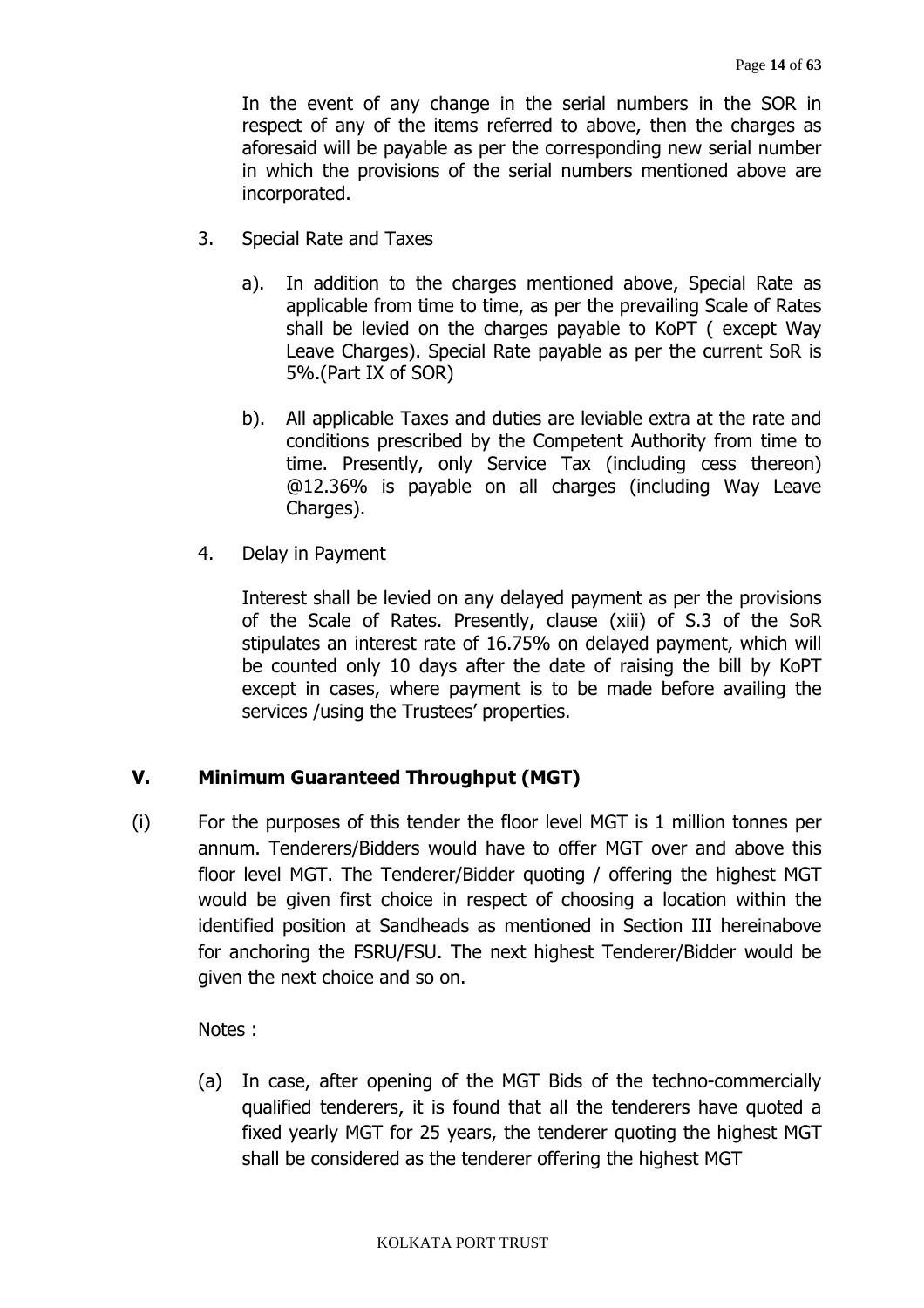- (b) In case, after opening of the MGT Bids of the techno-commercially qualified tenderers, it is found that at least a single MGT offer contains varying yearly MGT, then all the MGT offers opened shall be evaluated after determining the Net Present value (NPV) of wharfage income for the quoted MGT for each year based on the present wharfage rate indicated in Col. 2 of table in para IV(i) Part I(4).
- (c) For calculation of NPV, discount rate shall be considered as 8%
- (ii) In case two or more Tenderers/Bidders are found to have quoted the same MGT, the Tenderers/Bidders concerned would be asked to indicate percentage increase w.r.t their original MGT offers in sealed cover, and whosoever would quote the highest percentage increase w.r.t their original MGT offers, would be considered to have quoted the highest/higher MGT amongst the Tenderers/Bidders concerned.
- (iii) The successful bidder shall ensure achieving year-wise Minimum Guaranteed Throughput committed, throughout the period of agreement/arrangement from commissioning date.
- (iv) The start date for applicability of MGT shall be the day following the date of commissioning as indicated in this tender document. The finish date for the 1st year for the purpose of calculating MGT shall be the following 31st March, where MGT will be calculated on pro-rata basis. Thereafter, every financial year will be the year for calculation of MGT till the 24th year (from the date of commissioning). Again, the spirit of prorata MGT shall be applied for the balance period to complete 25th year.
- (v) If the actual LNG traffic handled in a year falls below the committed Minimum Guaranteed Throughput, the FSRU/FSU operator shall pay the amount equivalent to the wharfage, as applicable, plus all taxes and duties, for the shortfall-quantity.
- (vi) The FSRU/FSU operator shall execute an irrevocable-encashable at call Bank Guarantee every year from the date of commissioning for the entire period of agreement/arrangement, in favour of Kolkata Port Trust, covering the value of applicable charges to the extent of the MGT. In case the FSRU/FSU operator fails to pay the applicable charges for the shortfall in quantity, if any, within 15 days from the date of the communication, the Bank Guarantee shall be encashed to that extent. The FSRU/FSU operator shall be liable to restore the Bank Guarantee to the full amount in case of part encashment of the same by the KoPT. This shall be done within 30 (thirty) Days of any such part encashment.
- (vii) In case, the entire BG is encashed, it shall be the duty of the FSRU/FSU operator to submit another Bank Guarantee of the required amount immediately and not later than 15 days from the date of communication of KoPT in this regard.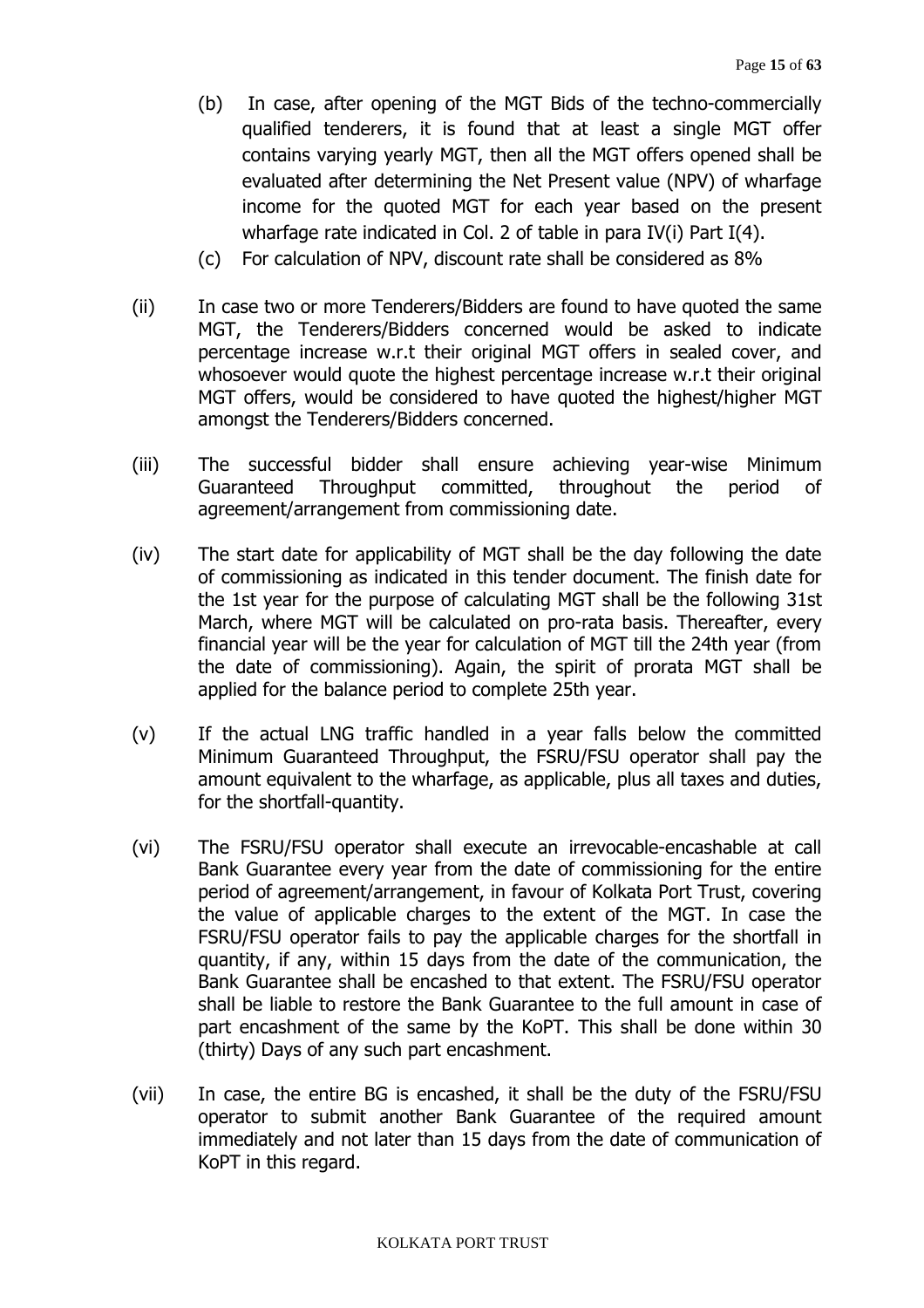(viii) The Bank Guarantee is to be executed by the FSRU/FSU operator from the Kolkata Branch of any Scheduled Indian Bank. The Bank Guarantee shall remain valid for a period of at least one year (with a further claim period of 3 months thereafter), to be renewed every year at least one month before expiry of validity period, till competition of the period of agreement/arrangement.

 Also, in the event of revision of Scale of Rates within the validity period of the Bank Guarantee (BG) in any year, requiring revision of the BG amount, the FSRU/FSU operator shall have to furnish a supplementary BG for the additional amount for the balance period. In case the amount becomes less by any chance, the FSRU/FSU operator shall likewise be at liberty to submit fresh BG of requisite amount and get back the former BG.

 Format of the BG shall be provided by KoPT to the successful tenderer at the material point of time, on application from the successful tenderer.

(ix) In the event of issuing Bank Guarantee by any branch outside Kolkata, any Kolkata Branch of such Bank shall confirm the same and stand by for all the commitments under the Bank Guarantee. In all cases, any dispute regarding such Bank Guarantee will be adjudicated under the jurisdiction of The Calcutta High Court.

# **VI. Earnest Money**

- (i) Earnest Money of Rs. 10.52 Crores shall have to be submitted. Of this an amount of Rs. 10 lakhs shall be in Banker's Cheque or by Demand Draft on any Nationalised Bank of India or Scheduled Bank as approved by Government of India, drawn in favour of "Kolkata Port Trust" and payable at Kolkata. The rest amount will be in the form of Bank Guarantee as per format Appendix -IX.
- (ii) Earnest Money as per (i) above shall be submitted in a separate sealed envelope (Cover-I envelope) as per instructions given in this tender document. No Cheque or cash or postal order will be accepted, as Earnest Money Deposit. Bid submitted without requisite Earnest Money will be liable for rejection.
- (iii) Earnest Money is liable to forfeiture if
	- a) a non-responsive Bid has been submitted
	- b) it is found during scrutiny and/ or evaluation or at any time before signing of the Agreement or commencement of the work, that one or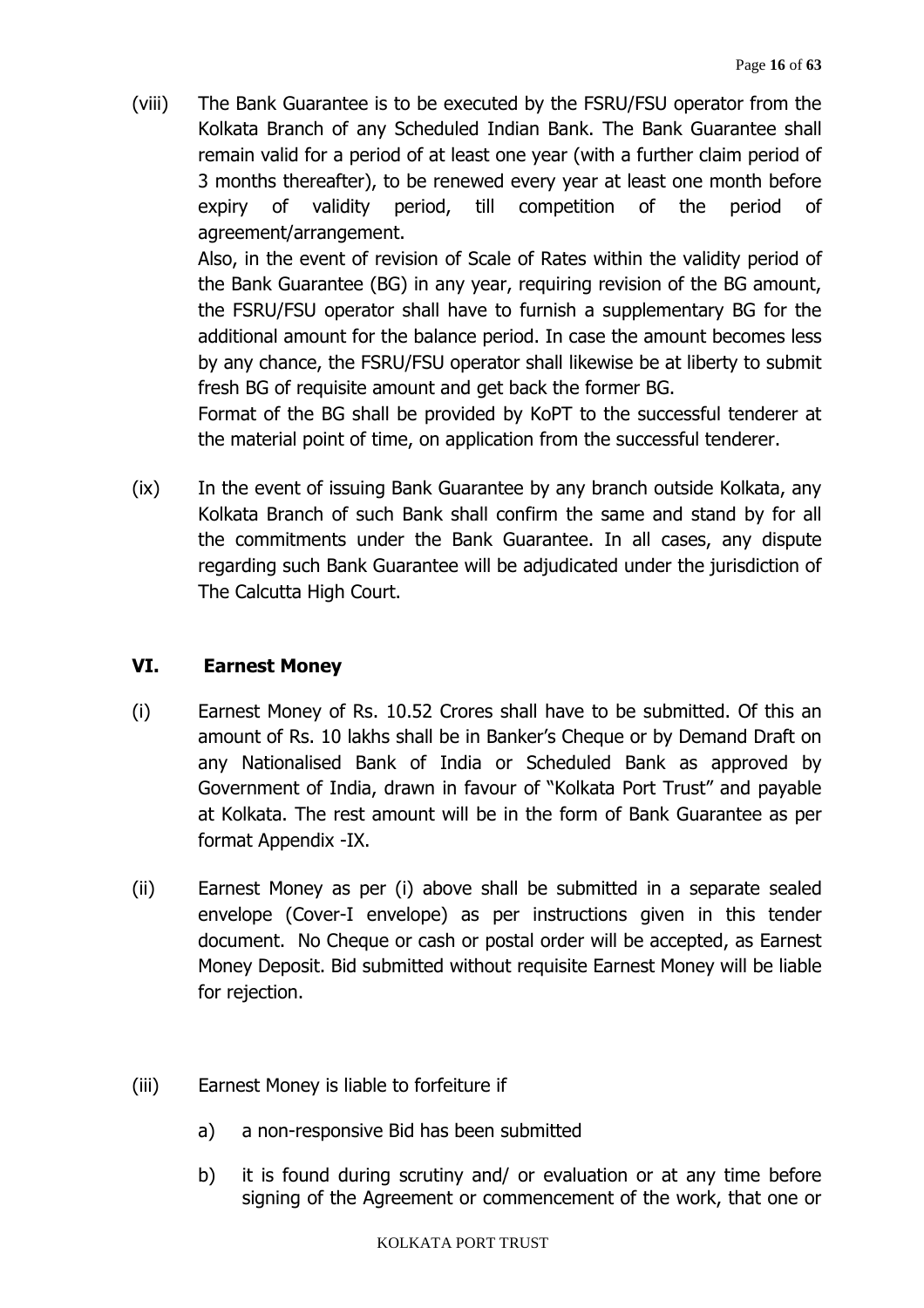more of the eligibility conditions have not been met by the tenderer or the tenderer has made material misrepresentation or has given any materially incorrect or false information or has submitted forged documents

- c) if the tenderer withdraws its Bid during the interval between the specified date and time of submission of the tender or any extension thereof and expiration of the validity period of the tender including extension thereof.
- d) if the tenderer unilaterally modifies its Bid during the interval between the specified date and time of submission of the tender or any extension thereof and expiration of the validity period of the tender including extension thereof.
- e) if the selected tenderer fails to communicate to KoPT its letter of acceptance of the award or fails to sign the agreement within such timeframes as specified in this tender document (in case of the latter, if the Security Deposit/Performance Guarantee is not submitted, EMD will be forfeited. If Security Deposit/ Performance Guarantee has been submitted, the same will be forfeited).
- f) if the tenderer indulges in fraud and corrupt practices as defined in this tender document.
- (iv) Unsuccessful tenderers who have submitted bonafide bids will be refunded the amount of Earnest Money (but without any interest thereon) after the award of the contract to the successful tenderer.
- (v) The Earnest Money of the successful tenderer shall be refunded (but without any interest thereon) only after submission of Security Deposit / Performance Guarantee.

# **VII. Performance Guarantee**

- (i) The selected Tenderer/Bidder (the JVC / SPV in case of a consortium) shall for due performance of its obligations during the Construction Phase (i.e upto commissioning in all respects) provide to the KoPT an 'irrevocable – encashable at call' Bank Guarantee on a Non-judicial Stamp paper of at least Rs. 100 issued by any Scheduled Bank in India within 60 days from the date of issuance of LoA as per format to be provided by KoPT at the material point of time on application from the selected tenderer/bidder. The above Performance Guarantee may also be deposited in Demand Draft / Banker's Cheque only drawn in favour of Kolkata Port Trust payable at Kolkata.
- (ii) The Performance Guarantee shall be for a sum of Rs. 26.30 Crores.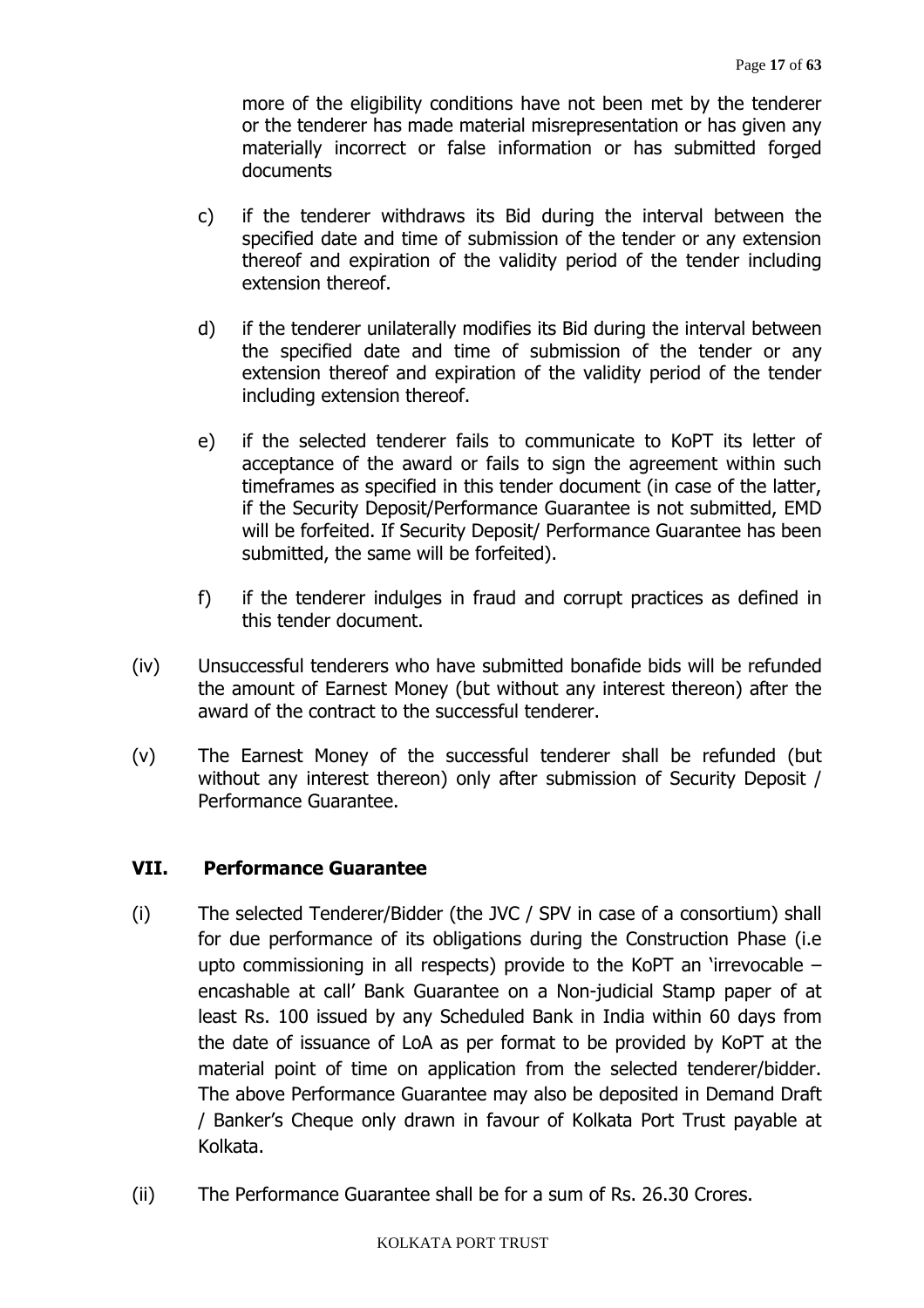- (iii) Till such time the selected Tenderer/Bidder provides to the KoPT the Performance Guarantee pursuant hereto, the Earnest Money Deposit shall remain in full force and effect.
- (iv) The Performance Guarantee, if in the form of a bank guarantee shall be valid for an initial period of 1 (one) year with an additional claim period of 6 months thereafter and shall be renewed/revalidated 30 (thirty) Days prior to expiry of each year, for an additional/further term of 1 (one) year with same claim period of 6 months. This shall be continued with for the entire Construction Phase (i.e upto commissioning in all respects) concerned to this tender.
- (v) In the event of issuing Bank Guarantee by any branch outside Kolkata, any Kolkata Branch of such Bank shall confirm the same and stand by for all the commitments under the Bank Guarantee. In all cases, any dispute regarding such Bank Guarantee will be adjudicated under the jurisdiction of The Calcutta High Court.
- (vi) Failure of selected Tenderer/Bidder to provide a valid Performance Guarantee shall entitle the KoPT to forthwith cancel the LoA/terminate this Agreement and also if relevant, to forfeit the Earnest Money Deposit.
- (vii) If the selected Tenderer/Bidder fails to commission the Project within the stipulated time (as mentioned in this tender document or as mentioned by the bidder in his bid, whichever is earlier), the Performance Guarantee would be forfeited in full. However, in case there are genuine and cogent reasons for not commissioning the project within the stipulated period, KoPT may grant extension of time upto maximum 6 months during which period 1% of the Performance Guarantee amount would be forfeited for each month's delay or part thereof. It is further clarified that if the project could not be commissioned even within 6 months extended period, the performance guarantee would be forfeited without any reference and the permission for the project would stand cancelled and withdrawn.
- (viii) The cost of executing the Performance Guarantee and extension / revalidation of the same, if any, shall have to be borne by the selected Tenderer/Bidder.

## **VIII. Commissioning Period**

(i) The selected Tenderer/Bidder would have to commission the project within 36 months from the date of issuance of Letter of Award (LoA)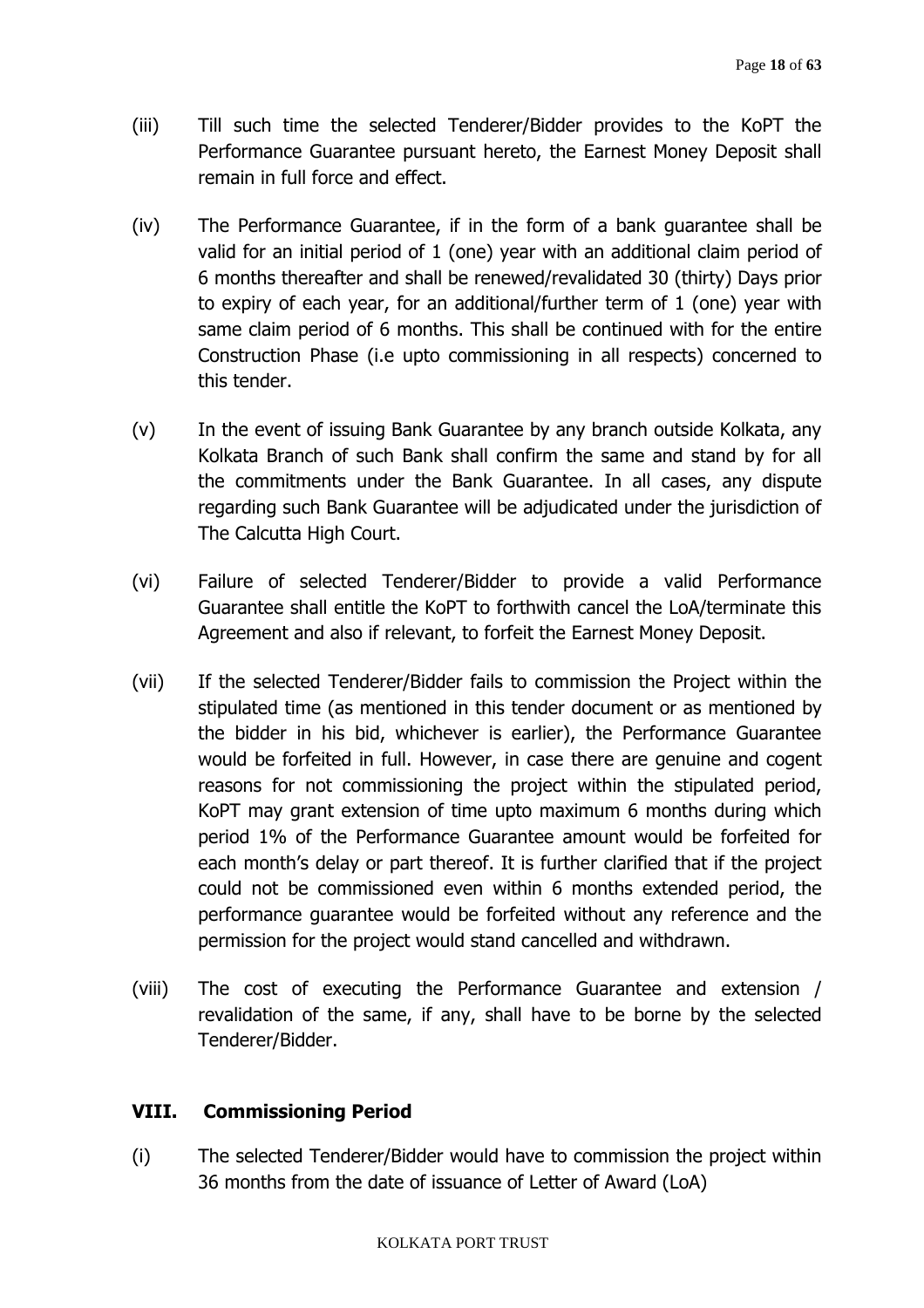- (ii) Commissioning would imply operationalising all aspects under the Project including trial period and involve
	- a. Import of LNG by LNG carriers
	- b. Transfer of LNG to storage tank of FSRU/FSU
	- c. Regasification of LNG on the FSRU (optional)

d. Transfer of Natural Gas to landfall point through sub-sea pipeline and all other related activities.

## **IX. About Applicants (Tenderers/Bidders) and their eligibility**

- (1) The Applicant may be a single entity or a group of entities (the **"Consortium"**), coming together to implement the Project. However, no applicant applying individually or as a member of a Consortium, as the case may be, can be member of another Applicant. The term Applicant used herein would apply to both a single entity and a Consortium.
- (2) An Applicant may be a natural person, private entity, government-owned entity or any combination of them with a formal intent to enter into an agreement or under an existing agreement to form a Consortium.
- (3) An Applicant shall not have a conflict of interest (the "**Conflict of Interest**") that affects the Bidding Process. Any Applicant found to have a Conflict of Interest shall be disqualified. An Applicant shall be deemed to have a Conflict of Interest affecting the Bidding Process, if:
	- (i) the Applicant, its Member or Associate (or any constituent thereof) and any other Applicant, its Member or any Associate thereof (or any constituent thereof) have common controlling shareholders or other ownership interest; provided that this disqualification shall not apply in cases where the direct or indirect shareholding of an Applicant, its Member or an Associate thereof (or any shareholder thereof having a shareholding of more than 5 per cent of the paid up and subscribed share capital of such Applicant, Member or Associate, as the case may be) in the other Applicant, its Member or Associate is less than 5 per cent of the subscribed and paid up equity share capital thereof; provided further that this disqualification shall not apply to any ownership by a bank, insurance company, pension fund or a public financial institution referred to in section 4A of the Companies Act 1956. For the purposes of this Clause, indirect shareholding held through one or more intermediate persons shall be computed as follows:
		- (aa) where any intermediary is controlled by a person through management control or otherwise, the entire shareholding held by such controlled intermediary in any other person (the "**Subject Person**") shall be taken into account for computing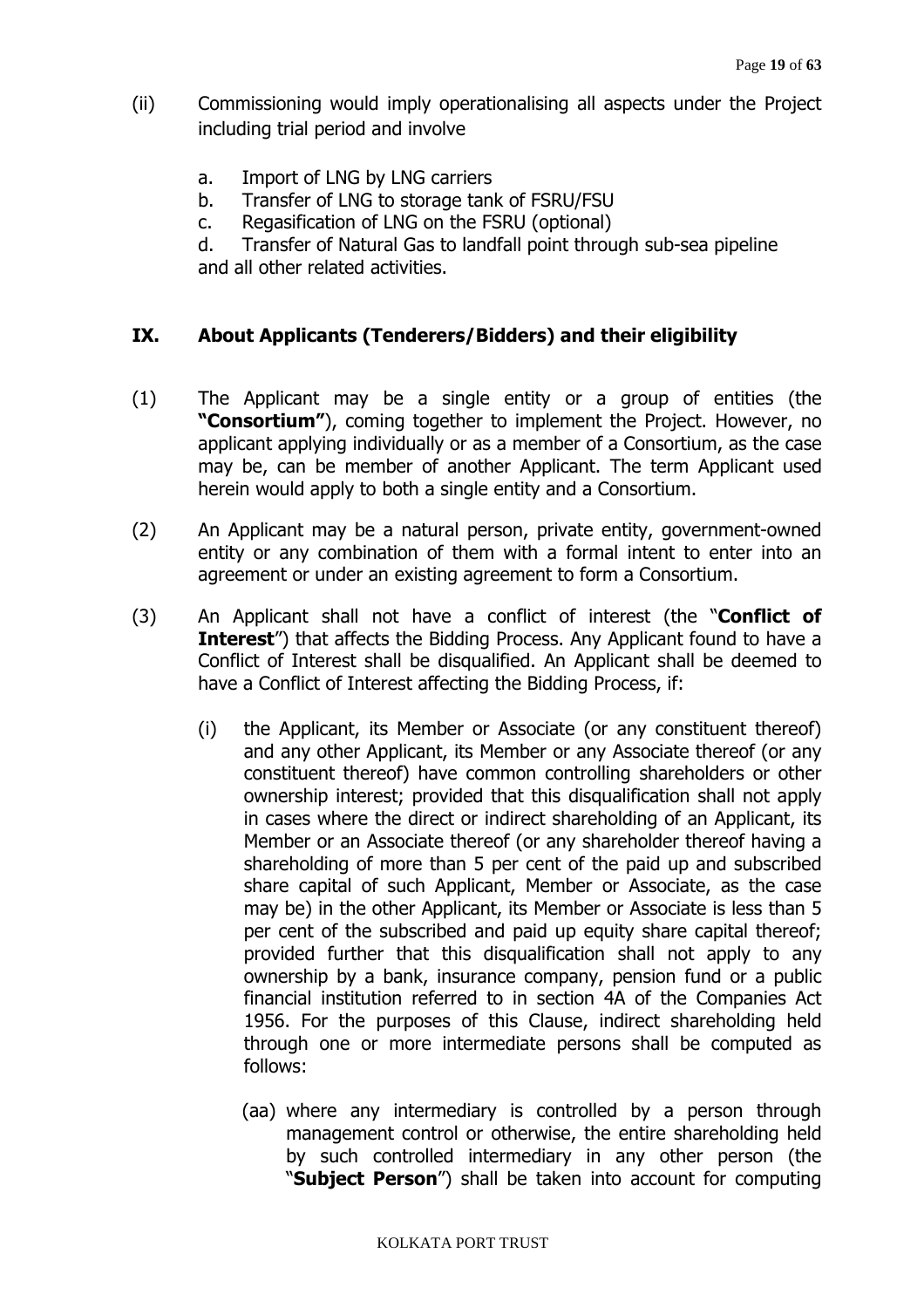the shareholding of such controlling person in the Subject Person; and

- (bb) subject always to sub-clause (aa) above, where a person does not exercise control over an intermediary, which has shareholding in the Subject Person, the computation of indirect shareholding of such person in the Subject Person shall be undertaken on a proportionate basis; provided, however, that no such shareholding shall be reckoned under this sub-clause (bb) if the shareholding of such person in the intermediary is less than 26% of the subscribed and paid up equity shareholding of such intermediary; or
- (ii) a constituent of such Applicant is also a constituent of another Applicant; or
- (iii) such Applicant, or any Associate thereof receives or has received any direct or indirect subsidy, grant, concessional loan or subordinated debt from any other Applicant, or any Associate thereof or has provided any such subsidy, grant, concessional loan or subordinated debt to any other Applicant, its Member or any Associate thereof; or
- (iv) such Applicant has the same legal representative for purposes of this Application as any other Applicant; or
- (v) such Applicant, or any Associate thereof has a relationship with another Applicant, or any Associate thereof, directly or through common third party/ parties, that puts either or both of them in a position to have access to each others' information about, or to influence the Application of either or each other; or
- (vi) such Applicant, or any Associate thereof has participated as a consultant to the KoPT in the preparation of any documents, design or technical specifications of the Project.
- (4) An Applicant shall be liable for disqualification if any legal, financial or technical adviser of the KoPT in relation to the Project is engaged by the Applicant, its Member or any Associate thereof, as the case may be, in any manner for matters related to or incidental to the Project. For the avoidance of doubt, this disqualification shall not apply where such adviser was engaged by the Applicant, its Member or Associate in the past but its assignment expired or was terminated 6 (six) months prior to the date of issue of this document. Nor will this disqualification apply where such adviser is engaged after a period of 3 (three) years from the date of commercial operation of the Project.

**Explanation:** In case an Applicant is a Consortium, then the term Applicant as used here, shall include each Member of such Consortium.

(5) Applicant should have experience in handling an average quantity of **1 MMTPA of oil or gas** during the last 3 financial years (Technical Capacity)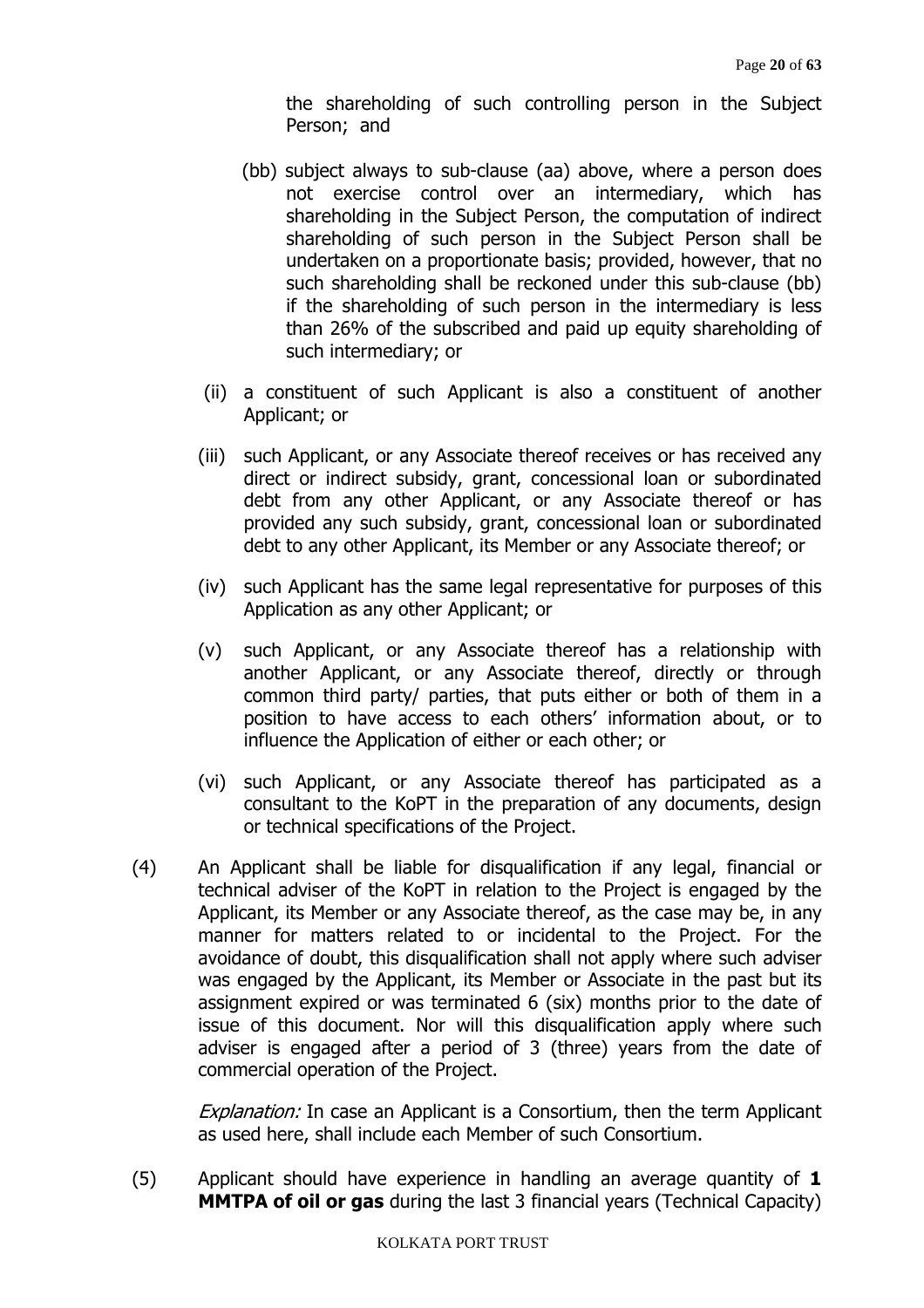and a minimum Net Worth of **Rs. 131.50 Crores** at the close of the preceding financial year (Financial Capacity).

- (6) In case of a Consortium, the combined cargo handling and net worth of those Members, who have and shall continue to have an equity share of at least 26% (twenty six per cent) each in the SPV, should satisfy the above condition of eligibility; provided that each such Member shall, for a period of 2 (two) years from the date of commercial operation of the Project, hold equity share capital not less than: (i) 26% (twenty six per cent) of the subscribed and paid up equity of the SPV; and (ii) 5% (five per cent) of the Total Project Cost specified in the Agreement
- (7) The Applicants shall enclose with its application/tender certificate(s) from its statutory auditors specifying the net worth of the Applicant, as at the close of the preceding financial year, and also specifying that the methodology adopted for calculating such net worth conforms to the provisions of this document. For the purposes of this document, net worth (the **"Net Worth"**) shall mean the sum of subscribed and paid up equity and reserves from which shall be deducted the sum of revaluation reserves, miscellaneous expenditure not written off and reserves not available for distribution to equity share holders.
- (8) The Applicant should submit a Power of Attorney as per the format at Appendix-II, authorising the signatory of the Application to commit the Applicant. In the case of a Consortium, the Members should submit a Power of Attorney in favour of the Lead Member as per format at Appendix-III.
- (9) Where the Applicant is a single entity, it may be required to form an appropriate Special Purpose Vehicle, incorporated under the Indian Companies Act 1956 (the "**SPV**"), to execute the Agreement and implement the Project. In case the Applicant is a Consortium, it shall, in addition to forming an SPV, comply with the following additional requirements:
	- (a) Number of members in a consortium shall not exceed 6 (six), but information sought in the Application may be restricted to 4 (four) members in the order of their equity contribution;
	- (b) subject to the provisions of clause (a) above, the Application should contain the information required for each member of the Consortium;
	- (c) Members of the Consortium shall nominate one member as the lead member (the **"Lead Member"**), who shall have an equity share holding of at least 26% (twenty six per cent) of the paid up and subscribed equity of the SPV. The nomination(s) shall be supported by a Power of Attorney, as per the format at Appendix-III, signed by all the other members of the Consortium;
	- (d) The Application should include a brief description of the roles and responsibilities of individual members.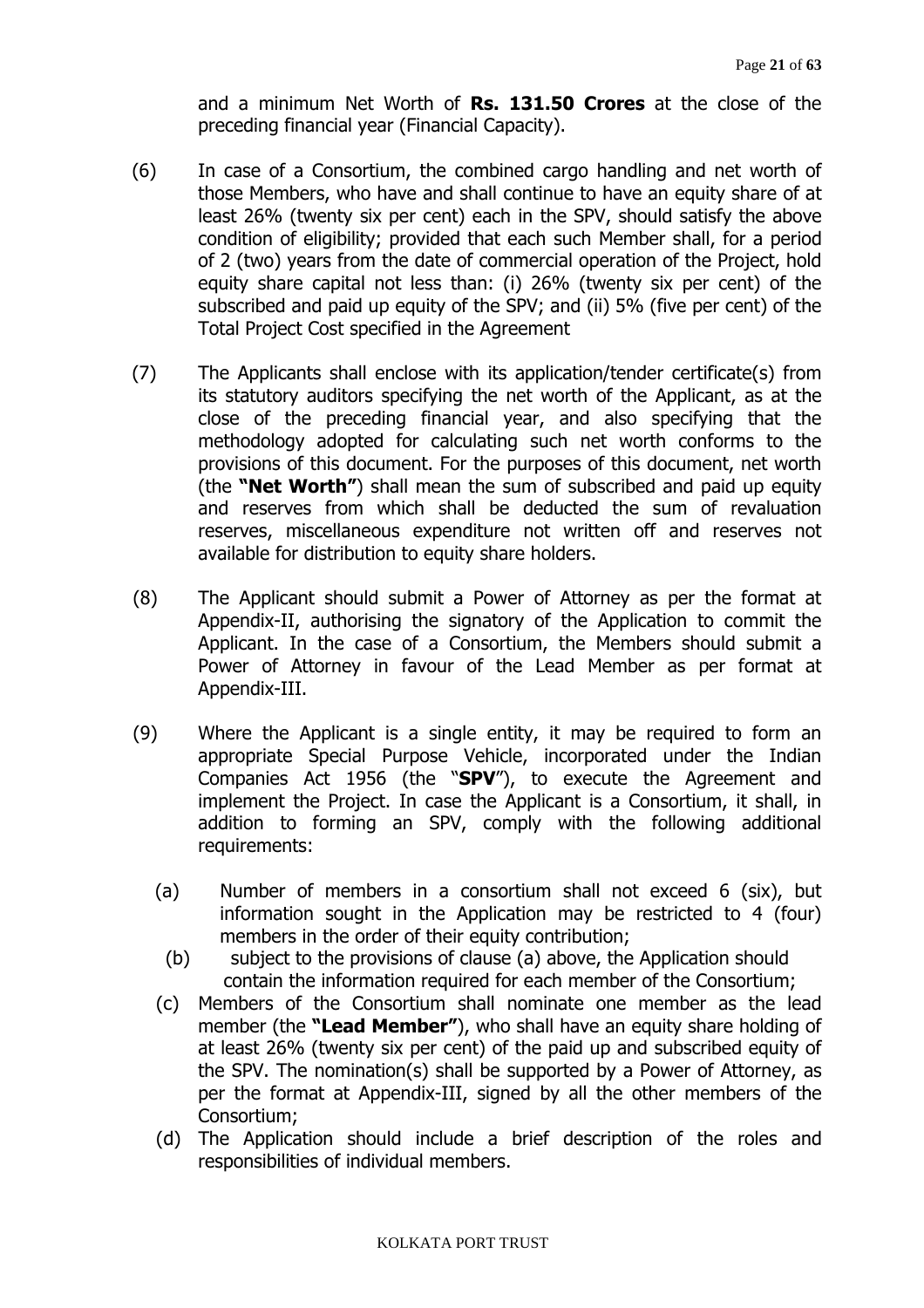- (e) An individual applicant cannot at the same time be member of a Consortium. Further, a member of a particular Applicant Consortium cannot be member of any other Applicant Consortium .
- (f) The members of a Consortium shall form an appropriate SPV to execute the Project, if awarded to the Consortium;
- (g) Members of the Consortium shall enter into a binding Joint Bidding Agreement, substantially in the form specified at Appendix-IV (the "Jt. Bidding Agreement"), for the purpose of making the Application /submitting a Bid. The Jt. Bidding Agreement, to be submitted along with the Application, shall, *inter alia*:
	- (i) Convey the intent to form an SPV with shareholding/ ownership equity commitment(s) in accordance with this document, which would enter into the Agreement and subsequently perform all the obligations in terms of the Agreement, in case the Project is awarded to the Consortium;
	- (ii) Clearly outline the proposed roles and responsibilities, if any, of each member;
	- (iii) Commit the minimum equity stake to be held by each member;
	- (iv) Commit that each of the members, whose experience will be evaluated for the purposes of this document, shall subscribe to 26% (twenty six per cent) or more of the paid up and subscribed equity of the SPV and shall further commit that each such member shall, for a period of 2 (two) years from the date of commercial operation of the Project, hold equity share capital not less than: (i) 26% (twenty six per cent) of the subscribed and paid up equity share capital of the SPV; and (ii) 5% (five per cent) of the Total Project Cost;
	- (v) Members of the Consortium undertake that they shall collectively hold at least 51% (fifty one per cent) of the subscribed and paid up equity of the SPV at all times until the second anniversary of the commercial operation date of the Project; and
	- (vi) Include a statement to the effect that all members of the Consortium shall be liable jointly and severally for all obligations in relation to the Project until the Financial Close of the Project is achieved; and
- (h) Except as provided under this document, there shall not be any amendment to the Jt. Bidding Agreement without the prior written consent of the KoPT.
- (10) Any entity which has been barred by the Central/ State Government, or any entity controlled by it, from participating in any project (BOT or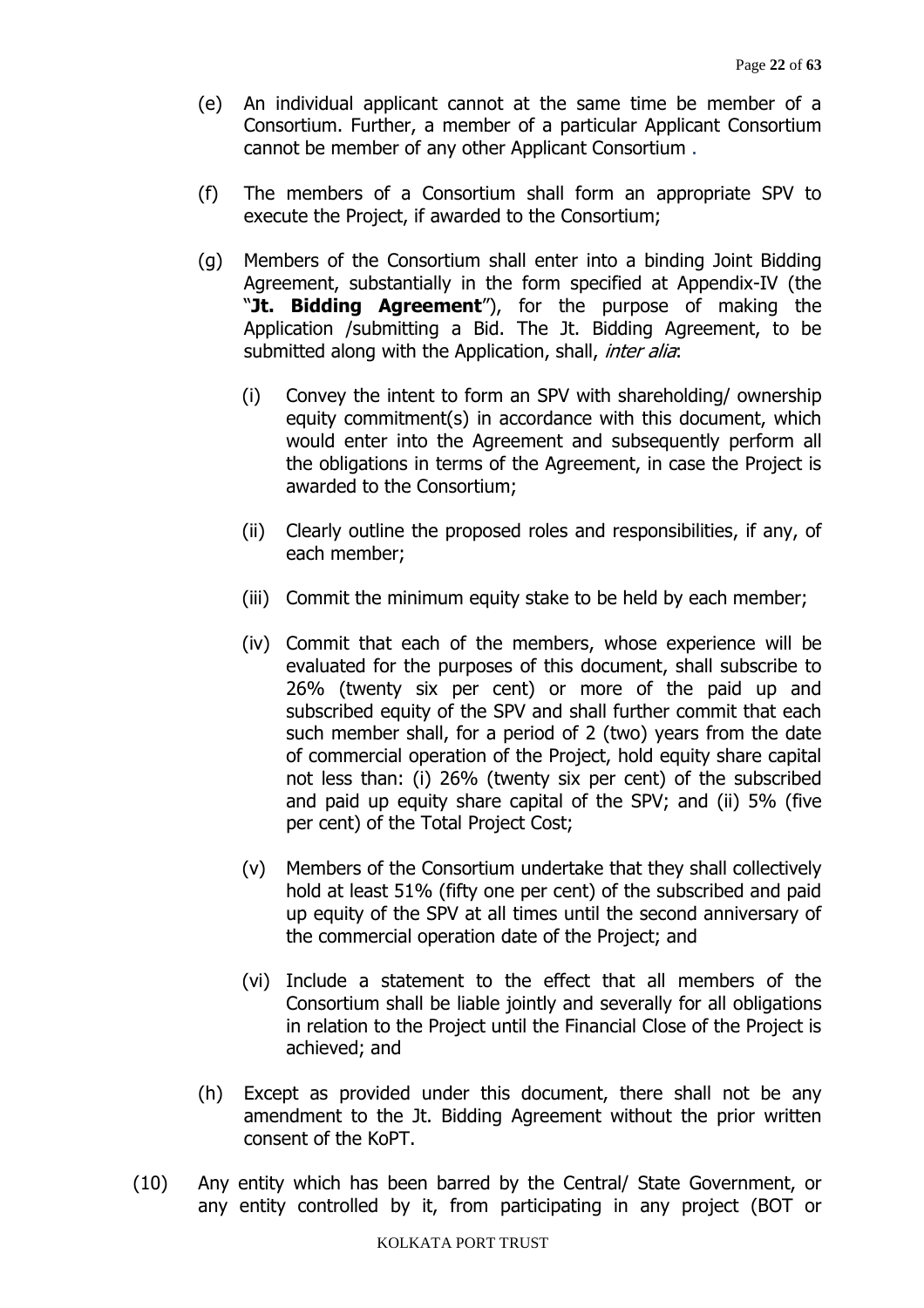otherwise), and the bar subsists as on the date of application, would not be eligible to submit an Application, either individually or as member of a Consortium.

- (11) An applicant including any Consortium Member or Associate should, in the last 3 (three) years, have neither failed to perform on any contract, as evidenced by imposition of a penalty by an arbitral or judicial KoPT or a judicial pronouncement or arbitration award against the Applicant, Consortium Member or Associate, as the case may be, nor has been expelled from any project or contract by any public entity nor have had any contract terminated by any public entity for breach by such Applicant, Consortium Member or Associate
- (12) In computing the Net Worth of the Applicant/ Consortium Members the Net Worth of their respective Associates would also be eligible hereunder.

For purposes of this document, Associate means, in relation to the Applicant/ Consortium Member, a person who controls, is controlled by, or is under the common control with such Applicant/ Consortium Member (the **"Associate"**). As used in this definition, the expression "control" means, with respect to a person which is a company or corporation, the ownership, directly or indirectly, of more than 50% (fifty per cent) of the voting shares of such person, and with respect to a person which is not a company or corporation, the power to direct the management and policies of such person by operation of law.

- (13) Notwithstanding anything to the contrary contained herein, in the event that the Application Due Date falls within three months of the closing of the latest financial year of an Applicant, it shall ignore such financial year for the purposes of its Application and furnish all its information and certification with reference to the 5 (five) years or 1 (one) year, as the case may be, preceding its latest financial year. For the avoidance of doubt, financial year shall, for the purposes of an Application hereunder, mean the accounting year followed by the Applicant in the course of its normal business.
- (14) Change in the composition of a Consortium will not be permitted by the KoPT during the Tendering Stage. In addition, stipulations mentioned at  $IX(9)(g)(iv)$  and  $(v)$  shall also apply.
- (15) No Applicant shall submit more than one Application for the Project. An applicant applying individually or as a member of a Consortium shall not be entitled to submit another application either individually or as a member of any Consortium, as the case may be.
- (16) The Applicants shall be responsible for all of the costs associated with the preparation of their Applications and their participation in the Bid Process. The KoPT will not be responsible or in any way liable for such costs, regardless of the conduct or outcome of the Bidding Process.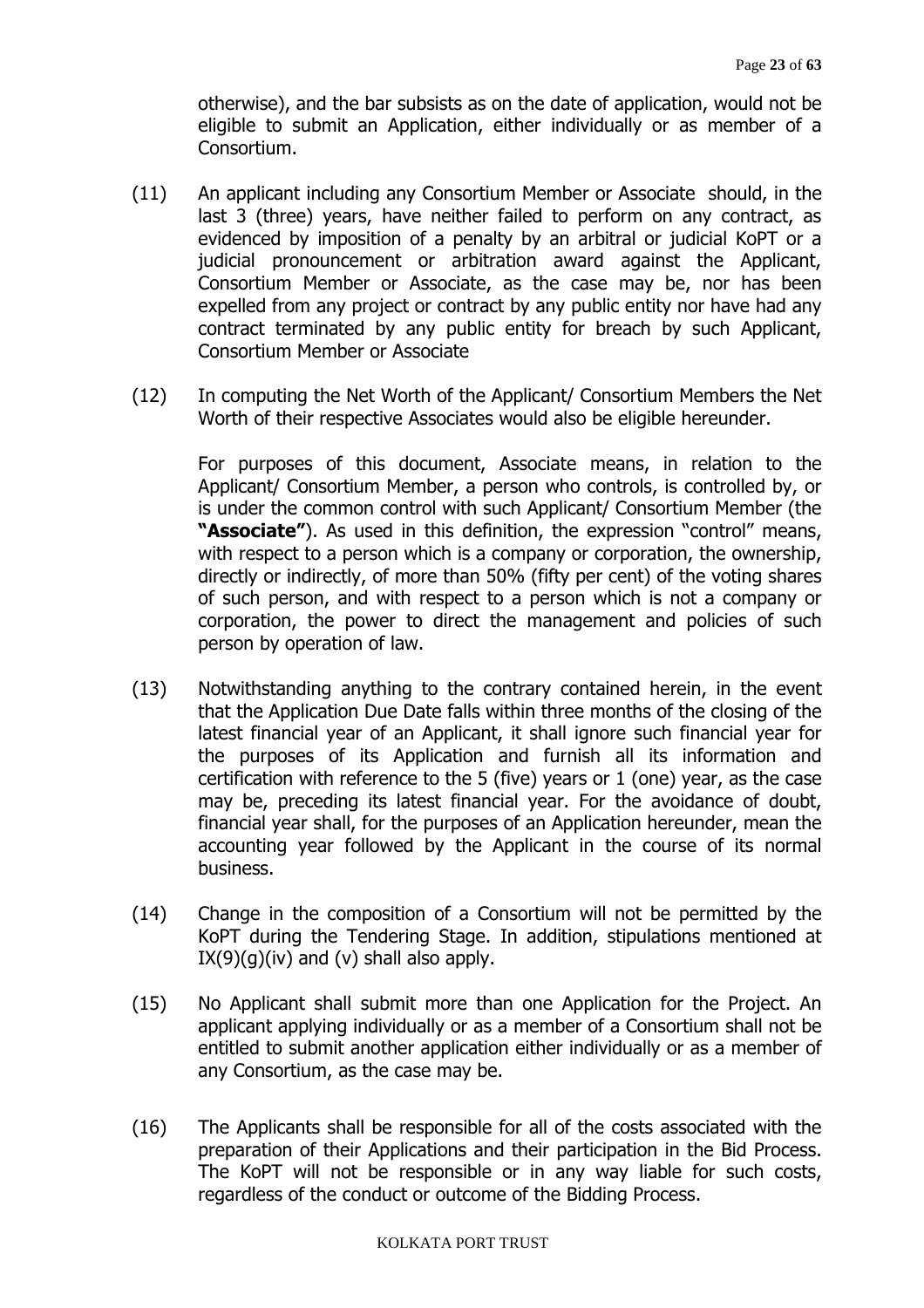- (17) It shall be deemed that by submitting the Application, the Applicant has:
	- (a) Made a complete and careful examination of this document;
	- (b) Received all relevant information requested from the KoPT;
	- (c) Accepted the risk of inadequacy, error or mistake in the information provided in this document or furnished by or on behalf of the KoPT; and
	- (d) Agreed to be bound by the undertakings provided by it under and in terms hereof.
- (18) The KoPT shall not be liable for any omission, mistake or error in respect of any of the above or on account of any matter or thing arising out of or concerning or relating to this document or the bidding process, including any error or mistake therein or in any information or data given by the KoPT.
- (19) Notwithstanding anything contained in this document, the KoPT reserves the right to accept or reject any Application and to annul the Bidding Process and reject all Applications/ Bids, at any time without any liability or any obligation for such acceptance, rejection or annulment, and without assigning any reasons therefor. In the event that the KoPT rejects or annuls all the Bids, it may, in its discretion, invite all eligible Bidders to submit fresh Bids hereunder.
- (20) The KoPT reserves the right to reject any Application and/ or Bid if:
	- (a) At any time, a material misrepresentation is made or uncovered, or
	- (b) The Applicant does not provide, within the time specified by the KoPT, the supplemental information sought by the KoPT for evaluation of the Application.

If the Applicant/Bidder is a Consortium, then the entire Consortium may be disqualified/ rejected. If such disqualification/ rejection occurs after the Bids have been opened and the Highest Bidder gets disqualified/ rejected, then the KoPT reserves the right to:

- (i) Invite the remaining Bidders to match the Highest Bidder; or
- (ii) Take any such measure as may be deemed fit in the sole discretion of the KoPT, including annulment of the Bidding Process.
- (21) In case it is found during the evaluation or at any time before signing of the Agreement or after its execution and during the period of subsistence thereof, that one or more of the pre-qualification conditions have not been met by the Applicant, or the Applicant has made material misrepresentation or has given any materially incorrect or false information, the Applicant shall be disqualified forthwith if not yet appointed by issue of the LOA or entering into of the Agreement, and if the Applicant/SPV has already been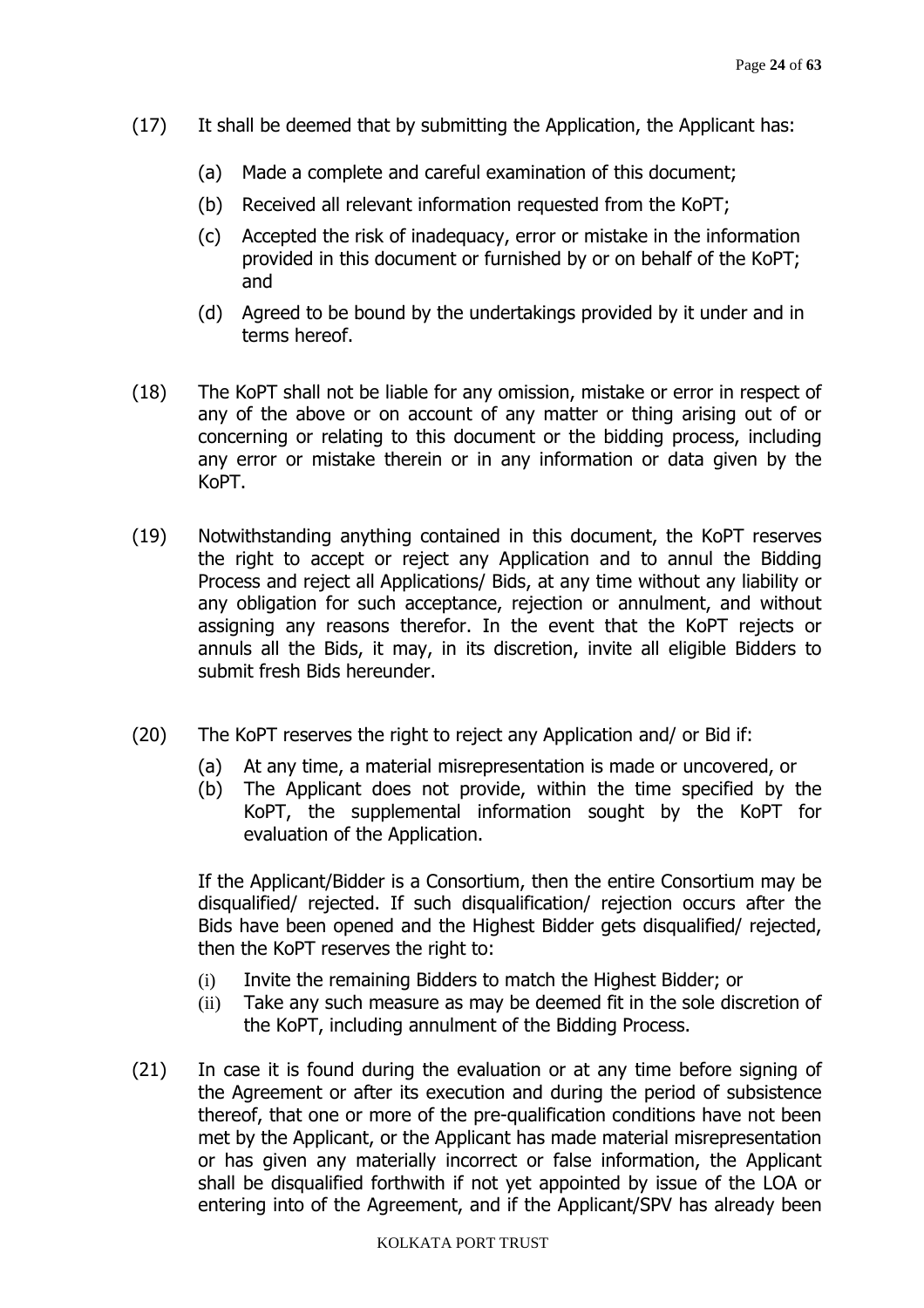issued the LOA or has entered into the Agreement, as the case may be, the same shall, notwithstanding anything to the contrary contained therein or in this document, be liable to be terminated, by a communication in writing by the KoPT to the Applicant, without the KoPT being liable in any manner whatsoever to the Applicant and without prejudice to any other right or remedy which the KoPT may have under this document, the Agreement or under applicable law.

- (22) The KoPT reserves the right to verify all statements, information and documents submitted by the Applicant in response to this document. Any such verification or lack of such verification by the KoPT shall not relieve the Applicant of its obligations or liabilities hereunder nor will it affect any rights of the KoPT thereunder.
- (23) Clarifications
	- (a) Applicants requiring any clarification on this document may notify the KoPT in writing or by fax or e-mail. They should send in their queries before the date specified in the schedule of Bidding Process. The KoPT shall endeavour to respond to the queries within the period specified.
	- (b) The KoPT shall endeavour to respond to the questions raised or clarifications sought by the Applicants. However, the KoPT reserves the right not to respond to any question or provide any clarification, in its sole discretion, and nothing in this Clause shall be taken or read as compelling or requiring the KoPT to respond to any question or to provide any clarification.
	- (c) The KoPT may also on its own motion, if deemed necessary, issue interpretations and clarifications to all Applicants. All clarifications and interpretations issued by the KoPT shall be deemed to be part of this document. Verbal clarifications and information given by KoPT or its employees or representatives shall not in any way or manner be binding on the KoPT.
- (24) Amendment of tender document
	- (a) At any time prior to the deadline for submission of Application, the KoPT may, for any reason, whether at its own initiative or in response to clarifications requested by an Applicant, modify this document by the issuance of Addenda.
	- (b) Any Addendum thus issued will be sent in writing to all those who have purchased this document.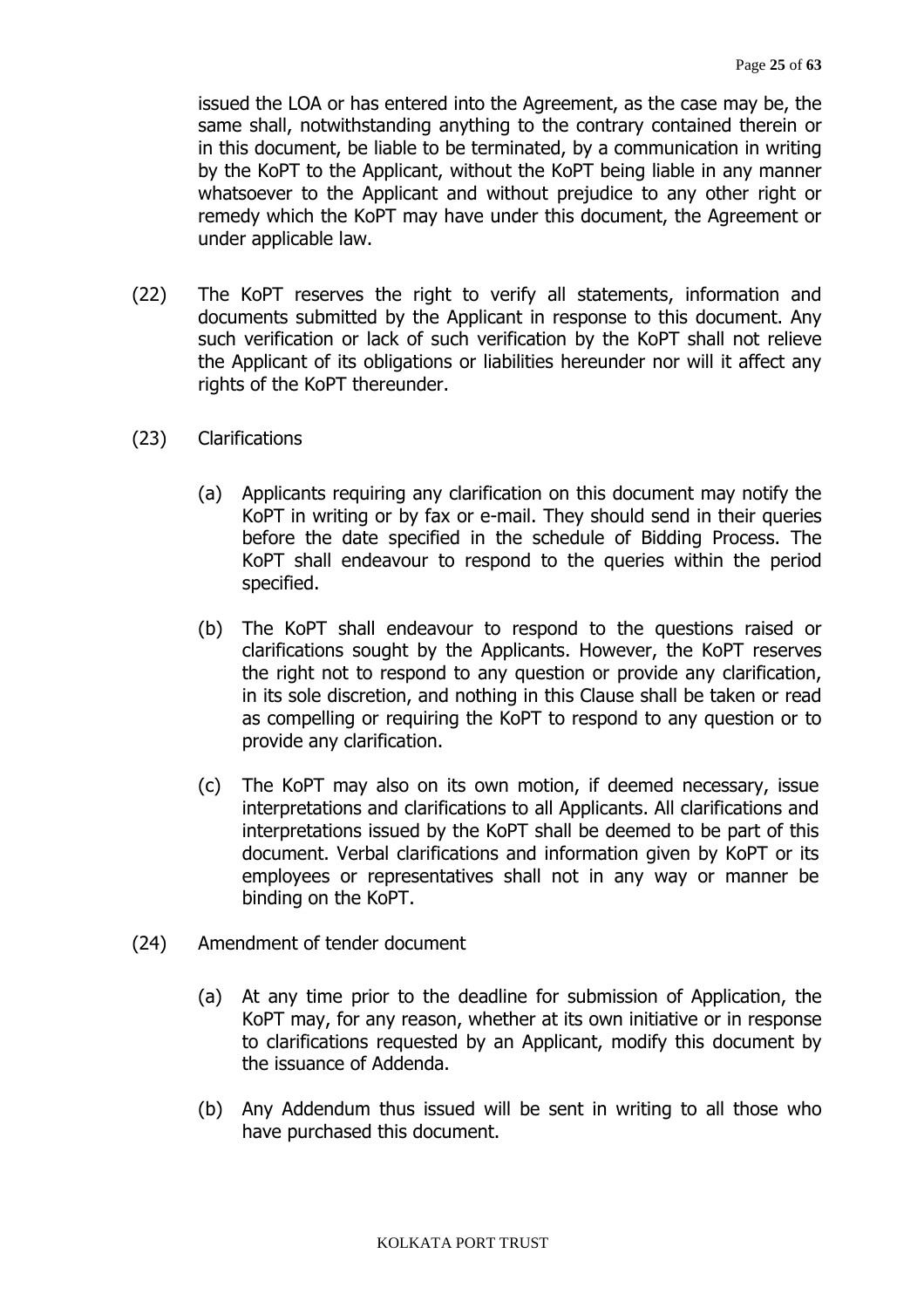(c) In order to afford the Applicants a reasonable time for taking an Addendum into account, or for any other reason, the KoPT may, in its sole discretion, extend the Application Due Date.

# **X. Preparation and Submission of Application / Tender/Bid**

(1) Language

The Application and all related correspondence and documents in relation to the Bidding Process shall be in English language. Supporting documents and printed literature furnished by the Applicant with the application may be in any other language provided that they are accompanied by translations of all the pertinent passages in the English language, duly authenticated and certified by the Applicant. Supporting materials, which are not translated into English, may not be considered. For the purpose of interpretation and evaluation of the Application, the English language translation shall prevail.

- (2) Format and signing of Application
	- (a) The Applicant shall provide all the information sought under this document. The KoPT will evaluate only those Applications that are received in the required formats and complete in all respects. Incomplete and /or conditional Applications shall be liable to rejection.
	- (b) The Application shall be typed or written in indelible ink and signed by the authorised signatory of the Applicant who shall also initial each page in blue ink. In case of printed and published documents, only the cover shall be initialled. All the alterations, omissions, additions or any other amendments made to the Application shall be initialled by the person(s) signing the Application. The Application shall contain page numbers and shall be bound together in hard cover.
- (3) Submission, Sealing and Marking of Applications
	- 3.1 Each Tender should be submitted in one envelope containing Three (3) separate sealed covers as explained below:
		- (a) Cover I: (Earnest Money Deposit & Cost of Tender Document) should contain the following:
			- i) Earnest Money Deposit as per instructions given in this tender document
			- ii) Cost of tender document : Rs. 10,000/- [non-refundable] in Demand Draft/ Bankers' Cheque on any nationalized or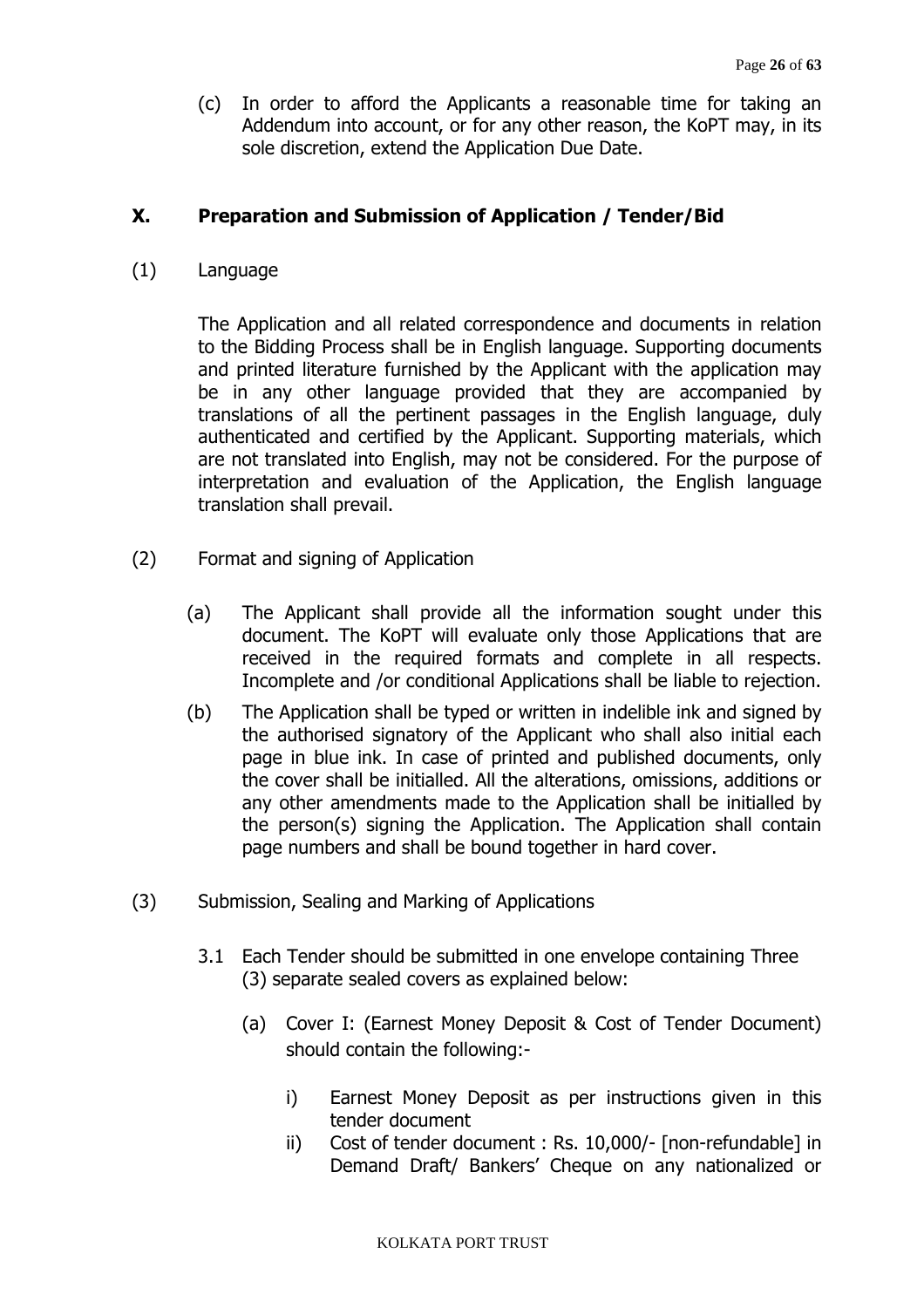scheduled bank approved by Govt. of India; favouring Kolkata Port Trust payable at Kolkata

- (b) Cover II: (Techno-Commercial Bid) should contain the following:-
	- (i) Covering letter to Techno-Commercial Bid (Appendix-I)
	- (ii) Power of Attorney for signing of Application (Appendix-II)
	- (iii) Statement of Legal Capacity (Appendix-II-A)
	- (iv) Power of Attorney for Lead Member of Consortium (Appendix-III)
	- (v) Jt. Bidding Agreement, in case of a Consortium (Appendix-IV)
	- (vi) Corporate Information (Appendix-V)
	- (vii) Net Worth Information (Appendix VI)
	- (viii) Copies of Applicant's duly audited balance sheet and profit and loss account , financial statements and Annual Reports for 3 (three) years preceding the Application Due Date
	- (ix) Copy of Memorandum and Articles of Association, if the Applicant is a body corporate, and if a partnership then a copy of its partnership deed
	- (x) Entire tender document (including pages related to the MGT Bid in blank condition) of KoPT signed in blue ink by authorized signatory and bearing seal of the tenderer is to be submitted in token of the same having been read, understood and accepted by the tenderer.
	- (xi) A write-up on experience in handling oil and gas by the Single entity/Consortium members with supporting / corroborative documents to establish eligibility of technical capacity.
	- (xii) A write up on Brief outline of the intended project and workplan for the instant project
- (c) Cover III: (MGT Bid) should contain the MGT Bid strictly as per the format given at Appendix - VII of this tender document
- 3.2 The documents submitted in each of the three separate covers should be serially numbered and the tenderer will provide an index of submitted documents (table of contents) vis-à-vis their page numbers for each cover.
- 3.3 The tenderer shall seal and sign all the documents, as applicable, mentioned at X(3.1)(a) inside Cover-I along with the concerned index of submission as explained at X(3.2) above and superscribe it as "Cover I:- Earnest Money Deposit"
- 3.4 The tenderer shall seal and sign all the documents, as applicable, mentioned at X(3.1)(b) inside Cover-II along with the concerned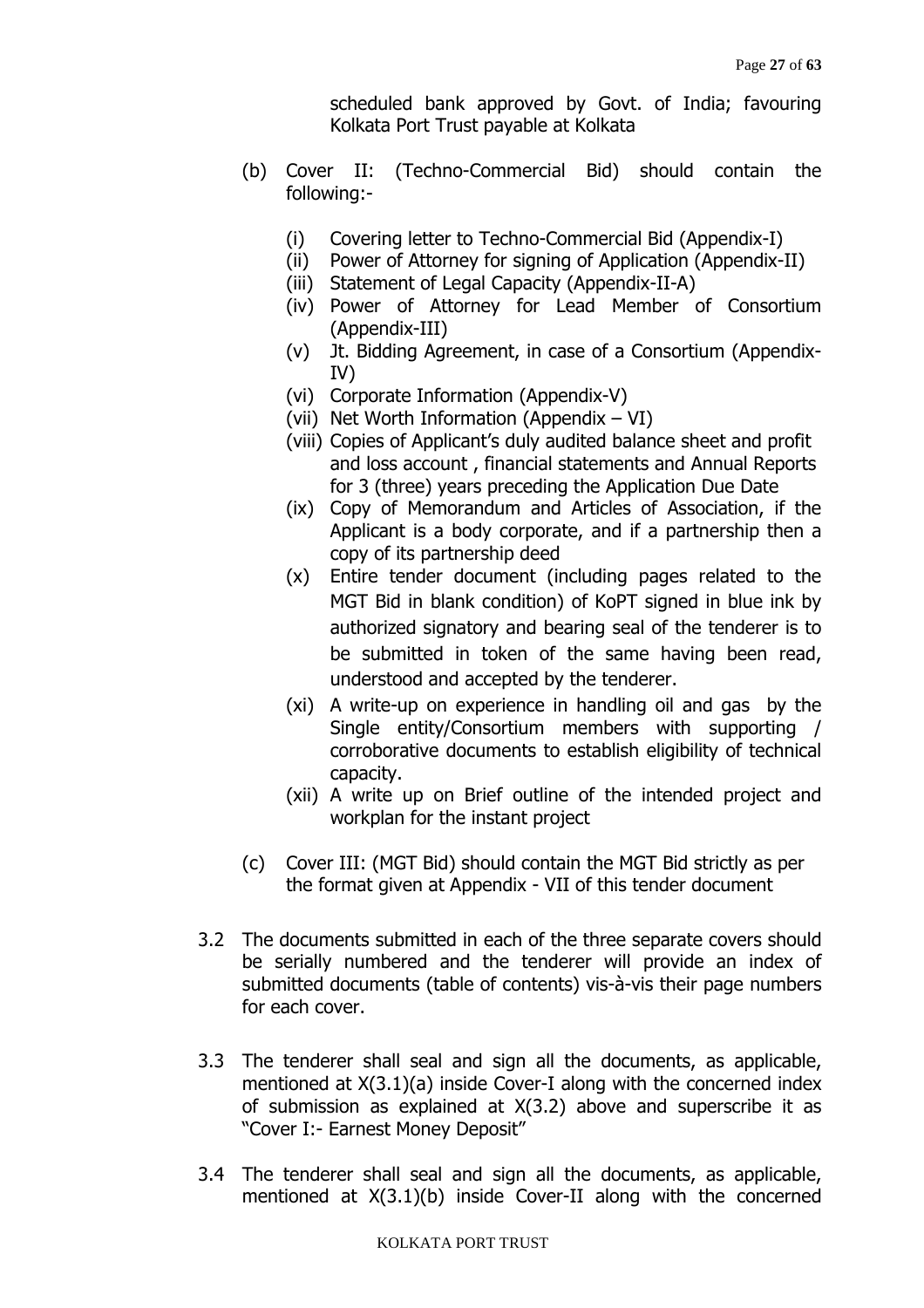index of submission as explained at X(3.2) above and superscribe it as "Cover II :- Techno-Commercial Bid"

- 3.5 The tenderer shall seal and sign all the documents, as applicable, mentioned at X(3.1)(c) inside Cover-III along with the concerned index of submission as explained at X(3.2) above and superscribe it as "Cover III :- MGT Bid"
- 3.6 Bidders must not indicate directly or indirectly the contents of their MGT Bid (Cover III) anywhere in the other documents viz, those furnished within Cover I & II. In that case the bid will be liable to be rejected.
- 3.7 Each of the three covers mentioned above containing the respective bids shall also indicate the name and address of the Tenderer and shall be superscribed with the Tender Name and Tender No.
- 3.8 All the three Covers should be contained in a sealed outer envelope which shall clearly indicate the name and address of the Tenderer and shall be superscribed with the Tender Name and Tender No. The Application Due Date should be indicated on the right hand corner of the outer envelope.

Additionally this outer envelope shall be superscribed with "Do not open, except in presence of authorised person of KoPT. "

- 3.9 The outer envelope as at 3.8 above, containing the three Covers (Covers I, II & III) thus marked and sealed shall be addressed to Secretary I/C, Kolkata Port Trust, 15, Strand Road; Kolkata – 700 001
- 3.10 If any of the envelopes/covers are not sealed and marked as instructed above, KoPT assumes no responsibility for the misplacement or premature opening of the contents of the tender submitted and consequent losses if any suffered by the tenderer.
- 3.11 If any of the envelopes/covers are not sealed and marked as instructed above, the Bid may be deemed to be non-responsive and liable to be rejected.
- 3.12 The Bid shall be signed in blue ink only and sealed on each page. All the alterations, omissions, additions or any other amendments made to the Bid shall be initialed by the person signing the Bid.
- 3.13 Applications submitted by fax, telex, telegram or e-mail shall not be entertained and shall be rejected.
- 4. Application Due Date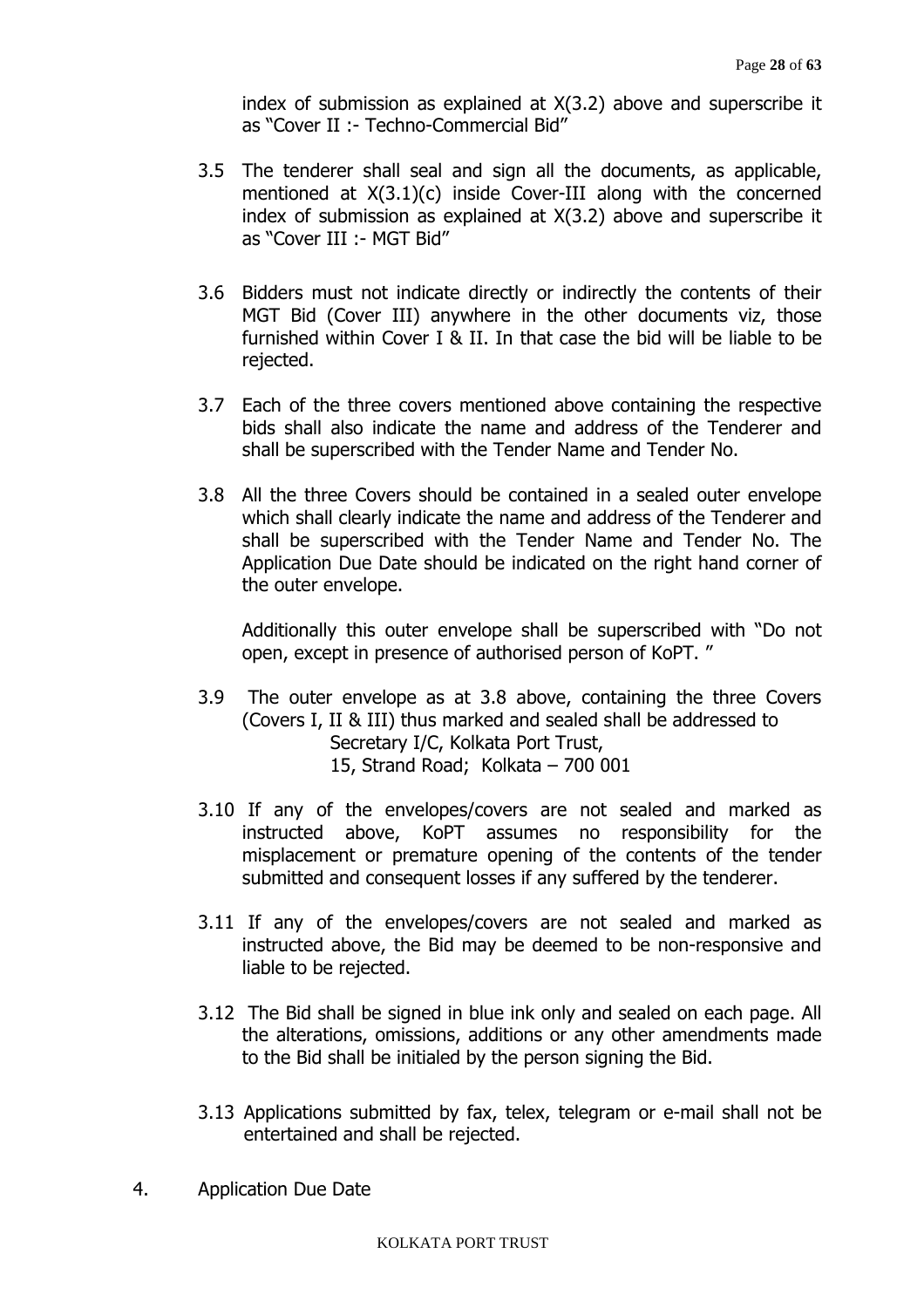- 4.1 Applications should be submitted before 1300 hours IST on the Application Due Date, at the address provided in Clause 3.9 hereinabove in the manner and form as detailed in this document.
- 4.2 The KoPT may, in its sole discretion, extend the Application Due Date by issuing an Addendum uniformly for all Applicants.
- 5. Late Applications / Unsolicited Supplementary materials
	- 5.1 Applications received by the KoPT after the specified date and time as stipulated in the Notice Inviting Tender or in any Addendum / Extension Notice, if any, shall not be eligible for consideration and shall be summarily rejected.
	- 5.2 Except as specifically provided in this tender document or unless expressly and in writing asked for by KoPT no supplementary material / document submission will be entertained by KoPT after the stipulated date and time of submission of bids mentioned in this tender document, or in any Addendum / Extension Notice, if any,and evaluation will be carried out only on the basis of materials/ documents received within the stipulated date and time of submission. Unsolicited material, if submitted, will be summarily rejected.
- 6. Modifications/ substitution/ withdrawal of Applications
	- 6.1 The Applicant may modify, substitute or withdraw its Application after submission, provided that written notice of the modification, substitution or withdrawal is received by the KoPT prior to the Application Due Date. No Application shall be modified, substituted or withdrawn by the Applicant on or after the Application Due Date.
	- 6.2 The modification, substitution or withdrawal notice shall be prepared, sealed, marked, and delivered in accordance with Clause 3 hereinabove, with the envelopes being additionally marked "MODIFICATION", "SUBSTITUTION" or "WITHDRAWAL", as appropriate.
	- 6.3 Any alteration/ modification in the Application or additional information supplied subsequent to the Application Due Date, unless the same has been expressly sought for by the KoPT, shall be disregarded.
	- 6.4 The Earnest Money shall be forfeited if the tenderer withdraws its Bid during the interval between the specified date and time of submission of the tender or any extension thereof and expiration of the validity period of the tender including extension thereof.

#### KOLKATA PORT TRUST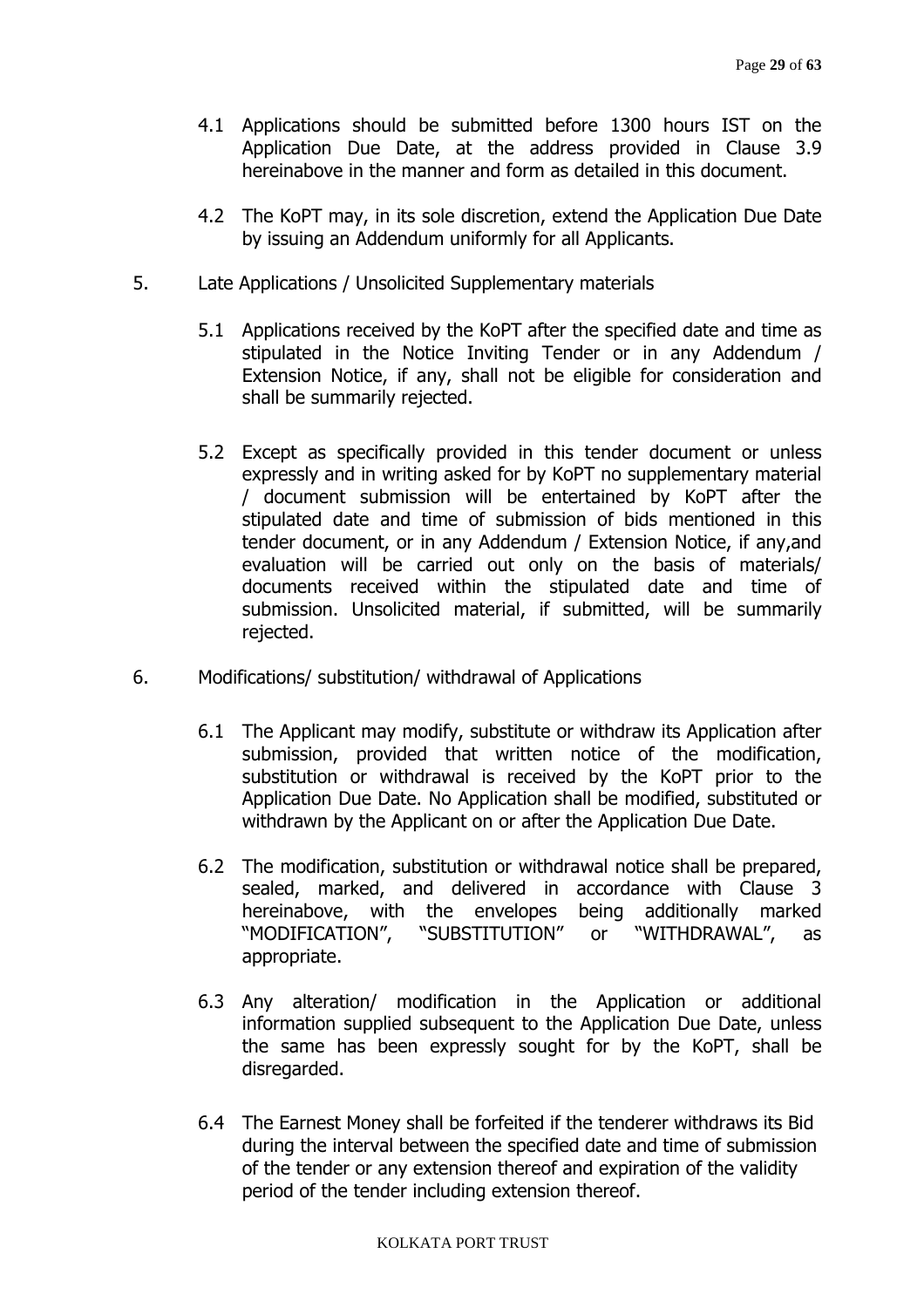# **XI Opening and Evaluation of Applications**

- 1. Cover-I of the Bid (Earnest Money Deposit & Cost of Tender Document) will be opened shortly after 1500 Hrs on the date specified in the Notice Inviting Tender or in any Addendum / Extension Notice, if any, in the presence of Bidders or their authorised representatives who may wish to be present, at the office of Secretary I/C; KoPT. Tenders submitted without stipulated Earnest Money Deposit will be summarily rejected.
- 2. Cover-II of the Bid (Techno-Commercial Bid) of those bidders who have submitted stipulated Earnest Money Deposit & Cost of Tender Document will be opened shortly after opening of Cover I on the date specified in the Notice Inviting Tender or in any Addendum / Extension Notice, if any, in the presence of Bidders or their authorised representatives who may wish to be present, at the office of Secretary I/C; KoPT.
- 3. Cover-III of the bid (MGT Bid) of only techno-commercially qualified tenderers will be opened at a later date with due intimation to such tenderers in the presence of tenderers concerned or their authorised representatives who may wish to be present, at the office of Secretary I/C; KoPT.
- 4. Applications for which a notice of withdrawal has been submitted shall not be opened.
- 5. Applicants will be deemed to have understood and agreed that no explanation or justification on any aspect of the Bidding Process or selection will be given.
- 6. Any information contained in the Application shall not in any way be construed as binding on the KoPT, its agents, successors or assigns, but shall be binding against the Applicant if the Project is subsequently awarded to it on the basis of such information.
- 7. The KoPT reserves the right not to proceed with the Bidding Process at any time without notice or liability and to reject any or all Application(s) without assigning any reasons.
- 8. If any information furnished by the Applicant is found to be incomplete, or contained in formats other than those specified herein, the KoPT may, in its sole discretion, exclude such information from the purposes of evaluation.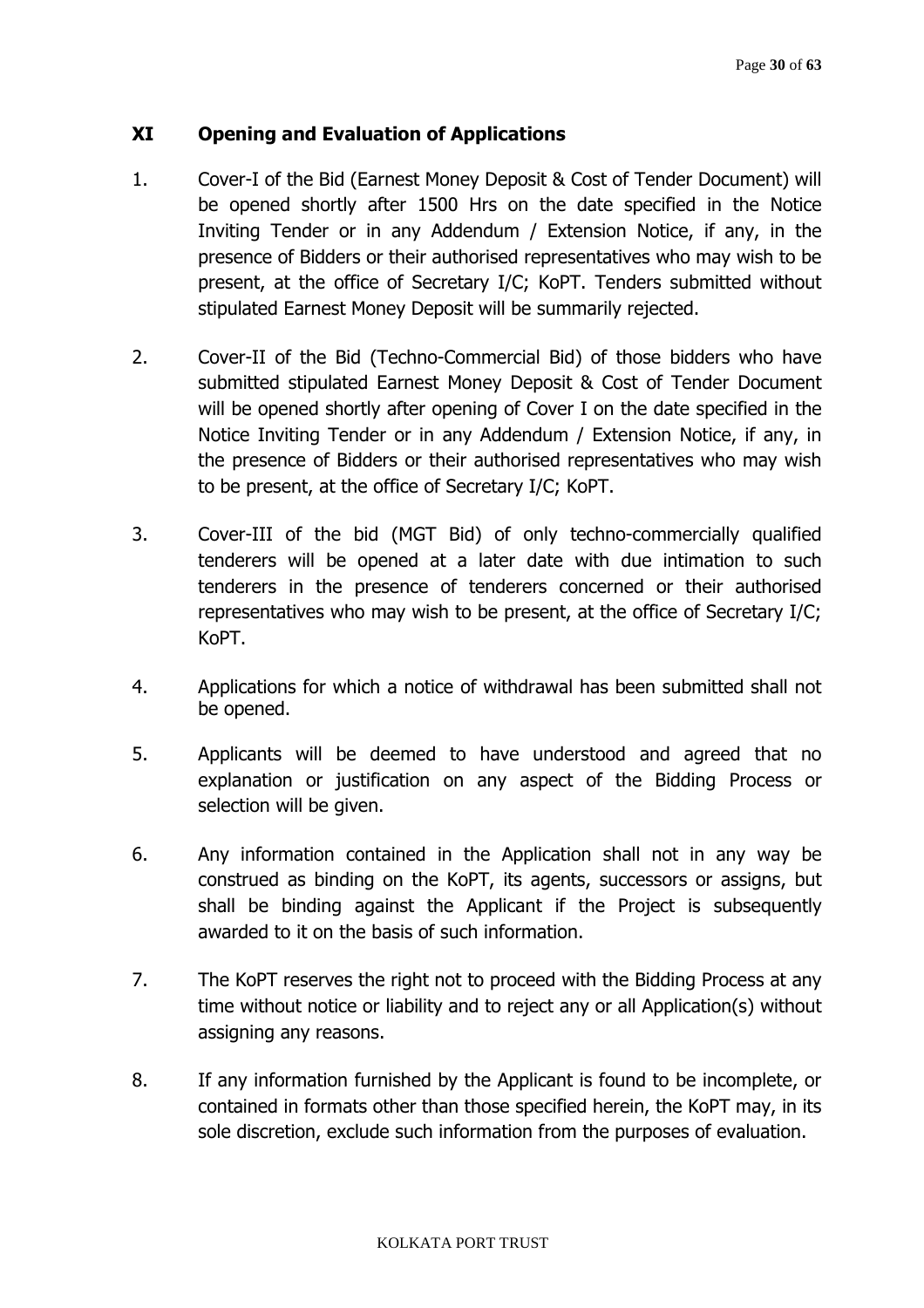- 9. Where any information is found to be patently false or amounting to a material representation, the KoPT reserves the right to reject the Application and/ or Bid.
- 10. Confidentiality

Information relating to the examination, clarification, evaluation, and recommendation shall not be disclosed to any person who is not officially concerned with the process or is not a retained professional advisor advising the KoPT in relation to, or matters arising out of, or concerning the Bidding Process. The KoPT will treat all information, submitted as part of Application, in confidence and will require all those who have access to such material to treat the same as confidential. The KoPT may not divulge any such information unless it is directed to do so by any statutory entity that has the power under law to require its disclosure or is to enforce or assert any right or privilege of the statutory entity and/ or the KoPT or as may be required by law or in connection with any legal process.

- 11. Tests of responsiveness
	- 11.1 Prior to evaluation of Applications, the KoPT shall determine whether each Application is responsive to the requirements of this document. An Application shall be considered responsive only if:
		- (a) It is received as per/undercover format at Appendix-I.
		- (b) It is received by the Application Due Date including any extension thereof;
		- (c) It is signed, sealed, bound together in hard cover, and marked as stipulated in this tender document;
		- (d) It is accompanied by the sought for Power of Attorneys;
		- (e) It contains all the information and documents (complete in all respects) as requested in this document;
		- (f) It contains information in formats same as those specified in this document;
		- (g) It contains certificates from its statutory auditors in the formats specified;
		- (i) It is accompanied by the Jt. Bidding Agreement (for Consortium), specific to the Project;
		- (j) It does not contain any condition or qualification; and
		- (k) It is not non-responsive in terms hereof.
	- 11.2 The KoPT reserves the right to reject any Application which is nonresponsive and no request for alteration, modification, substitution or withdrawal shall be entertained by the KoPT in respect of such Application.
- 12. Clarifications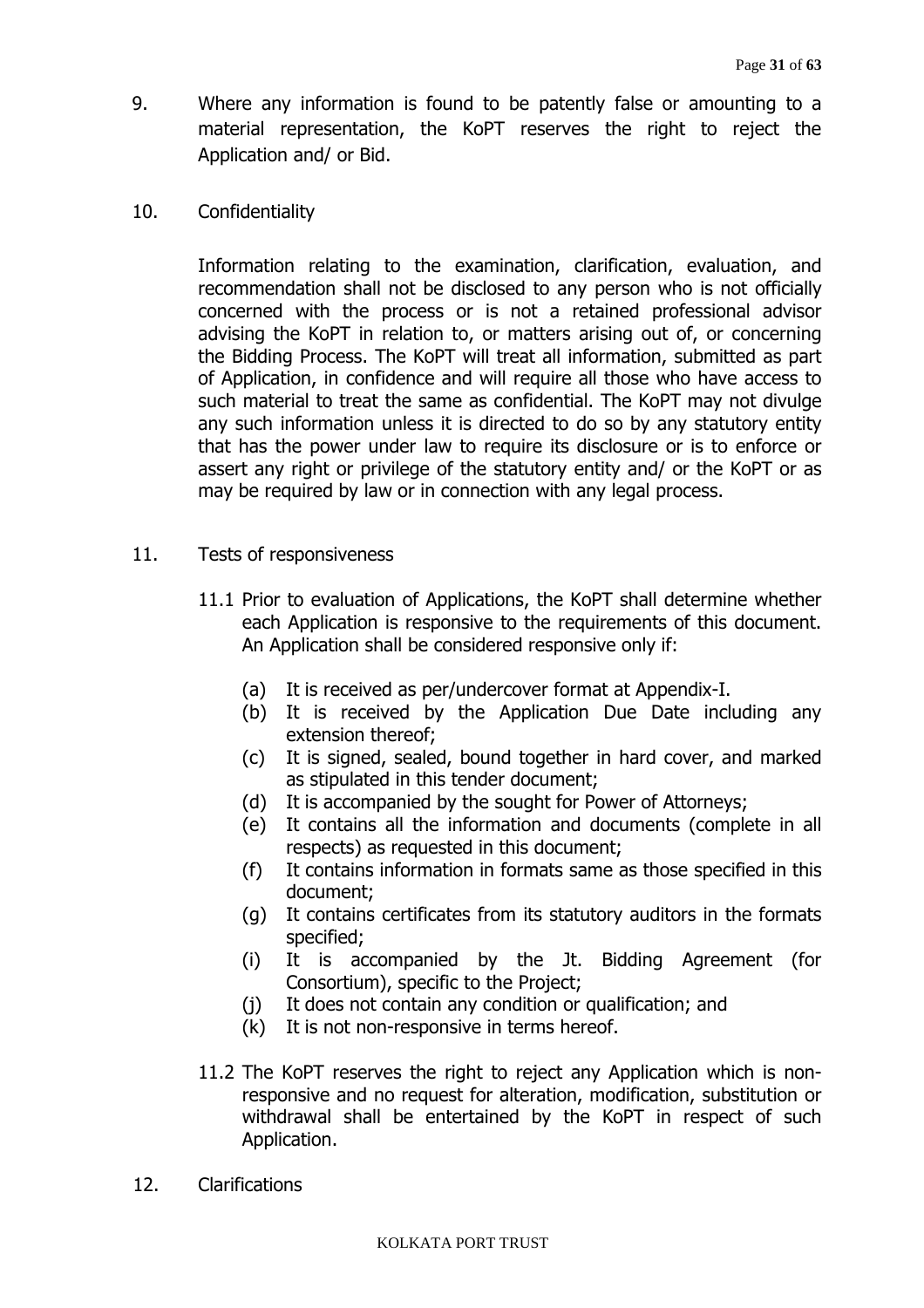- 12.1 To facilitate evaluation of Applications, the KoPT may, at its sole discretion, seek clarifications from any Applicant regarding its Application. Such clarification(s) shall be provided within the time specified by the KoPT for this purpose. Any request for clarification(s) and all clarification(s) in response thereto shall be in writing.
- 12.2 If an Applicant does not provide clarifications sought as at above within the prescribed time, its Application shall be liable to be rejected. In case the Application is not rejected, the KoPT may proceed to evaluate the Application by construing the particulars requiring clarification to the best of its understanding, and the Applicant shall be barred from subsequently questioning such interpretation of the KoPT.
- 13. Notification for opening of MGT bid

After the evaluation of the techno-commercial part of the Application, the KoPT would announce/notify the date of opening of the MGT bids to the techno-commercially qualified Applicants/ Bidders. Applications of firms/ consortia who do not have experience in handling oil and gas or who do not meet the Net worth criterion mentioned hereinabove in this tender document shall be rejected. The KoPT will not entertain any query or clarification from Applicants who fail to qualify.

## 14. Validity of the Tender

- 14.1 The tender shall remain valid for acceptance for a period of 120 days from the date of opening of Cover III (MGT Bid).
- 14.2 Prior to expiry of the original tender validity period as stated above, on request from KoPT, tenderers may be required to extend the validity period for a specified additional period.

#### 15 Proprietary data

All documents and other information supplied by the KoPT or submitted by an Applicant to the KoPT shall remain or become the property of the KoPT. Applicants are to treat all information as strictly confidential and shall not use it for any purpose other than for preparation and submission of their Application. The KoPT will not return any Application or any information provided along therewith.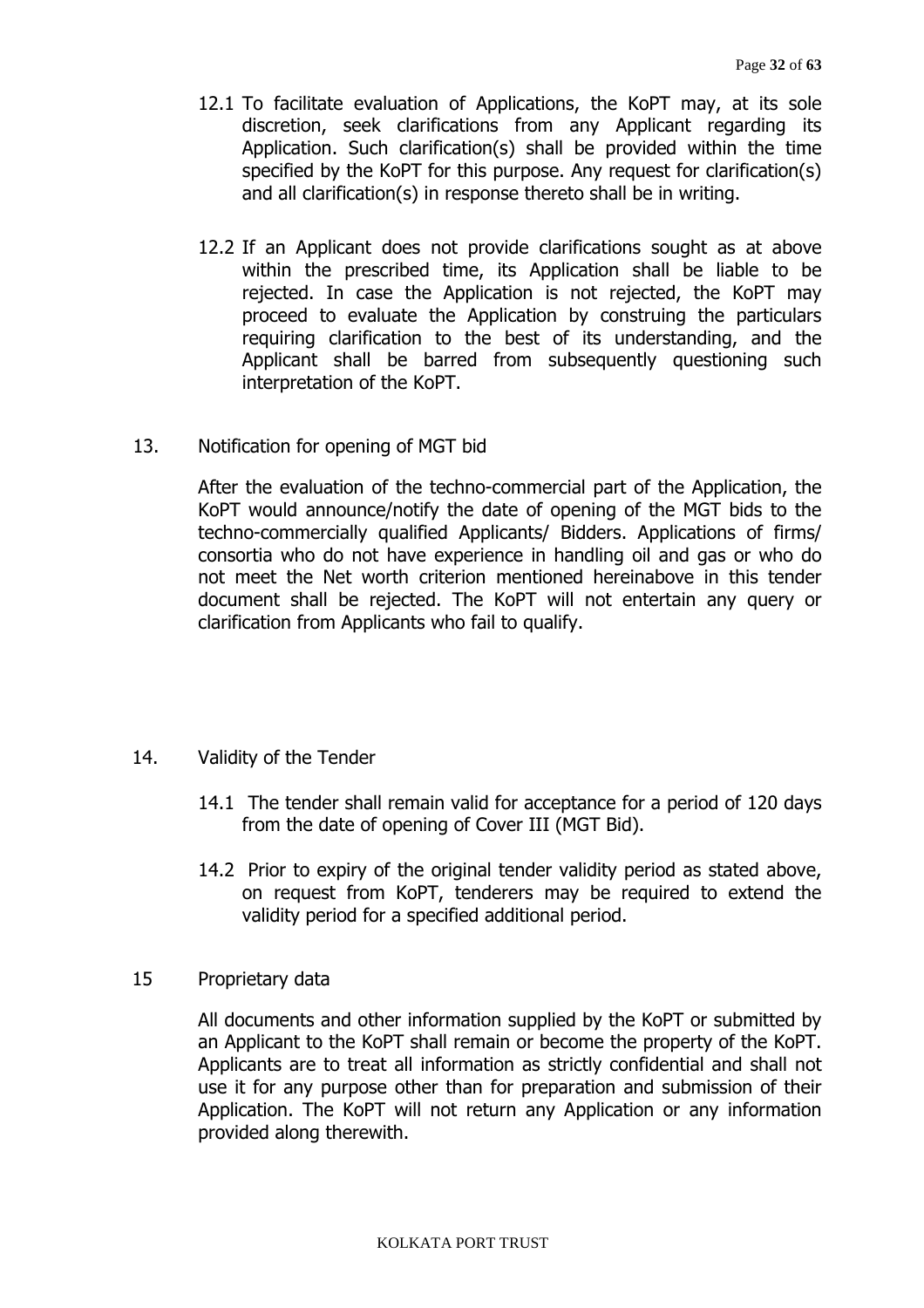16 Save and except as provided in this document, the KoPT shall not entertain any correspondence with any Applicant in relation to the acceptance or rejection of any Application.

# **XII Fraud and corrupt practices**

- 1 The Applicants and their respective officers, employees, agents and advisers shall observe the highest standard of ethics during the Bidding Process. Notwithstanding anything to the contrary contained herein, the KoPT may reject an Application without being liable in any manner whatsoever to the Applicant if it determines that the Applicant has, directly or indirectly or through an agent, engaged in corrupt practice, fraudulent practice, coercive practice, undesirable practice or restrictive practice in the Bidding Process.
- 2 Without prejudice to the rights of the KoPT under Clause 1 hereinabove, if an Applicant is found by the KoPT to have directly or indirectly or through an agent, engaged or indulged in any corrupt practice, fraudulent practice, coercive practice, undesirable practice or restrictive practice during the Bidding Process, such Applicant shall not be eligible to participate in any tender issued by the KoPT during a period of 2 (two) years from the date such Applicant is found by the KoPT to have directly or indirectly or through an agent, engaged or indulged in any corrupt practice, fraudulent practice, coercive practice, undesirable practice or restrictive practice, as the case may be.
- 3 For the purposes of this Clause XII, the following terms shall have the meaning hereinafter respectively assigned to them:
	- (a) "**Corrupt Practice**" means (i) the offering, giving, receiving, or soliciting, directly or indirectly, of anything of value to influence the actions of any person connected with the Bidding Process (for avoidance of doubt, offering of employment to, or employing, or engaging in any manner whatsoever, directly or indirectly, any official of the KoPT who is or has been associated in any manner, directly or indirectly, with the Bidding Process or the LOA or has dealt with matters concerning the Agreement or arising there from, before or after the execution thereof, at any time prior to the expiry of one year from the date such official resigns or retires from or otherwise ceases to be in the service of the KoPT, shall be deemed to constitute influencing the actions of a person connected with the Bidding Process); or (ii) save and except as permitted in this tender document, engaging in any manner whatsoever, whether during the Bidding Process or after the issue of the LOA or after the execution of the Agreement, as the case may be, any person in respect of any matter relating to the Project or the LOA or the Agreement, who at any time has been or is a legal, financial or technical adviser of the KoPT in relation to any matter concerning the Project;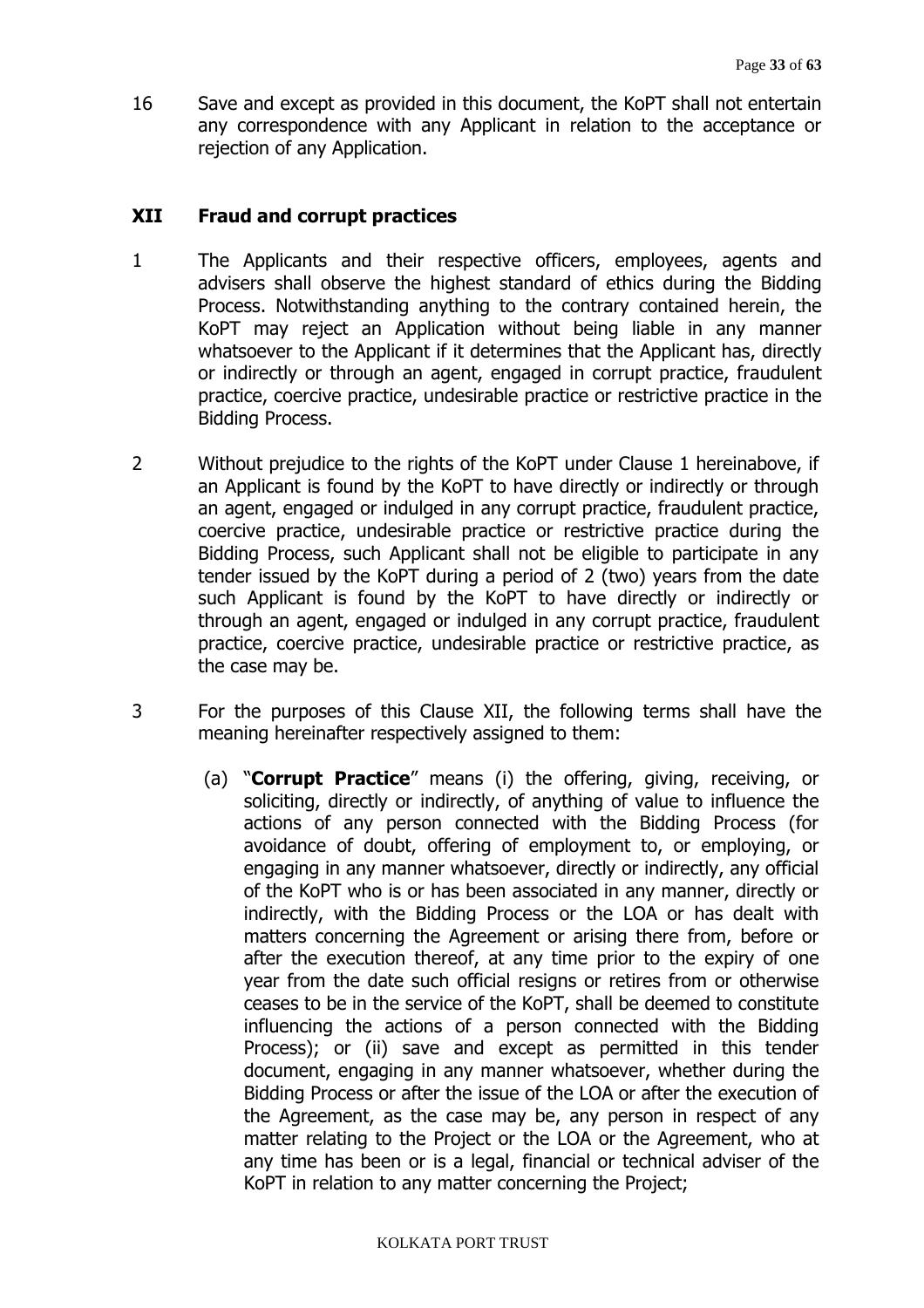- (b) **"Fraudulent Practice"** means a misrepresentation or omission of facts or suppression of facts or disclosure of incomplete facts, in order to influence the Bidding Process ;
- (c) **"Coercive Practice"** means impairing or harming or threatening to impair or harm, directly or indirectly, any person or property to influence any person's participation or action in the Bidding Process;
- (d) **"Undesirable Practice"** means (i) establishing contact with any person connected with or employed or engaged by the KoPT with the objective of canvassing, lobbying or in any manner influencing or attempting to influence the Bidding Process; or (ii) having a Conflict of Interest; and
- (e) **"Restrictive Practice"** means forming a cartel or arriving at any understanding or arrangement among Applicants with the objective of restricting or manipulating a full and fair competition in the Bidding Process.

# **XIII Pre-Application Conference/Pre-Bid Meeting**

- 1. A Pre-Application conference of the interested parties shall be convened at the designated date, time and place. A maximum of two/three representatives of each Applicant shall be allowed to participate on production of KoPT letter from the Applicant.
- 2. During the course of Pre-Application conference, the Applicants will be free to seek clarifications and make suggestions for consideration of the KoPT. The KoPT shall endeavor to provide clarifications and such further information as it may, in its sole discretion, consider appropriate for facilitating a fair, transparent and competitive Bidding Process.

## **XIV Miscellaneous**

- 1 The Bidding Process shall be governed by, and construed in accordance with, the laws of India and the Courts at [Kolkata] shall have exclusive jurisdiction over all disputes arising under, pursuant to and/ or in connection with the Bidding Process.
- 2 The KoPT, in its sole discretion and without incurring any obligation or liability, reserves the right, at any time, to;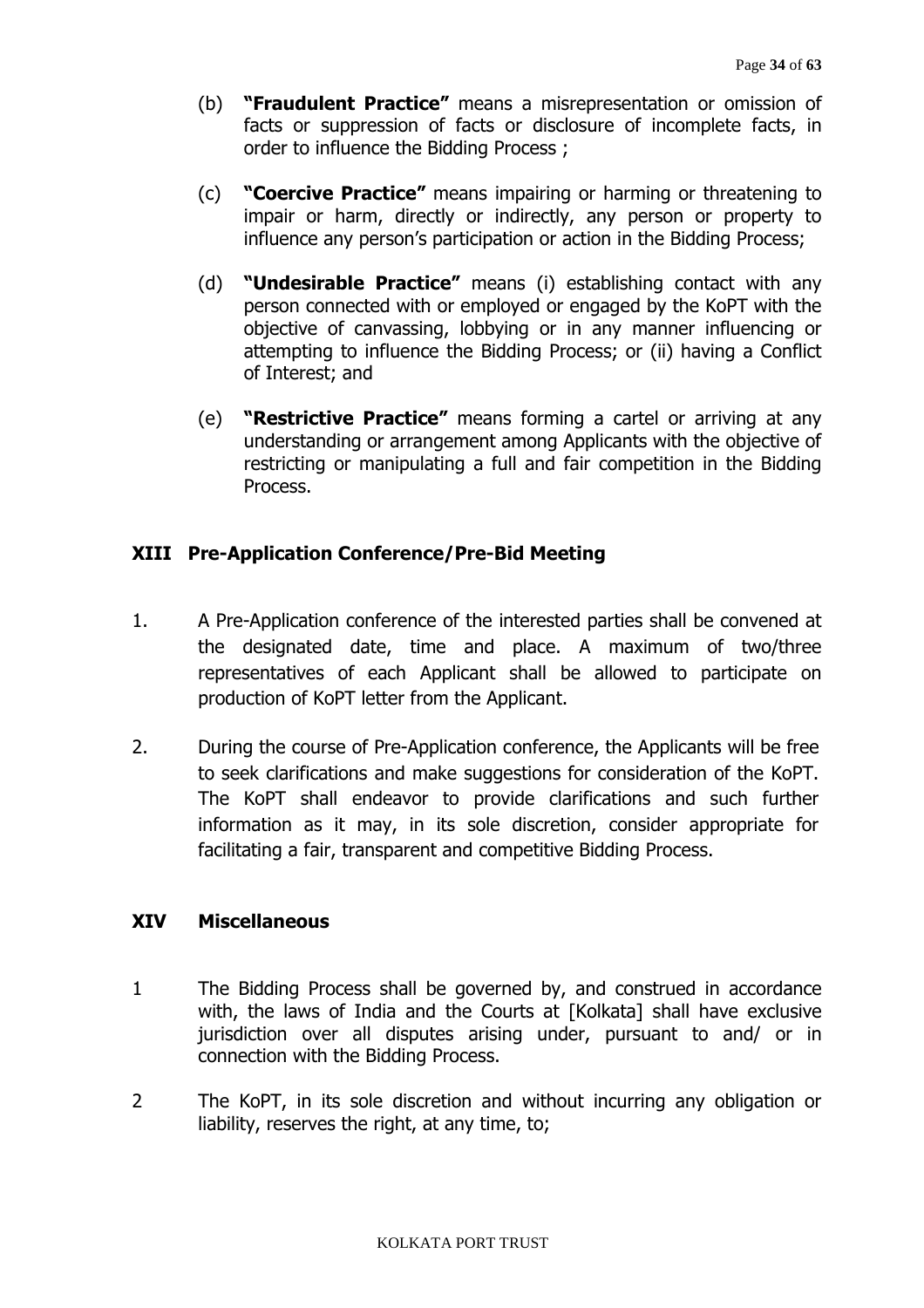- (a) Suspend and/ or cancel the Bidding Process and/ or amend and/ or supplement the Bidding Process or modify the dates or other terms and conditions relating thereto;
- (b) Consult with any Applicant in order to receive clarification or further information;
- (c) Retain any information and/ or evidence submitted to the KoPT by, on behalf of, and/ or in relation to any Applicant; and/ or
- (d) Independently verify, disqualify, reject and/ or accept any and all submissions or other information and/ or evidence submitted by or on behalf of any Applicant.
- 3 It shall be deemed that by submitting the Application, the Applicant agrees and releases the KoPT, its employees, agents and advisers, irrevocably, unconditionally, fully and finally from any and all liability for claims, losses, damages, costs, expenses or liabilities in any way related to or arising from the exercise of any rights and/ or performance of any obligations hereunder and the Bidding Documents, pursuant hereto, and/ or in connection with the Bidding Process and waives any and all rights and/or claims it may have in this respect, whether actual or contingent, whether present or in future.

# **XV Special Conditions**

- 1. Acceptance of Letter of Award (LoA)
- (a) After finalization of the tender, KoPT shall place LoA (Letter of Award) to the Successful Tenderer. The Successful Tenderer, on receipt of the same, shall communicate acceptance to the same within a period of 7 days from the date of issuance of LoA, failing which the LoA may become liable for cancellation with forfeiture of Earnest Money, at the discretion of KoPT.
- (b) The LoA and its acceptance by the Successful Tenderer will be construed as an Agreement between KoPT and the Successful Tenderer for fulfilling the scope of work and obligation of the contract by the Successful Tenderer till such time agreement is signed.
- **2.** Formation of a Joint Venture Company (a Special Purpose Vehicle)
- (a) In case the successful tenderer is a consortium, then upon receipt of Letter of Intent (LoA), it shall promptly form the Joint Venture Company to comply with the scope of work and other obligations detailed in the tender document, Addendum and all other associated documents exchanged and submit the copies of Certificate of Incorporation, Memorandum & Article of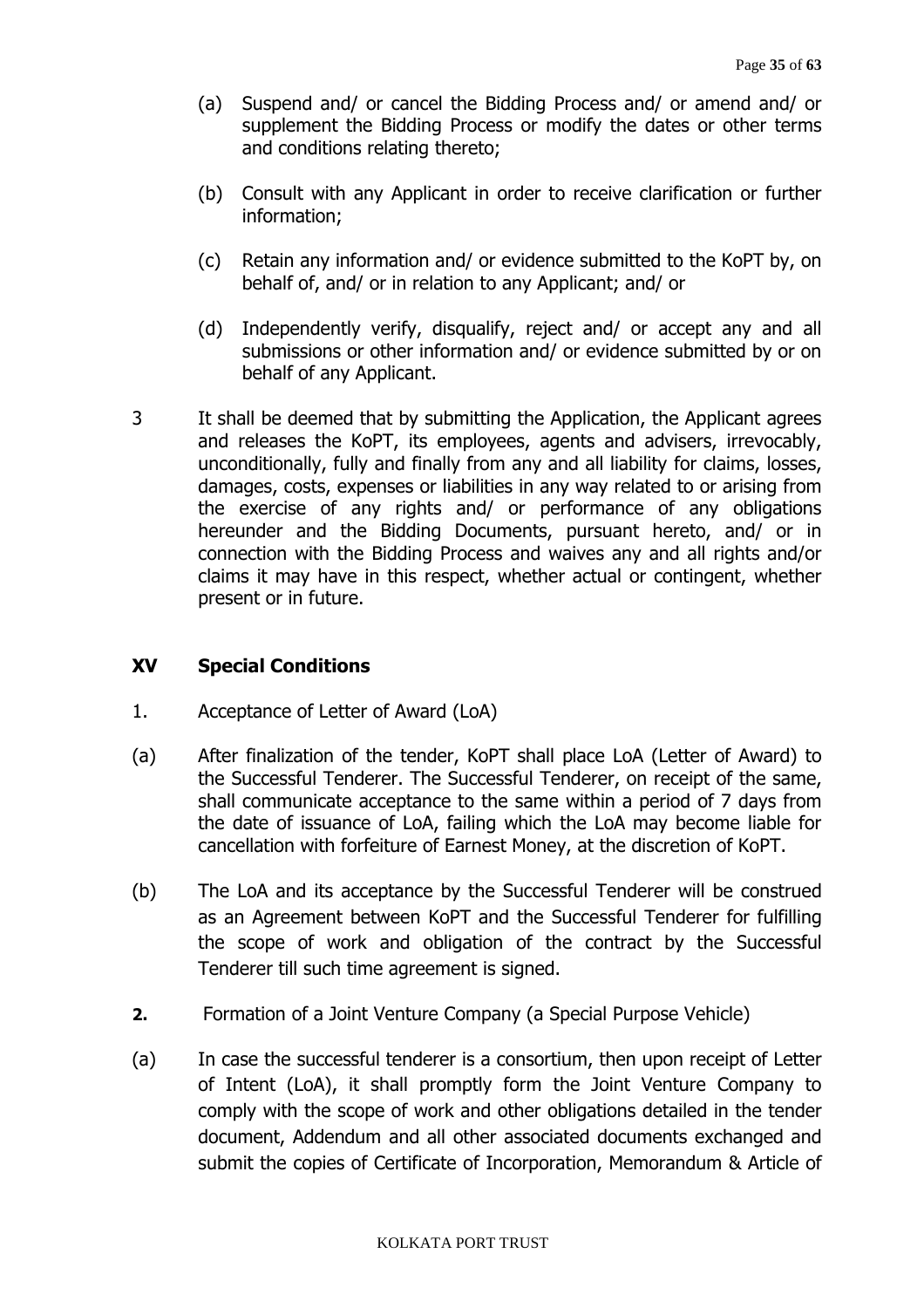Association etc. to KoPT within a period of 45 days from the date of issuance of LoI.

- (b) Failure to constitute the Joint Venture Company (as SPV) within the time stipulated in the tender document shall also be considered as one of the grounds for forfeiture of the Earnest Money Deposit.
- 3. Agreement

An agreement shall have to be executed on a Non-judicial Stamp paper of at least INR 100/- as per format enclosed as Appendix VIII by the successful tenderer / Joint Venture Company (so formed by the successful tenderer as an SPV) at his / their expense within 90 days from the date of issuance of LoA. All correspondence between the Successful Tenderer (who finally formed the Joint Venture Company as an SPV) and KoPT and all documents submitted by both the parties from the date of opening of the tender till the submission of the Performance Guarantee as well as the Memorandum and Articles of Association of the SPV accepted by KoPT, Certificate of Incorporation of the SPV etc. shall form part of the agreement.

4. Period of Agreement / Arrangement

The Agreement / Arrangement shall be for a period of 25 years to begin with to be reckoned from the date of commissioning of the project as defined in this tender document. This may be further extended with mutual consent of both the parties.

5. Governing Laws

This contract shall be governed by and construed in accordance with the prevailing laws of the Republic of India.

6. Amendment

In case of exigency or for operational requirements, the conditions of the agreement/arrangement may be amended with mutual consent of both the parties, subject to the condition that such amendments are in conformity with the prevailing policy of Govt. of India and law of the land on the subject.

7. Illegality

If for any reason whatsoever any provision and condition of the agreement/ arrangements is held to be void, illegal or invalid under present or future laws or regulations effective and applicable during the period/pendency of the agreement/ arrangements, such provision shall be treated as fully separable and the remaining provisions of the agreement/ arrangements shall remain in full force. The other provisions of agreement/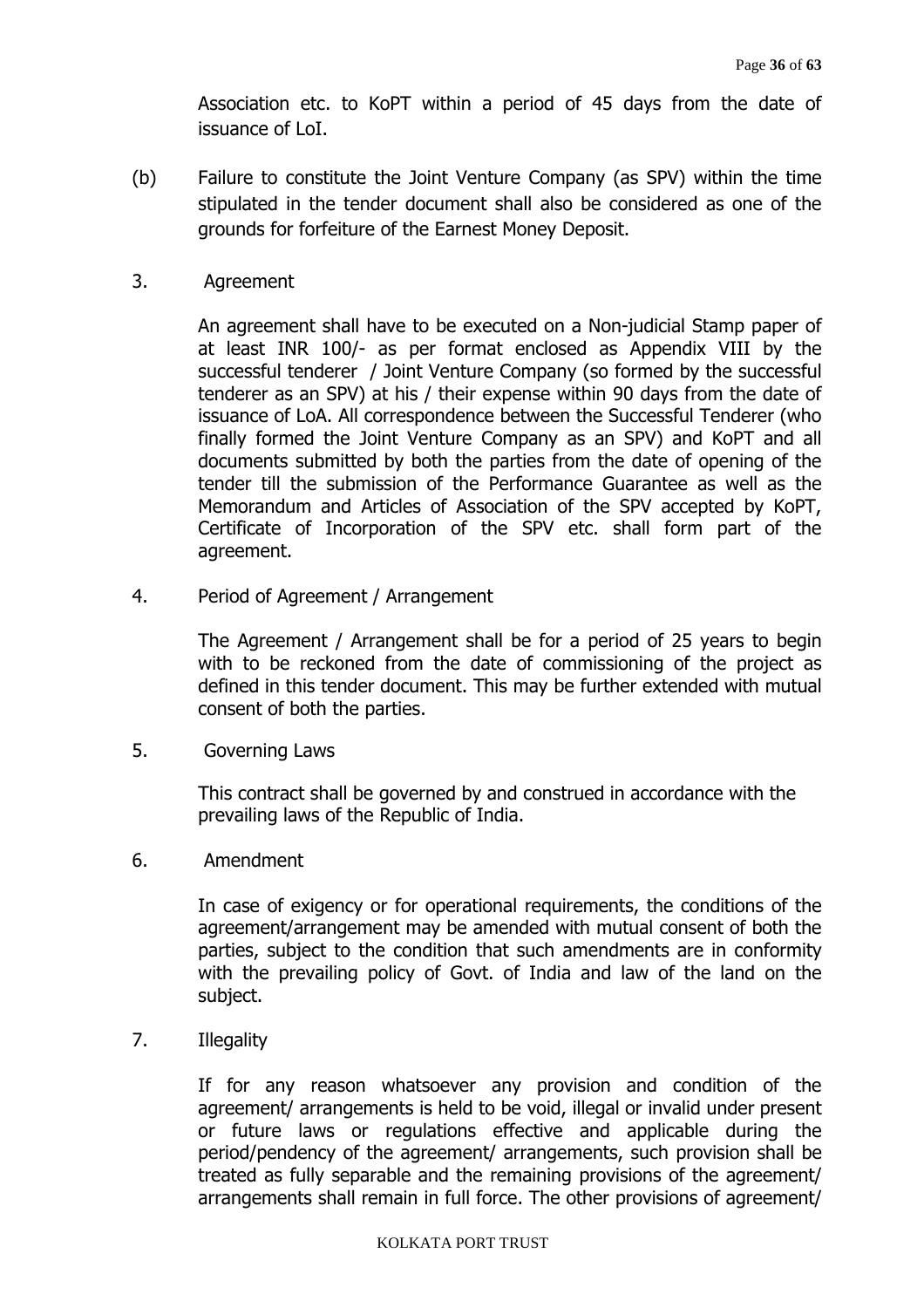arrangements shall not be affected by such illegal or invalid provisions or by its severance from this agreement/ arrangements. For the sake of smooth execution of the agreement/ arrangements, any new condition(s) as may be mutually acceptable in supersession of the affected provision and condition of the agreement/ arrangements shall be deemed to be a part of the agreement/ arrangements from such point of time.

#### 8. Amicable Settlement

If any dispute or difference or claims of any kind arises between the FSRU/FSU operator and KoPT in connection with interpretation or application of any terms and conditions or any matter or thing in any way connected with or in connection with or arising out of the contract, or the rights, duties or liabilities of the parties under the contract, then the parties shall meet together promptly at the requests of any party in an effort to resolve such dispute , difference or claim by discussions between them.

#### 9. Arbitration

#### (a) Arbitrators

Failing amicable settlement, the dispute or differences or claims as the case may be, shall be finally settled by binding arbitration under the Arbitration and Conciliation Act, 1996 including all amendments thereof. The arbitration shall be by a panel of three Arbitrators, one to be appointed by each party and the third to be appointed by the two arbitrators appointed by the parties. A party requiring arbitration shall appoint an Arbitrator in writing, inform the other party about such appointment and call upon the other party to appoint its Arbitrator and inform the other party within 60 days. If the other party fails to appoint its Arbitrator, the party appointing Arbitrator shall take steps in accordance with Arbitration and Conciliation Act, 1996, including any amendment thereof.

#### (b) Place of Arbitration

The place / jurisdiction of arbitration shall be in Kolkata, West Bengal, India.

- 10. Force Majeure:
	- 10.1 Force Majeure Event shall mean any event or circumstances or a combination of events and circumstances not attributable to the FSRU/FSU Operator like those as set out hereunder or the consequences thereof which may materially and adversely affect the FSRU/FSU Operator in due performance of its various obligations under the agreement/arrangement.
		- a) Acts of God, heavy and incessant rain, dense fog severely affecting visibility, storm, cyclone, hurricane, flood, tsunami, earth quake, fire / smoke etc (to the extent originating from a source other than the equipment to be supplied, installed, operated and maintained by the FSRU/FSU Operator).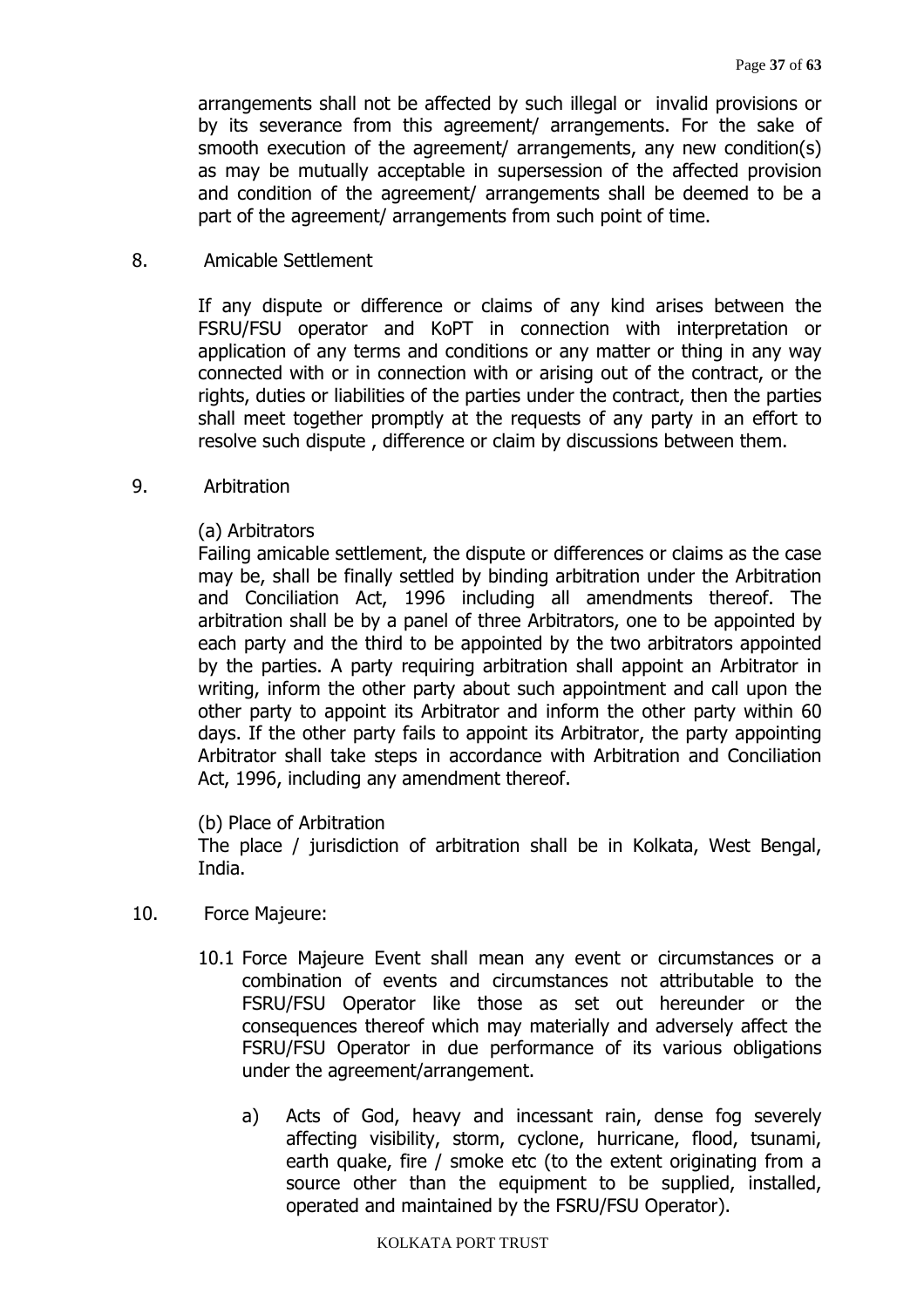- (b) Strike, boycotts or other forms of labour unrest (excluding strike or boycotts by the employees of the FSRU/FSU Operator or by the employees of the agents / representatives / subcontractors engaged by the FSRU/FSU Operator) and labour disruptions or any other industrial disturbances not arising on account of the acts or omissions of the FSRU/FSU Operator.
- (c) An act of war, riot etc.
- (d) Industry wide or State wide strikes or industrial actions.
- (e) Any civil commotion, boycott or mass agitation which prevents the FSRU/FSU Operator in fulfilling his obligations under the provisions of the agreement/arrangement.
- 10.2 Notice of Force Majeure Event
	- a) The FSRU/FSU Operator shall give notice to KoPT in writing of the occurrence of the Force Majeure Event as soon as the same arises which in any event shall be within 24 hours from the time of occurrence.
	- b) The notice shall inter-alia include full particulars of:
		- (i) the nature, time of occurrence and extent of the Force Majeure Event with evidence in respect thereof,
		- (ii) the duration or estimated duration and the effect or probable effect which such Force Majeure Event has or will have on the FSRU/FSU Operator to perform its obligations under the agreement/arrangement,
		- (iii) the measures which the FSRU/FSU Operator has taken or proposes to take, to alleviate the impact of the Force Majeure Event, and
		- (iv) any other relevant information.
- 10.3 Period of Force Majeure

Period of Force Majeure shall mean the period from the time of occurrence specified in the notice given by the FSRU/FSU Operator in respect of Force Majeure Event until the earlier of:

- (a) expiry of the period during which the FSRU/FSU Operator is excused from performance of its obligations OR
- (b) termination of the contract,
- 10.4 Performance Excused

The FSRU/FSU Operator to the extent rendered unable to perform its obligations or part thereof under the agreement/arrangement as a consequence of the Force Majeure Event shall be excused from performance of the obligations provided that the excuse from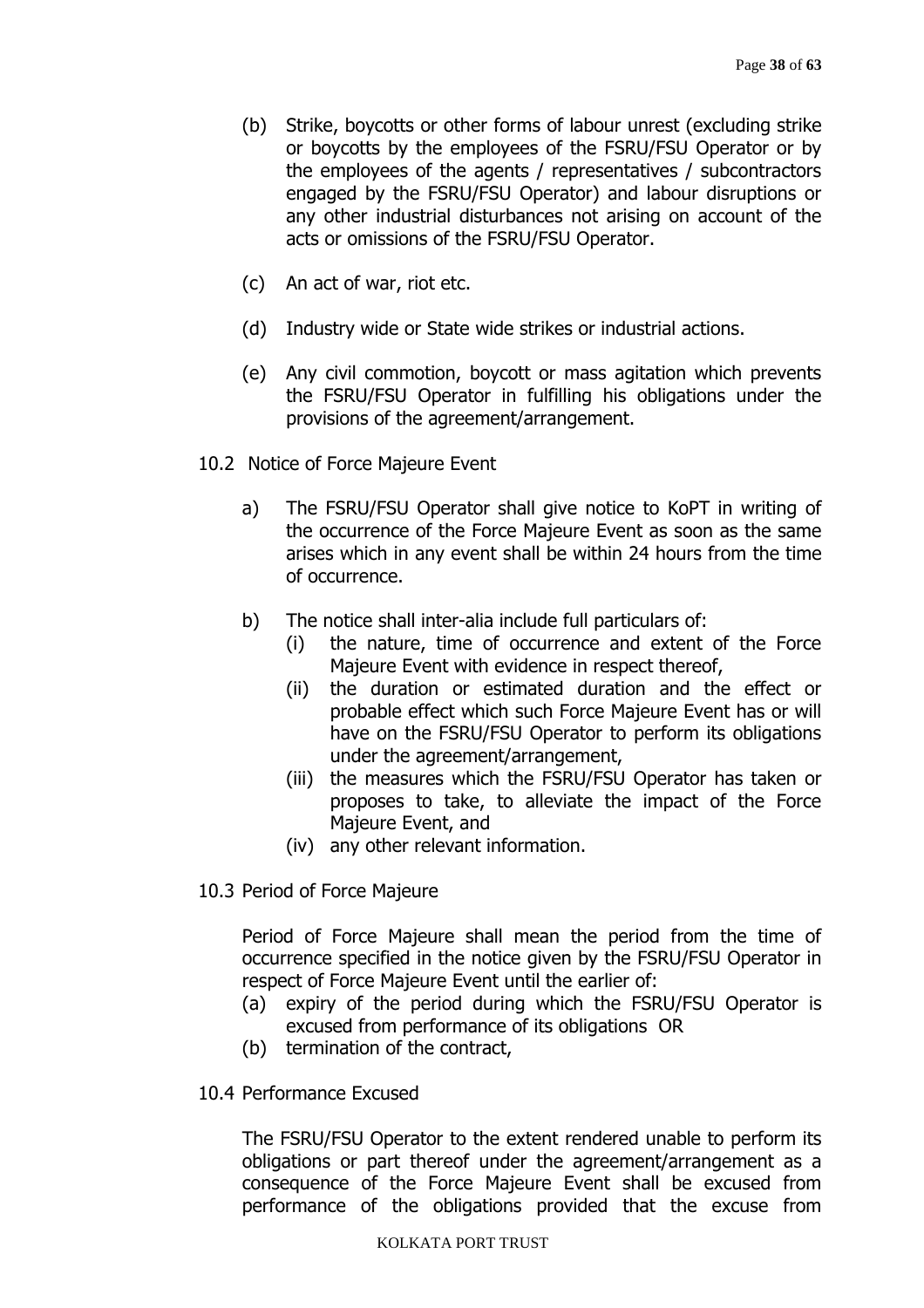performance shall be of no greater scope and of no longer duration than considered reasonable by KoPT consequent to the Force Majeure Event.

10.5 Resumption of Performance

During the period of Force Majeure, the FSRU/FSU Operator shall make all reasonable efforts to limit or mitigate the effects of the Force Majeure Event on the performance of its obligations under the agreement/arrangement. The FSRU/FSU Operator shall also make efforts to resume performance of its obligations under the agreement/arrangement as soon as possible and upon resumption shall notify KoPT of the same in writing.

10.6 Extension of time for performance of obligations

KoPT may grant extension of time to the FSRU/FSU Operator for the performance of any obligation by such period not exceeding the period during which the relevant performance was affected by the Force Majeure Event. Such extension may include extension of the agreement/arrangement by KoPT at its sole discretion without any change in the terms, conditions , etc of the ongoing agreement/arrangement.

10.7 Effect of Force Majeure Event

If the period of Force Majeure continues or is in the reasonable judgement of the parties is likely to continue beyond a period of 90 days, the parties may mutually decide to terminate the contract or continue the contract on mutually agreed terms.

- 11. Removal of FSRU/FSU after Expiry of period
- (a) The FSRU/FSU Operator shall peacefully remove the FSRU/FSU and all associated equipment supplied and deployed by them at KoPT limits (except the subsea pipeline which may be abandoned with prior permission of KoPT) after expiry of the period of agreement/arrangement.
- (b) No compensation shall be paid by KoPT to the FSRU/FSU Operator on expiry of the period of agreement/arrangement.
- 12. Events of Default:
- (a) If the FSRU/FSU operator fails to perform or discharge any of its obligation under the provisions of the agreement/arrangement.
- (b) The representation made, or documents / certificates submitted or warrantees given by the successful tenderer (who subsequently became the FSRU/FSU operator) during the tendering stage or during the currency of the agreement/arrangement is / are found to be false or misleading
- (c) The FSRU/FSU operator is adjudicated bankrupt or become insolvent.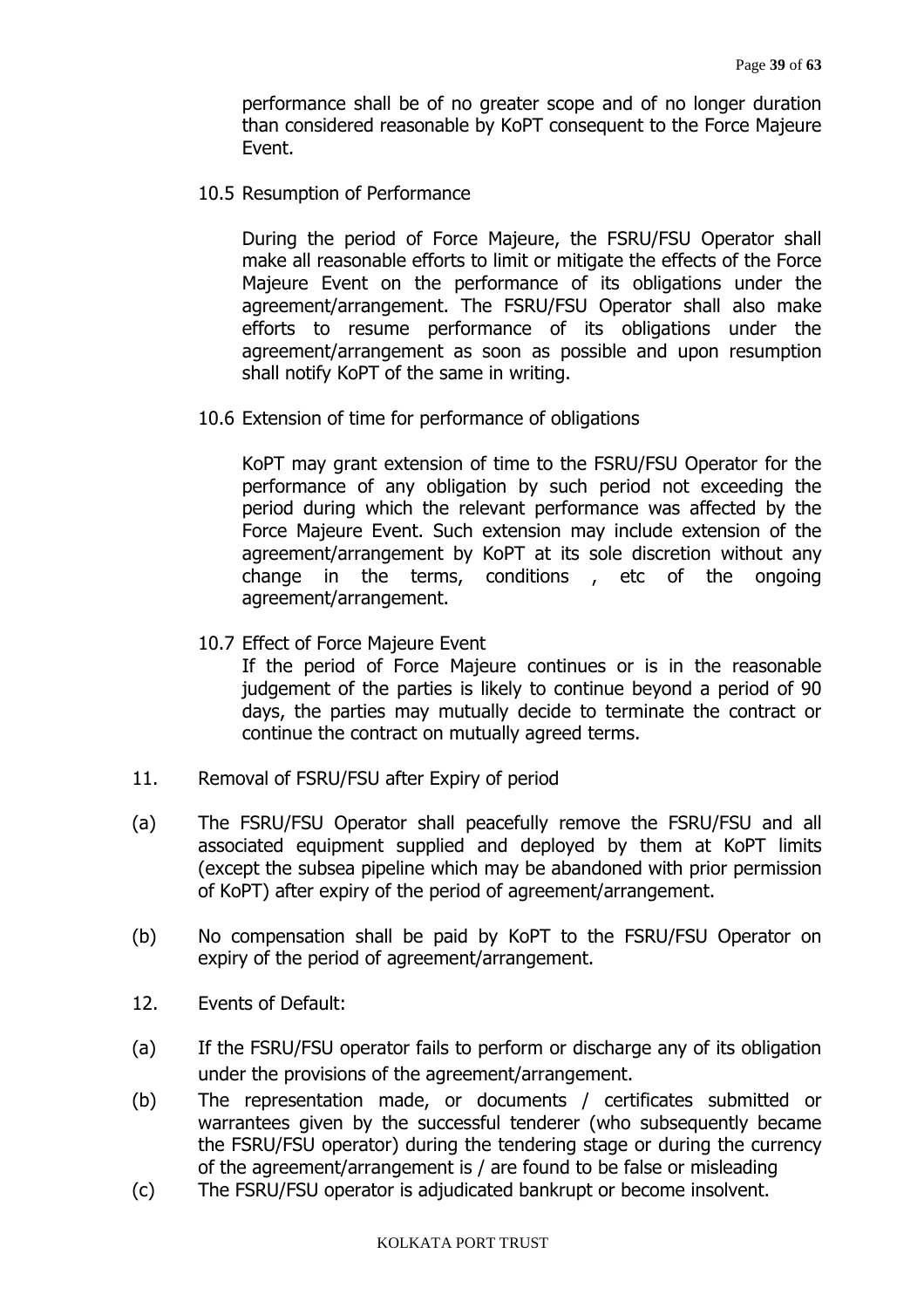- (d) The FSRU/FSU operator assigns or transfers the equipment to any third party without permission from KoPT.
- (e) If there is any change in control / ownership of the FSRU/FSU operator arising from sale, assignment, transfer without prior permission of KoPT.
- (f) If the FSRU/FSU operator through its employees get engaged or wrongly takes part in prohibited or unlawful activities or even fails to prevent such prohibited / unlawful activities.
- 13. Termination
- (a) In the event of occurrence of any event of default as mentioned at Clause 12 hereinabove, KoPT may proceed, at its sole discretion, for terminating the agreement/arrangement by way of giving three (3) months (termination period) notice within which time the FSRU/FSU operator will be required to peacefully remove the FSRU/FSU and all associated equipment supplied and deployed by them at KoPT limits (except the subsea pipeline which may be abandoned with prior permission of KoPT).
- (b) During the termination period of 3 months as at (a) above, the FSRU/FSU operator may be asked by KoPT to continue to discharge its obligations under the agreement/arrangement which the FSRU/FSU operator would be capable of performing and as may be mutually agreed upon with the object, as far as possible, of ensuring continued availability of the facilities and services to the users.
- (c) No compensation shall be paid by KoPT to the FSRU/FSU operator in the event of termination of the agreement/arrangement.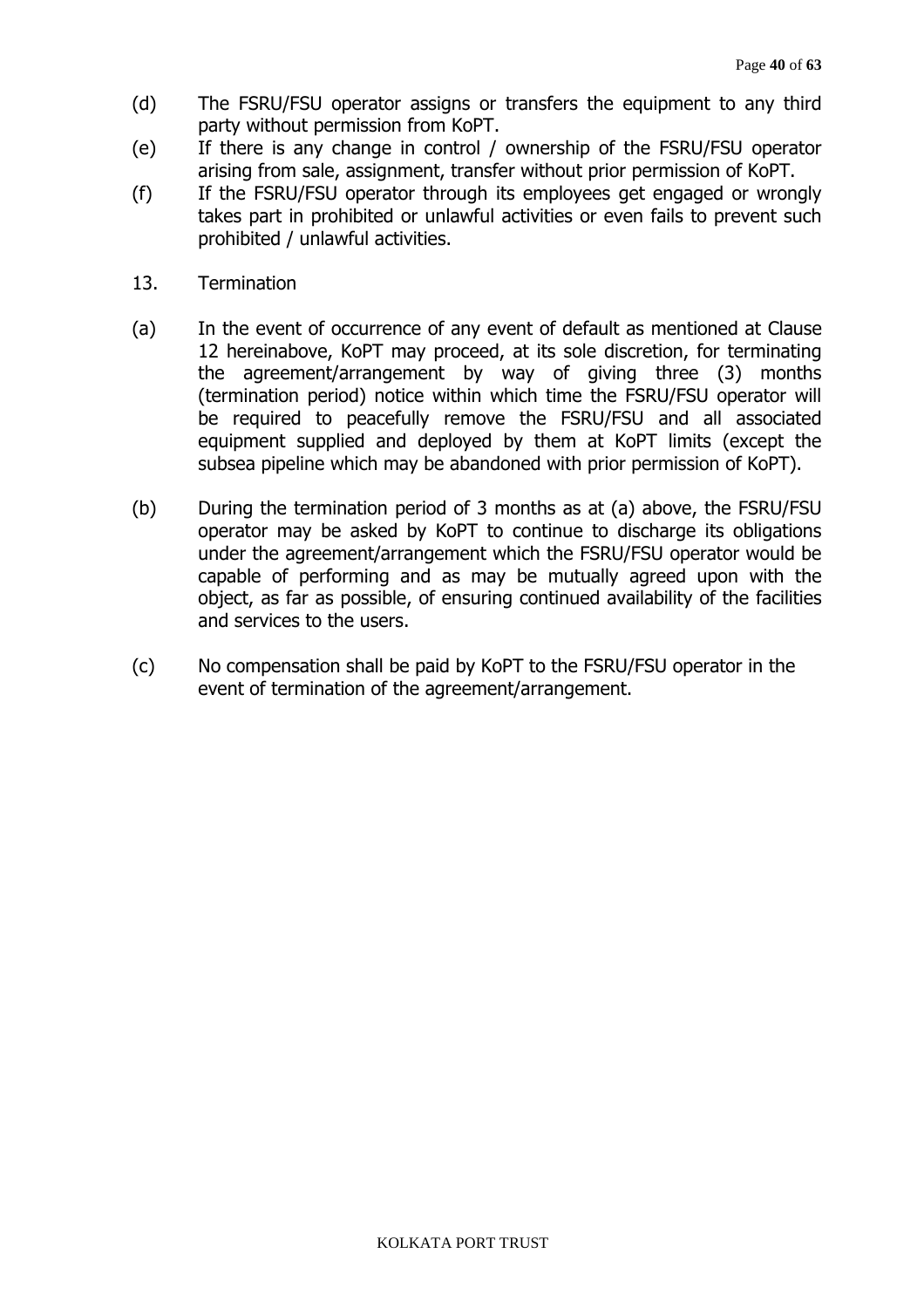# APPENDIX I

# **Covering Letter to Techno-Commercial Bid**

Dated:

To,

The Secretary I/C Kolkata Port Trust, 15, Strand Road, Kolkata – 700 001.

> Sub: Techno-Commercial Bid for ------------------------------------ (Tender Name) ----------------------------(Tender No.)

Dear Sir/Madam,

With reference to your tender document vide Tender No. -------------------I/we, having examined the tender document and understood its contents, hereby submit my/our Application/Tender for the aforesaid project. The Application/Tender is unconditional and unqualified.

2. I/ We acknowledge that the KoPT will be relying on the information provided in the Application/Tender and the documents accompanying such Application/Tender for techno-commercial qualification of the Applicants/Tenderers for the aforesaid project, and we certify that all information provided in the Application/Tender and in Appendices is true and correct; nothing has been omitted which renders such information misleading; and all documents accompanying such Application/Tender are true copies of their respective originals.

3. This statement is made for the express purpose of qualifying as a Bidder for the aforesaid Project.

4. I/ We shall make available to the KoPT any additional information it may find necessary or require to supplement or authenticate the Qualification statement.

5. I/ We acknowledge the right of the KoPT to reject our Application without assigning any reason or otherwise and hereby waive, to the fullest extent permitted by applicable law, our right to challenge the same on any account whatsoever.

6. I/ We certify that in the last three years, we/ any of the Consortium Members or our/ their Associates have neither failed to perform on any contract, as evidenced by imposition of a penalty by an arbitral or judicial KoPT or a judicial pronouncement or arbitration award, nor been expelled from any project or contract by any public KoPT nor have had any contract terminated by any public KoPT for breach on our part.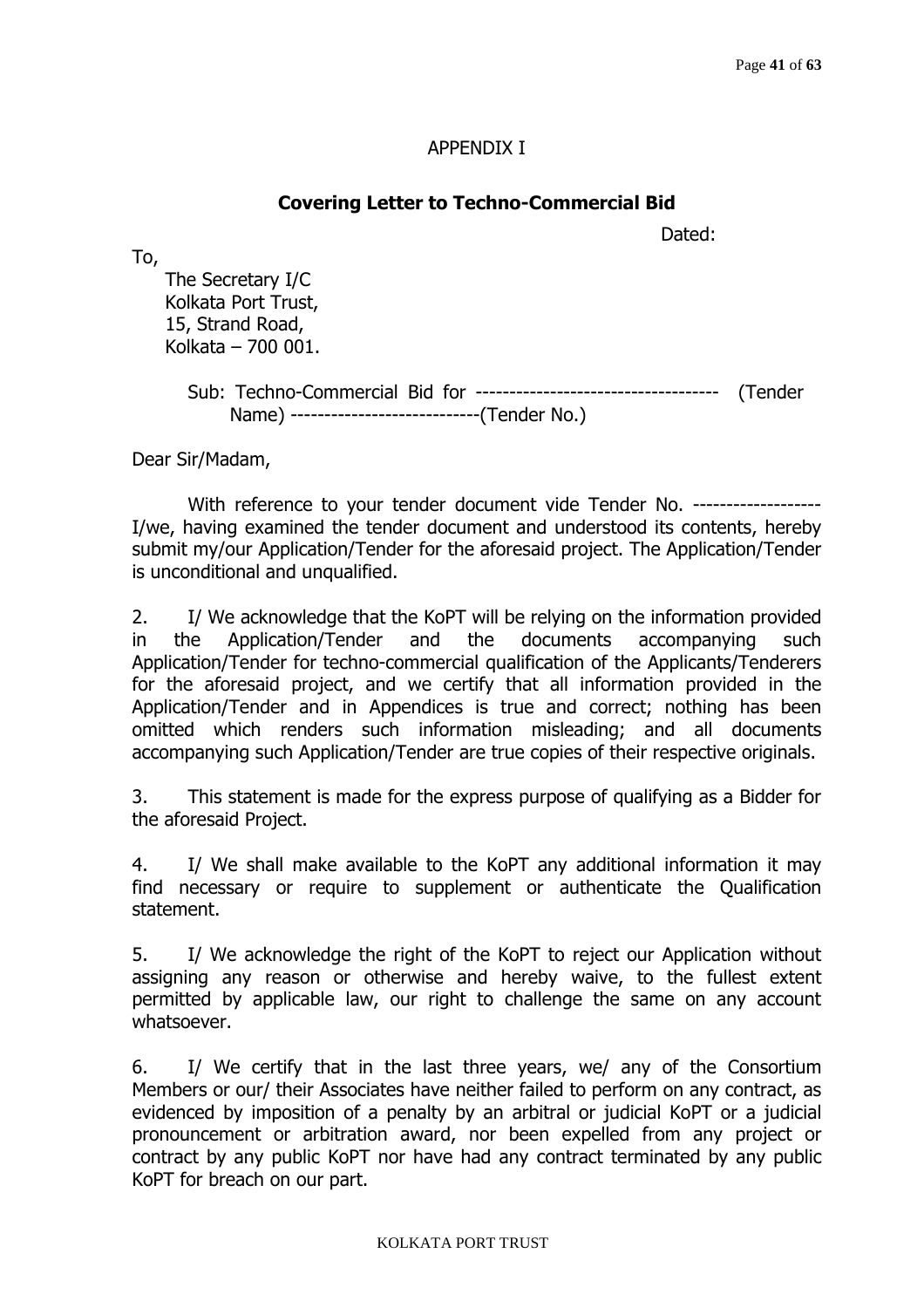# 7. I/ We declare that:

- (a) I/ We have examined and have no reservations to the tender document, including any Addendum issued by the KoPT.
- (b) I/ We do not have any conflict of interest in accordance with Clauses concerned of the tender document; and
- (c) I/We have not directly or indirectly or through an agent engaged or indulged in any corrupt practice, fraudulent practice, coercive practice, undesirable practice or restrictive practice, as defined in the tender document, in respect of any tender issued by or any agreement entered into with the KoPT or any other public sector enterprise or any government, Central or State; and
- (d) I/ We hereby certify that we have taken steps to ensure that in conformity with the provisions of the tender document, no person acting for us or on our behalf has engaged or will engage in any corrupt practice, fraudulent practice, coercive practice, undesirable practice or restrictive practice.

8. I/ We understand that you may cancel the Bidding Process at any time and that you are neither bound to accept any Application/Tender that you may receive nor to invite the Applicants to Bid for the Project, without incurring any liability to the Applicants, in accordance with relevant clauses of the tender document.

9. I/ We believe that we/ our Consortium/ proposed Consortium satisfy(ies) the Net Worth criteria and meet(s) all the requirements as specified in the tender document and are/ is qualified to submit a Bid.

10. I/ We declare that we/ any Member of the Consortium, or our/ its Associates are not a Member of a/ any other Consortium applying for techno-commercial qualification.

11. I/ We certify that in regard to matters other than security and integrity of the country, we/ any Member of the Consortium or any of our/ their Associates have not been convicted by a Court of Law or indicted or adverse orders passed by a regulatory KoPT which could cast a doubt on our ability to undertake the Project or which relates to a grave offence that outrages the moral sense of the community.

12. I/ We further certify that in regard to matters relating to security and integrity of the country, we/ any Member of the Consortium or any of our/ their Associates have not been charge-sheeted by any agency of the Government or convicted by a Court of Law.

13. I/ We further certify that no investigation by a regulatory KoPT is pending either against us/ any Member of the Consortium or against our/ their Associates or against our CEO or any of our directors/ managers/ employees.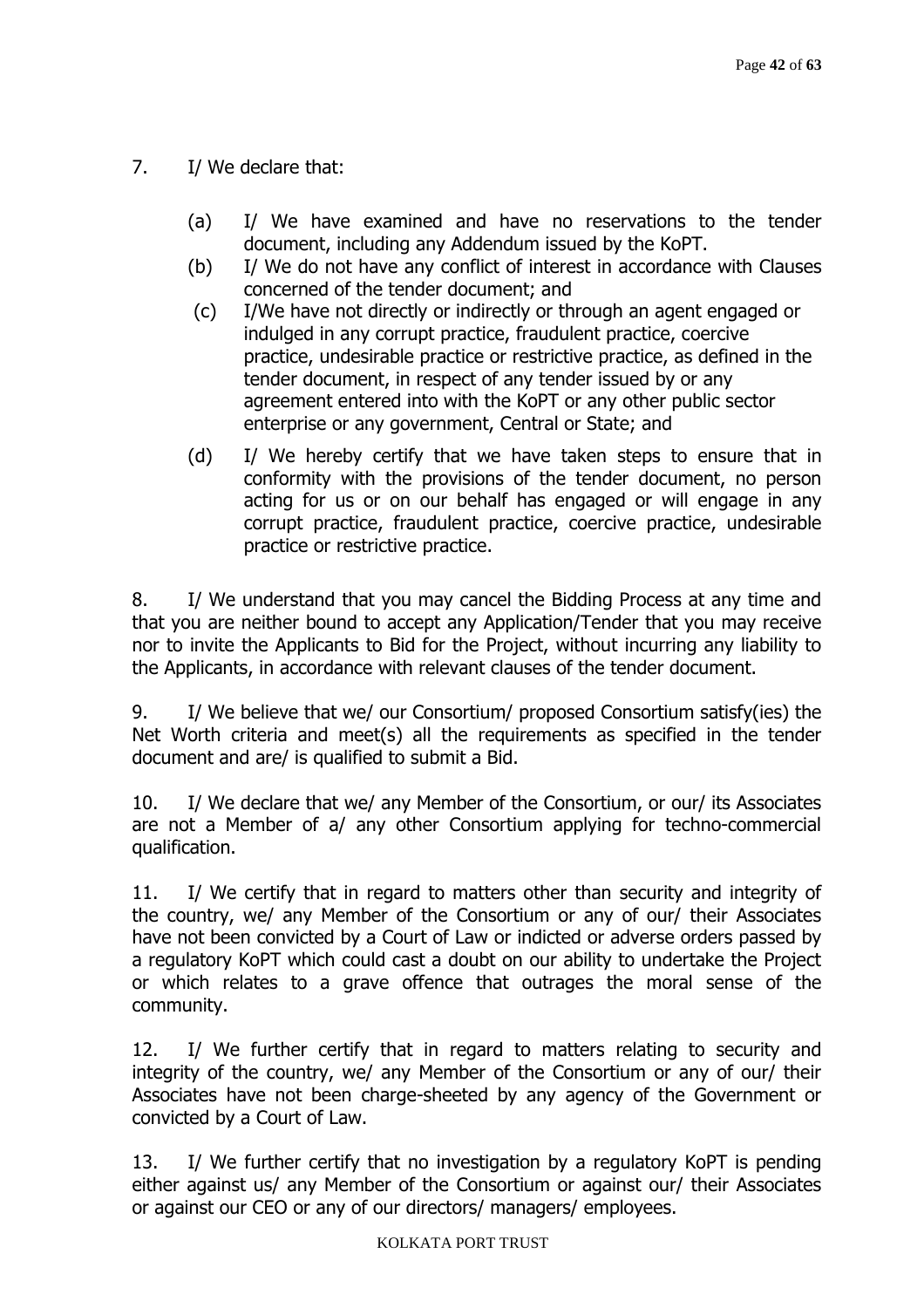14. The Statement of Legal Capacity as per format provided in this tender document, and duly signed, is enclosed. The power of attorney for signing of application and the power of attorney for Lead Member of consortium, as per formats provided, are also enclosed.

15. I/ We understand that the selected Bidder shall either be an existing Company incorporated under the Indian Companies Act, 1956, or shall incorporate as such prior to execution of the Agreement.

16. I/ We hereby irrevocably waive any right or remedy which we may have at any stage at law or howsoever otherwise arising to challenge or question any decision taken by the KoPT in connection with the selection of Applicants, selection of the Bidder, or in connection with the selection/ Bidding Process itself, in respect of the above mentioned Project and the terms and implementation thereof.

17. I/ We agree and undertake to abide by all the terms and conditions of the tender document.

18. I/ We certify that in terms of the tender document, my/our Networth is Rs. ……………….. (Rs. in words)

19. We agree and undertake to be jointly and severally liable for all the obligations of the FSRU/FSU operator under the Agreement till occurrence of Financial Close in accordance with the Agreement.(for Consortium)

In witness thereof, I/ we submit this application under and in accordance with the terms of the tender document.

Yours faithfully,

Date:

(Signature, name and designation of the Authorised Signatory)

Place:

Name and seal of the Applicant/ Lead Member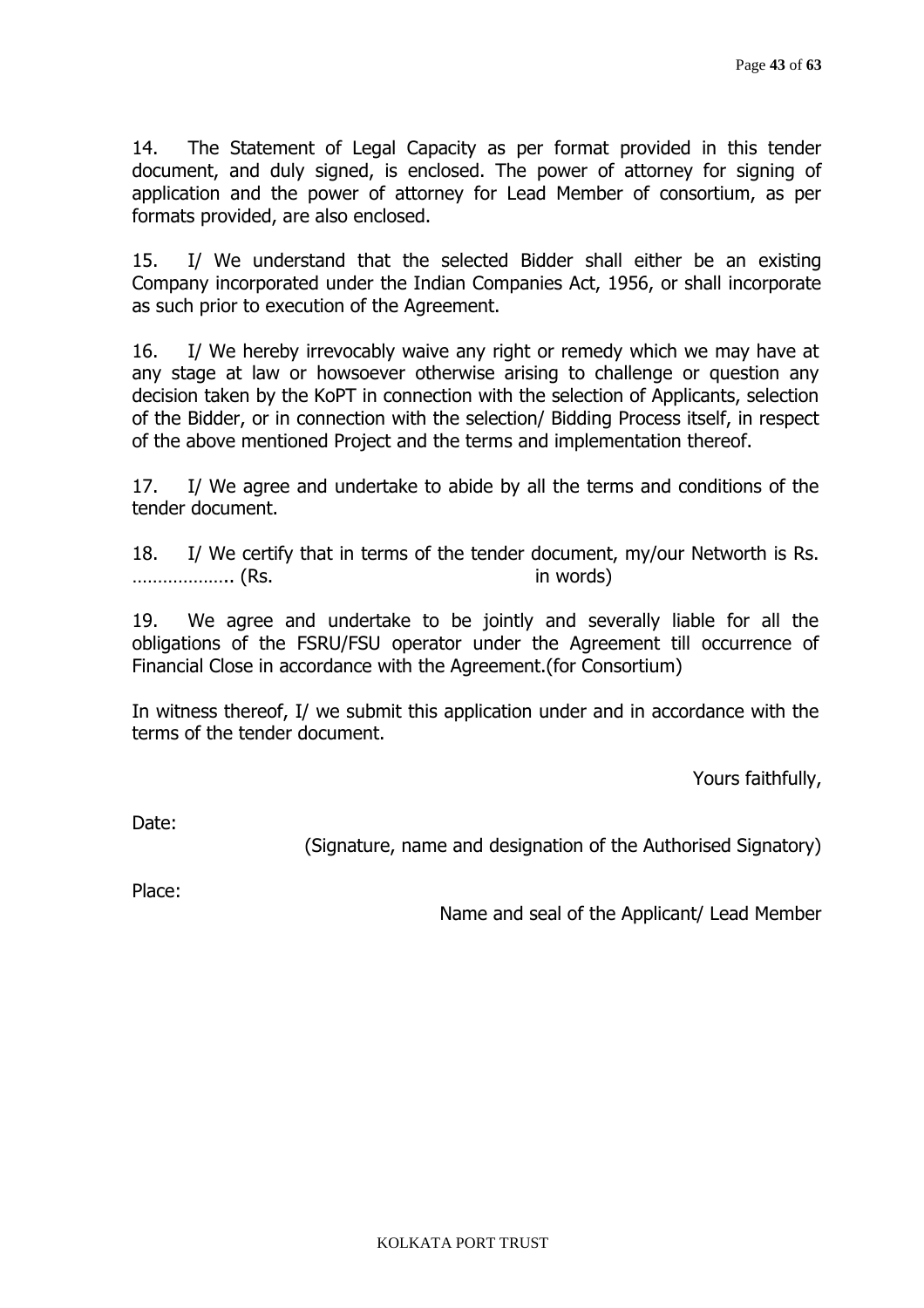#### APPENDIX II

#### **Power of Attorney for signing of Application**

Know all men by these presents, We…………………………………………….. (name of the firm and address of the registered office) do hereby irrevocably constitute, nominate, appoint and authorise Mr/ Ms (name), …………………… son/daughter/wife of ……………………………… and presently residing at …………………., who is presently employed with us/ the Lead Member of our Consortium and holding the position of ……………………………. , as our true and lawful attorney (hereinafter referred to as the "Attorney") to do in our name and on our behalf, all such acts, deeds and things as are necessary or required in connection with or incidental to submission of our application/tender for the --------------------------------------------------------- (name of the tender). Project proposed or being developed by the Kolkata Port Trust (the "KoPT") including but not limited to signing and submission of all applications, bids and other documents and writings, participate in Pre-Applications and other conferences and providing information/ responses to the KoPT, representing us in all matters before the KoPT, signing and execution of all contracts including the Agreement and undertakings consequent to acceptance of our bid, and generally dealing with the KoPT in all matters in connection with or relating to or arising out of our bid for the said Project and/ or upon award thereof to us and/or till the entering into of the Concession Agreement with the KoPT.

AND we hereby agree to ratify and confirm and do hereby ratify and confirm all acts, deeds and things done or caused to be done by our said Attorney pursuant to and in exercise of the powers conferred by this Power of Attorney and that all acts, deeds and things done by our said Attorney in exercise of the powers hereby conferred shall and shall always be deemed to have been done by us.

IN WITNESS WHEREOF WE, …………………………., THE ABOVE NAMED PRINCIPAL HAVE EXECUTED THIS POWER OF ATTORNEY ON THIS ……… DAY OF …………. …..

For …………………………..

(Signature, name, designation and address)

Witnesses:

1.

 $2<sub>1</sub>$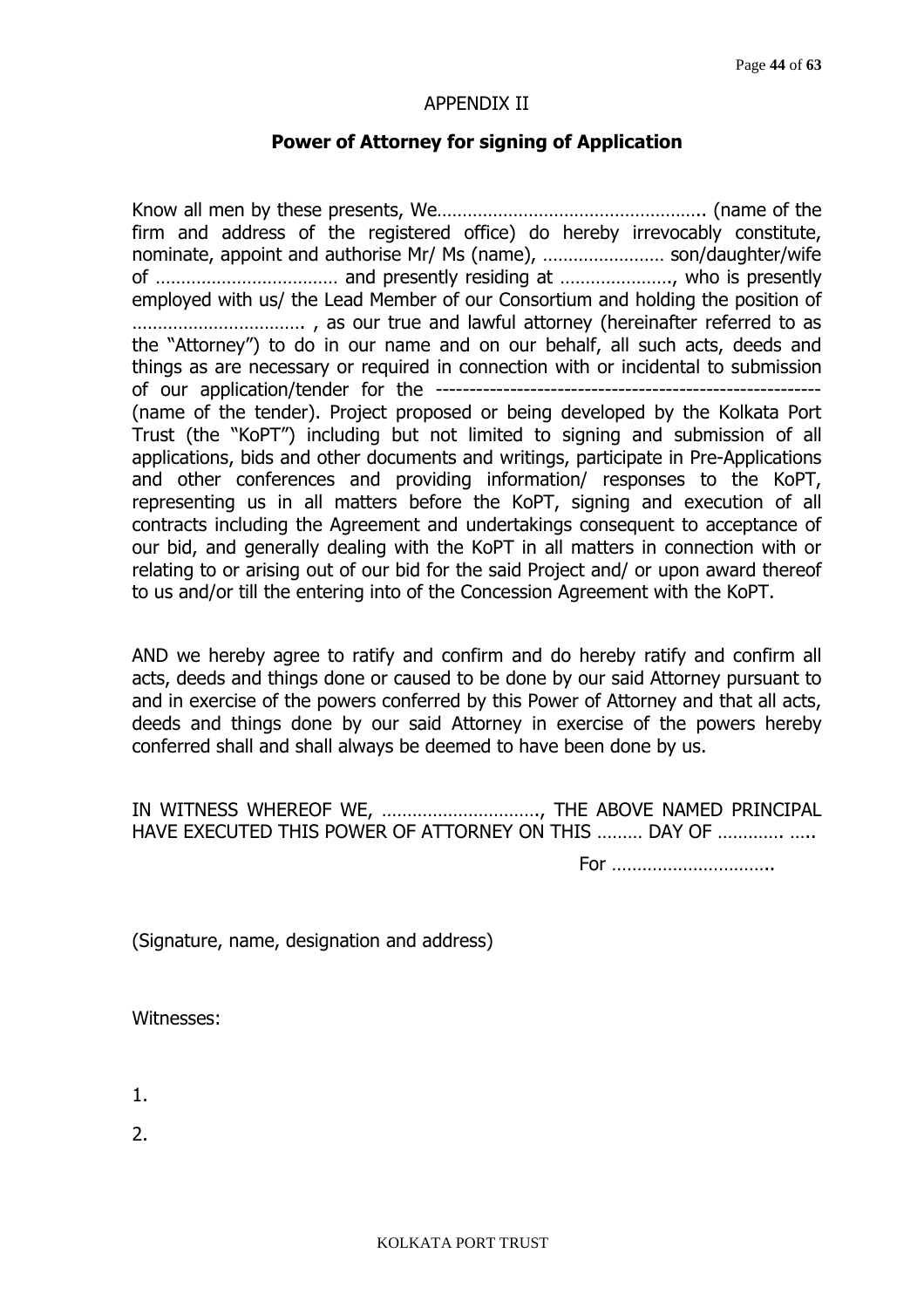Accepted

…………………………………

(Signature)

(Name, Title and Address of the Attorney)

Notes:

- The mode of execution of the Power of Attorney should be in accordance with the procedure, if any, laid down by the applicable law and the charter documents of the executant(s) and when it is so required, the same should be under common seal affixed in accordance with the required procedure.
- Wherever required, the Applicant should submit for verification the extract of the charter documents and documents such as a board or shareholders' resolution/ power of attorney in favour of the person executing this Power of Attorney for the delegation of power hereunder on behalf of the Applicant.
- For a Power of Attorney executed and issued overseas, the document will also have to be legalised by the Indian Embassy and notarised in the jurisdiction where the Power of Attorney is being issued. However, the Power of Attorney provided by Applicants from countries that have signed the Hague Legislation Convention 1961 are not required to be legalised by the Indian Embassy if it carries a conforming Appostille certificate.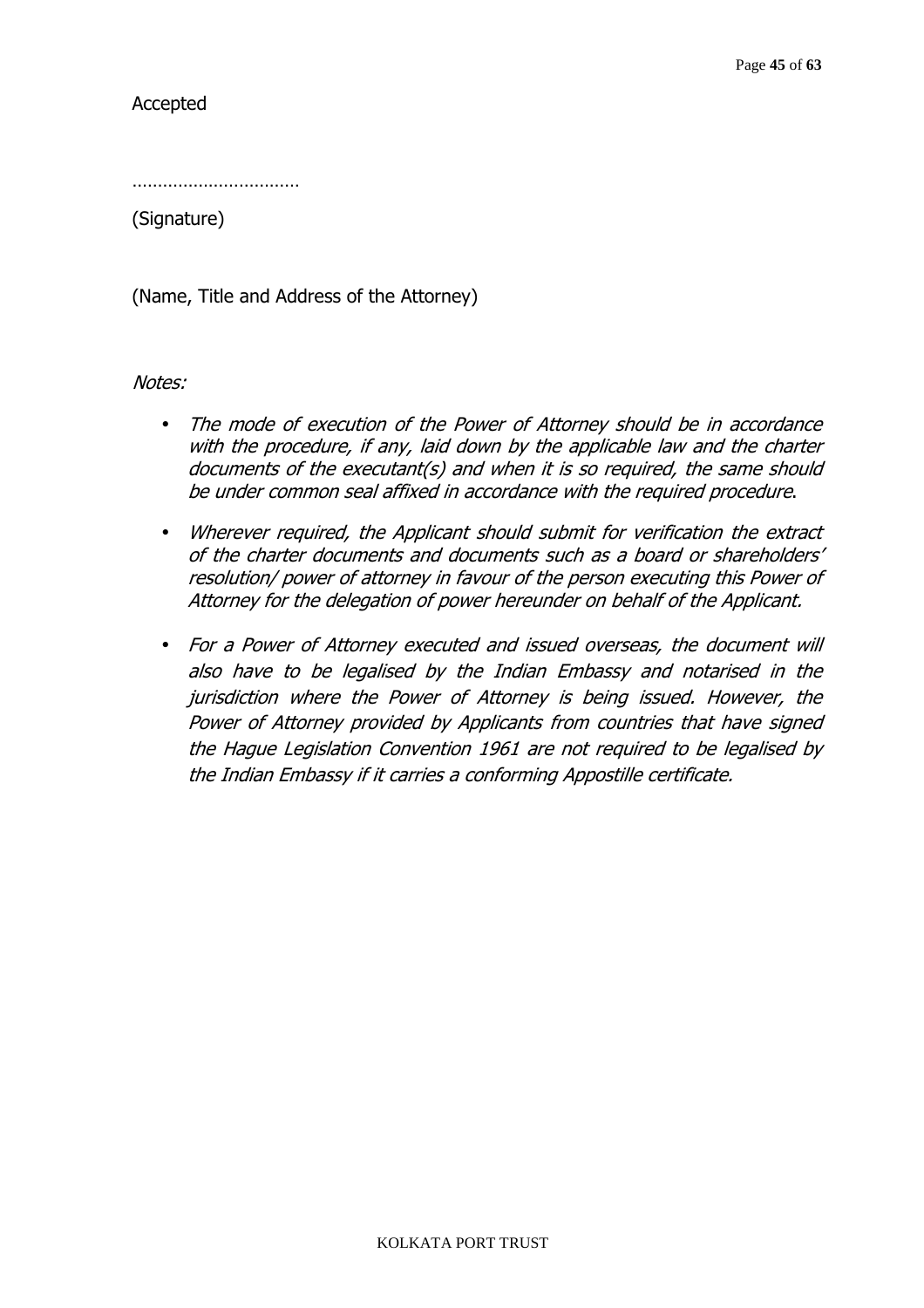# **Appendix - IIA STATEMENT OF LEGAL CAPACITY**

(To be forwarded on the letterhead of the Applicant/ Lead Member of Consortium)

| Ref. Date: |  |
|------------|--|
| To,        |  |
|            |  |
| Dear Sir,  |  |

Dear Sir,

We hereby confirm that we/ our members in the Consortium satisfy the terms and conditions laid out in the tender document.

We have agreed that …………………… (insert member's name) will act as the Lead Member of our consortium.

We have agreed that ………………….. (insert individual's name) will act as our representative/ will act as the representative of the consortium on its behalf and has been duly authorized to submit the tender. Further, the authorised signatory is vested with requisite powers to furnish such letter and authenticate the same.

Thanking you,

Yours faithfully,

(Signature, name and designation of the authorised signatory)

For and on behalf of……………………………..

\* Please strike out whichever is not applicable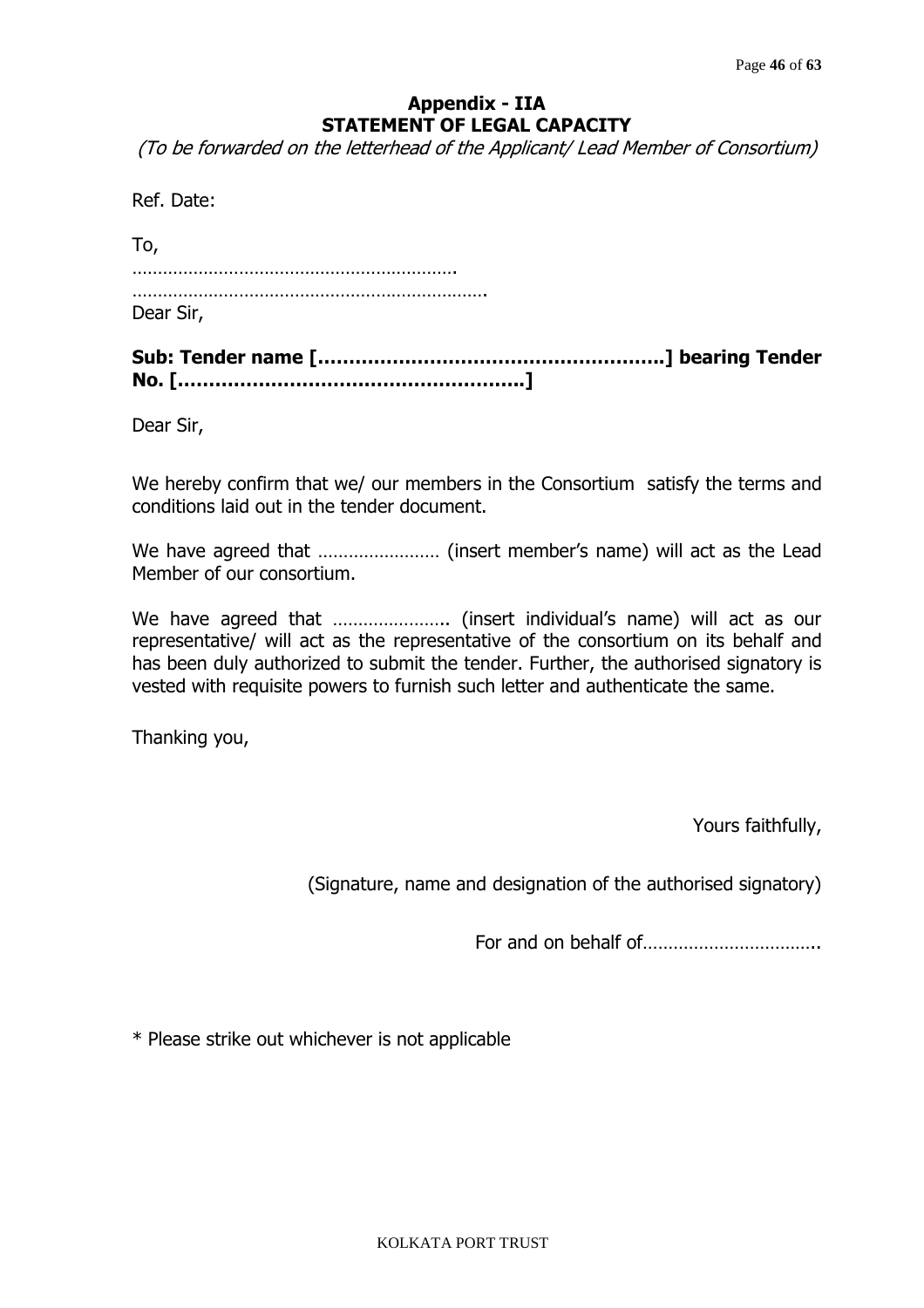# APPENDIX III **POWER OF ATTORNEY FOR LEAD MEMBER OF CONSORTIUM**

| Whereas the Kolkata Port Trust ("the KoPT") has invited applications/tenders from |  |
|-----------------------------------------------------------------------------------|--|
|                                                                                   |  |
|                                                                                   |  |

Whereas, ………………………, ………………………, …………………………… and ……………………… (collectively the "Consortium") being Members of the Consortium are interested in bidding for the Project in accordance with the terms and conditions of the tender document in respect of the Project, and

Whereas, it is necessary for the Members of the Consortium to designate one of them as the Lead Member with all necessary power and KoPT to do for and on behalf of the Consortium, all acts, deeds and things as may be necessary in connection with the Consortium's bid for the Project and its execution.

## NOW THEREFORE KNOW ALL MEN BY THESE PRESENTS

We, …………………….. having our registered office at …………………….., M/s. …………………….. having our registered office at …………………….., M/s. …………………….. having our registered office at …………………….., and …………………….. having our registered office at …………………….., (hereinafter collectively referred to as the "Principals") do hereby irrevocably designate, nominate, constitute, appoint and authorise M/s …………………….. having its registered office at …………………….., being one of the Members of the Consortium, as the Lead Member and true and lawful attorney of the Consortium (hereinafter referred to as the "Attorney"). We hereby irrevocably authorise the Attorney (with power to sub-delegate) to conduct all business for and on behalf of the Consortium and any one of us during the bidding process and, in the event the Consortium is awarded the concession/contract, during the execution of the Project and in this regard, to do on our behalf and on behalf of the Consortium, all or any of such acts, deeds or things as are necessary or required or incidental to the prequalification of the Consortium and submission of its bid for the Project, including but not limited to signing and submission of all applications, bids and other documents and writings, participate in bidders and other conferences, respond to queries, submit information/ documents, sign and execute contracts and undertakings consequent to acceptance of the bid of the Consortium and generally to represent the Consortium in all its dealings with the KoPT, and/ or any other Government Agency or any person, in all matters in connection with or relating to or arising out of the Consortium's bid for the Project and/ or upon award thereof till the Agreement is entered into with the KoPT.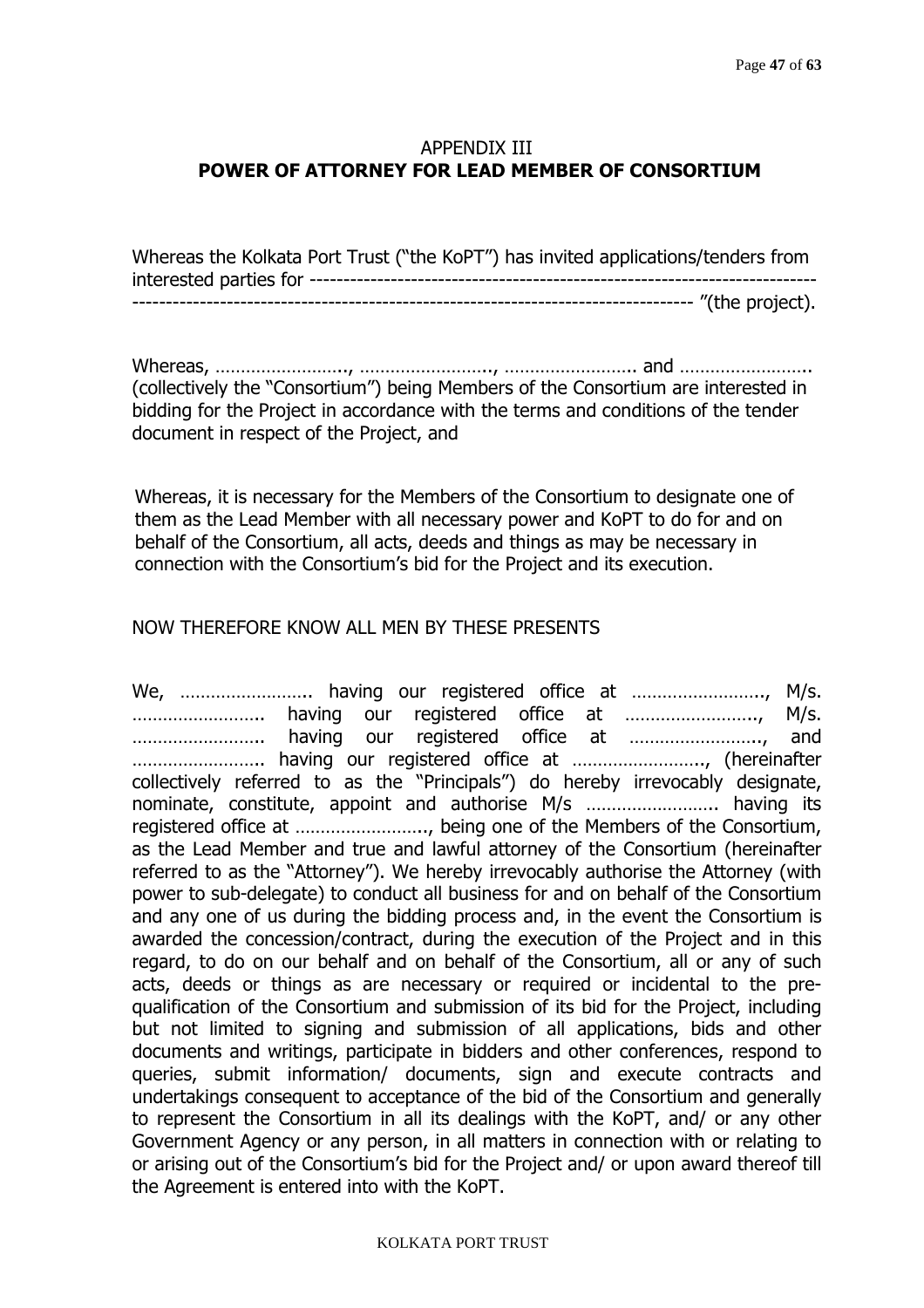AND hereby agree to ratify and confirm and do hereby ratify and confirm all acts, deeds and things done or caused to be done by our said Attorney pursuant to and in exercise of the powers conferred by this Power of Attorney and that all acts, deeds and things done by our said Attorney in exercise of the powers hereby conferred shall and shall always be deemed to have been done by us/ Consortium.

IN WITNESS WHEREOF WE THE PRINCIPALS ABOVE NAMED HAVE EXECUTED THIS POWER OF ATTORNEY ON THIS …………………. DAY OF ………. 2..…

For ……………………..

(Signature)

………………………

(Name & Title)

For ……………………..

(Signature)

|--|

(Name & Title)

For ……………………..

(Signature)

………………………

(Name & Title)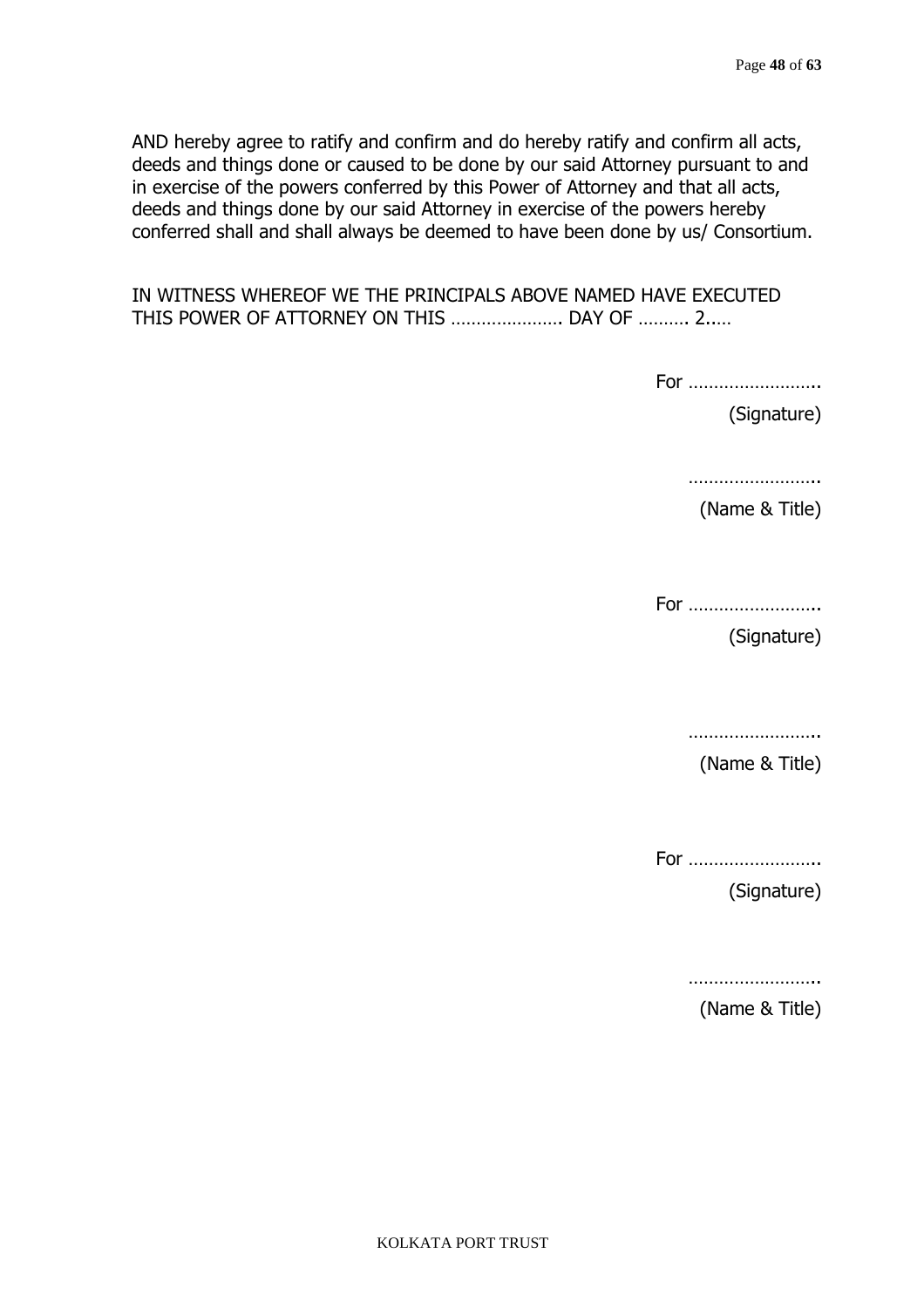Witnesses:

1.

2.

………………………………………………

(Executants)

(To be executed by all the Members of the Consortium)

Notes:

- The mode of execution of the Power of Attorney should be in accordance with the procedure, if any, laid down by the applicable law and the charter documents of the executant(s) and when it is so required, the same should be under common seal affixed in accordance with the required procedure.
- Also, wherever required, the Applicant should submit for verification the extract of the charter documents and documents such as a board or shareholders' resolution/ power of attorney in favour of the person executing this Power of Attorney for the delegation of power hereunder on behalf of the Applicant.
- For a Power of Attorney executed and issued overseas, the document will also have to be legalised by the Indian Embassy and notarised in the jurisdiction where the Power of Attorney is being issued. However, the Power of Attorney provided by Applicants from countries that have signed the Hague Legislation Convention 1961 are not required to be legalised by the Indian Embassy if it carries a conforming Appostille certificate.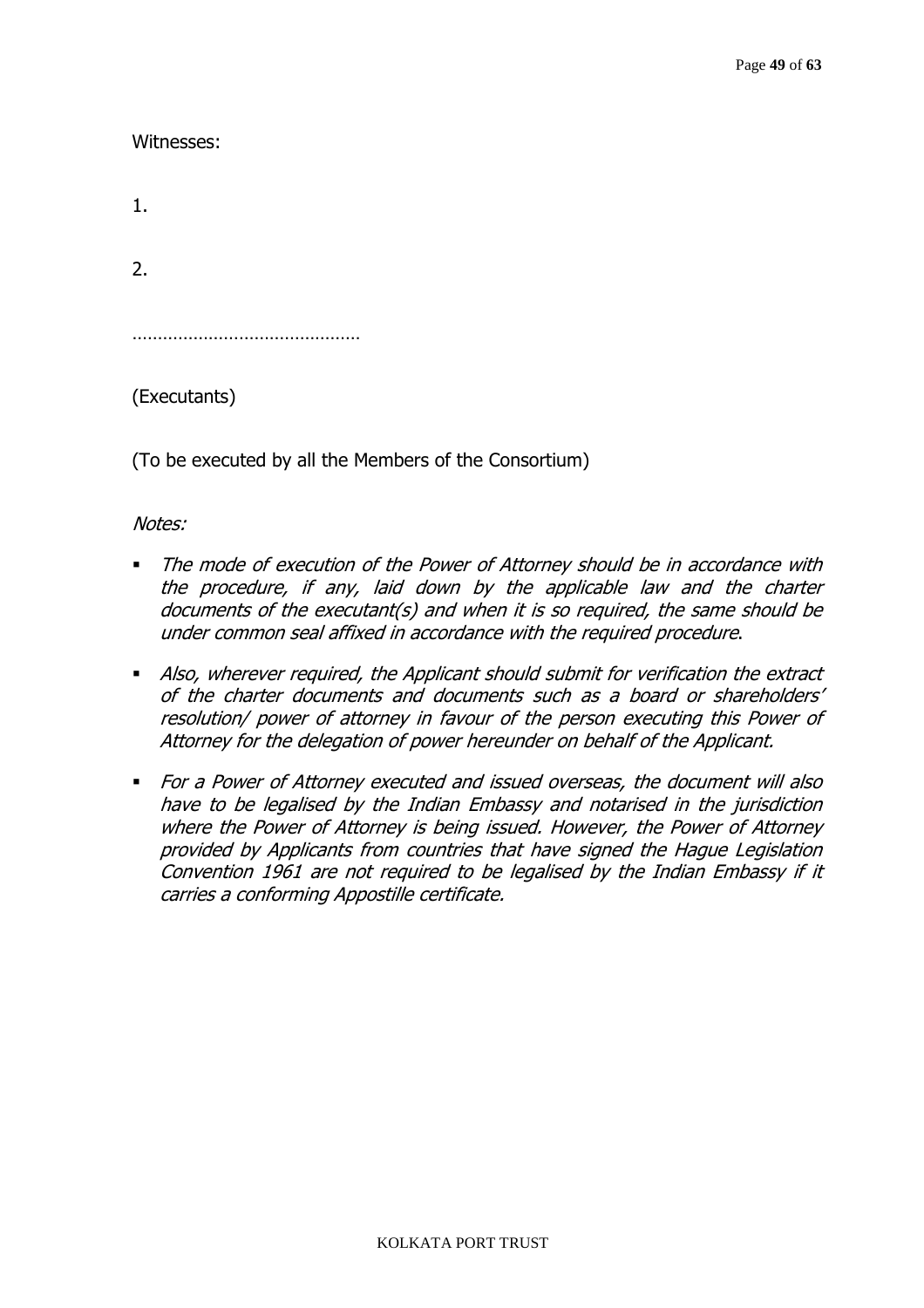## APPENDIX IV

#### **Joint Bidding Agreement**

(To be executed on Stamp paper of appropriate value)

THIS JOINT BIDDING AGREEMENT is entered into on this the ………… day of ………… 20…

#### **AMONGST**

1. {………… Limited, a company incorporated under the Companies Act, 1956} and having its registered office at ………… (hereinafter referred to as the "**First Part**" which expression shall, unless repugnant to the context include its successors and permitted assigns)

#### **AND**

2. {………… Limited, a company incorporated under the Companies Act, 1956} and having its registered office at ………… (hereinafter referred to as the "**Second Part**" which expression shall, unless repugnant to the context include its successors and permitted assigns)

#### **AND**

3. {………… Limited, a company incorporated under the Companies Act, 1956 and having its registered office at ………… (hereinafter referred to as the "**Third Part**" which expression shall, unless repugnant to the context include its successors and permitted assigns)}

#### **AND**

4. {………… Limited, a company incorporated under the Companies Act, 1956 and having its registered office at ………… (hereinafter referred to as the "**Fourth Part**" which expression shall, unless repugnant to the context include its successors and permitted assigns)}

The above mentioned parties of the FIRST, SECOND, {THIRD and FOURTH} PART are collectively referred to as the **"Parties"** and each is individually referred to as a **"Party**"

#### **WHEREAS**,

(A) [KOLKATA PORT TRUST, established under the Major Port Trust Act-1963 and Principal Offices at 15,Strand Road,Kolkata-700001 (hereinafter referred to as the "**KoPT**" which expression shall, unless repugnant to the context or meaning thereof, include its administrators, successors and assigns) has invited applications/tender (the **Applications**") by its Tender No. ………… dated ………… for ------------------------------------- (the "**Project**").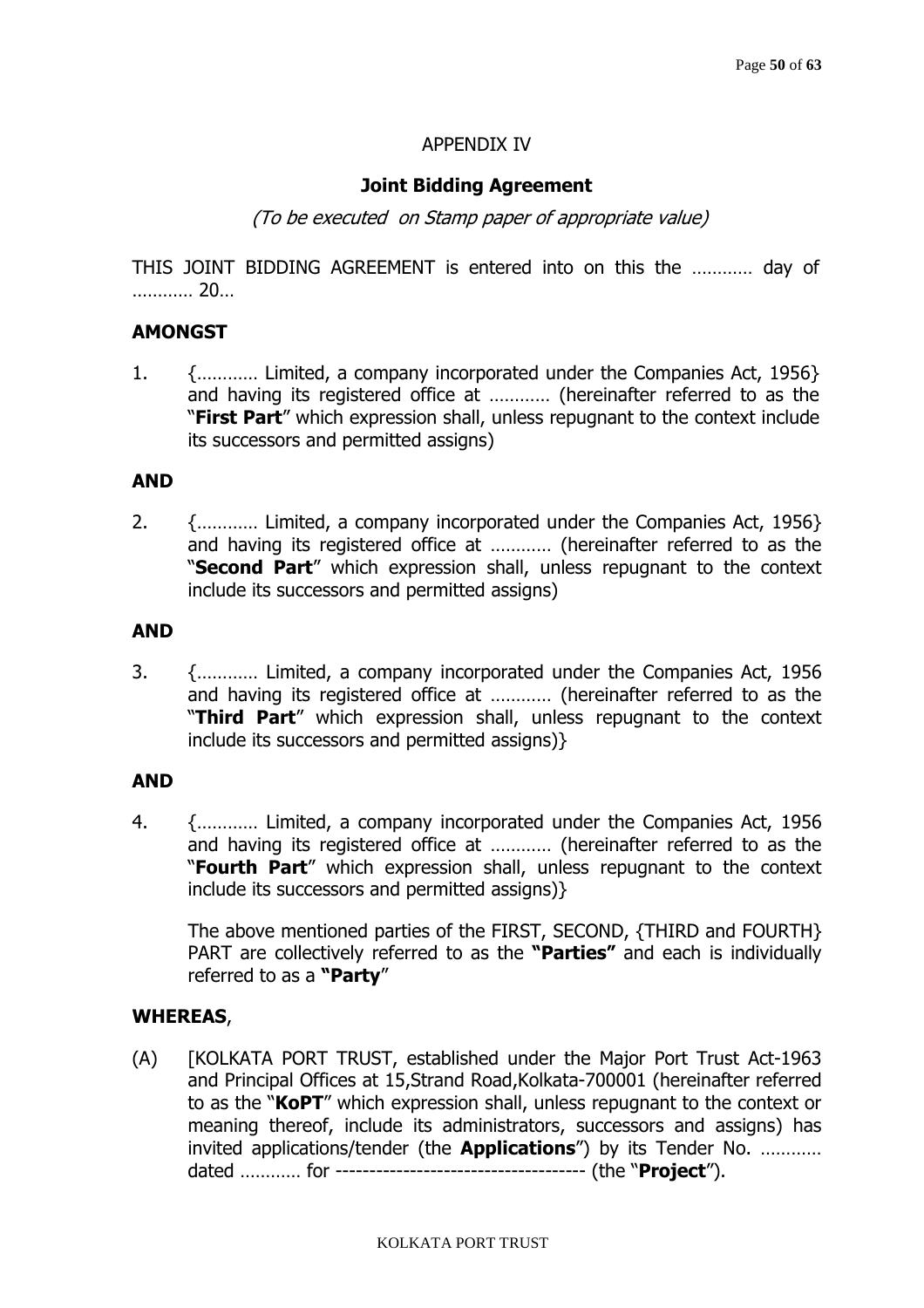- (B) The Parties are interested in jointly bidding for the Project as members of a Consortium and in accordance with the terms and conditions of the tender document of the Project, and
- (C) It is a necessary condition under the tender document that the members of the Consortium shall enter into a Joint Bidding Agreement and furnish a copy thereof with the Application.

## **NOW IT IS HEREBY AGREED as follows**:

#### **1. Definitions and Interpretations**

In this Agreement, the capitalised terms shall, unless the context otherwise requires, have the meaning ascribed thereto under the tender document.

## **2. Consortium**

- 2.1 The Parties do hereby irrevocably constitute a consortium (the "**Consortium**") for the purposes of jointly participating in the Bidding Process for the Project.
- 2.2 The Parties hereby undertake to participate in the Bidding Process only through this Consortium and not individually and/ or through any other consortium constituted for this Project, either directly or indirectly or through any of their Associates.

#### **3. Covenants**

The Parties hereby undertake that in the event the Consortium is declared the selected Bidder and awarded the Project, it shall incorporate a special purpose vehicle (the "**SPV**") under the Indian Companies Act 1956 for entering into a Agreement with the KoPT and for performing all its obligations in terms of the Agreement for the Project.

## **4. Role of the Parties**

The Parties hereby undertake to perform the roles and responsibilities as described below:

- (a) Party of the First Part shall be the Lead member of the Consortium and shall have the power of attorney from all Parties for conducting all business for and on behalf of the Consortium during the Bidding Process and until the Appointed Date under the Agreement when all the obligations of the SPV shall become effective;
- (b) Party of the Second Part shall be {the Technical Member of the Consortium;}
- {(c) Party of the Third Part shall be the Financial Member of the Consortium; and}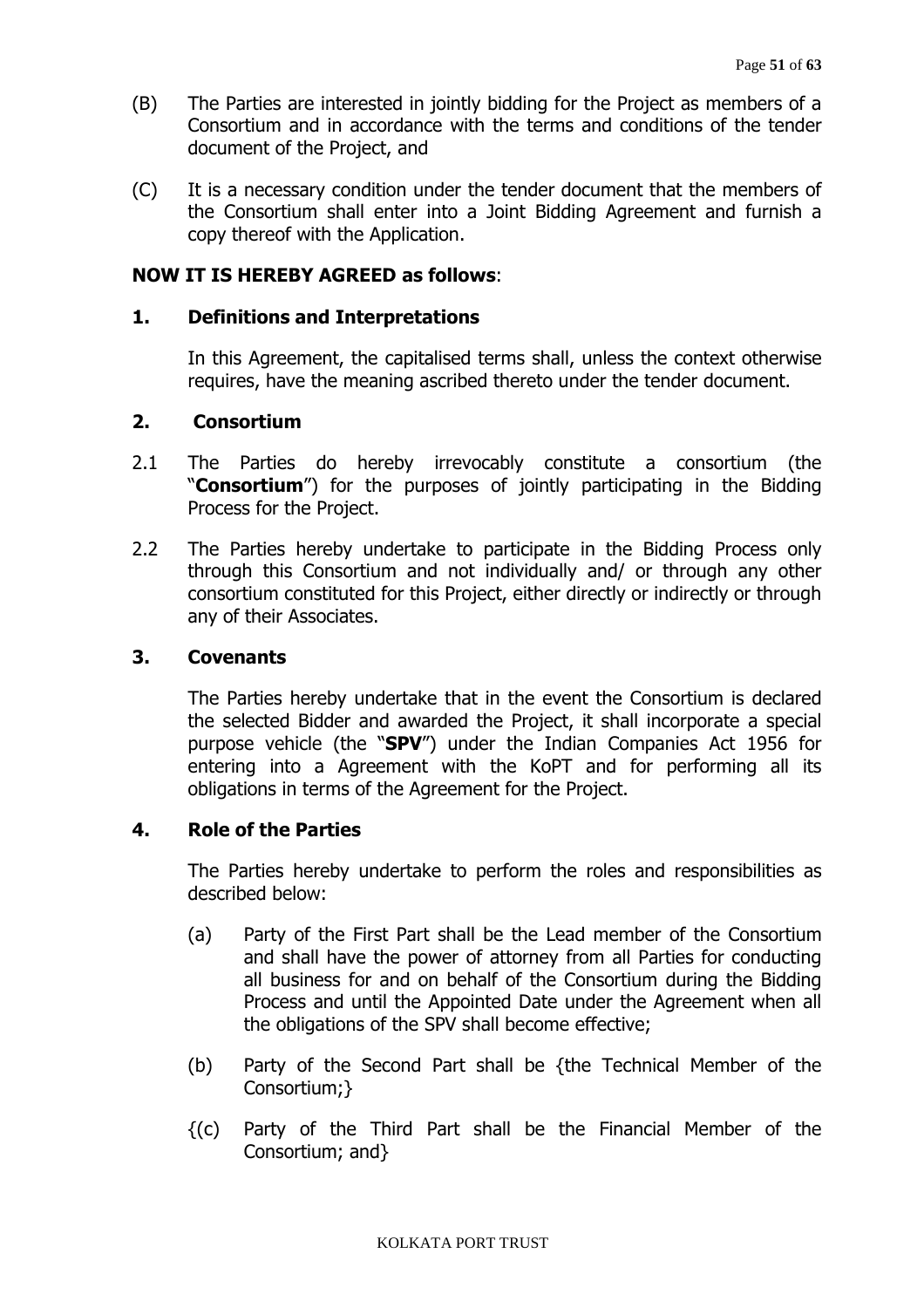{(d) Party of the Fourth Part shall be the Operation and Maintenance Member/ Other Member of the Consortium.}

#### **5. Joint and Several Liability**

The Parties do hereby undertake to be jointly and severally responsible for all obligations and liabilities relating to the Project and in accordance with the terms of the tender document and the Agreement, till such time as the Financial Close for the Project is achieved under and in accordance with the Agreement.

#### **6**. **Shareholding in the SPV**

6.1 The Parties agree that the proportion of shareholding among the Parties in the SPV shall be as follows:

First Party:

Second Party:

{Third Party:}

{Fourth Party:}

- 6.2 The Parties undertake that a minimum of 26% (twenty six per cent) of the subscribed and paid up equity share capital of the SPV shall, at all times till the second anniversary of the date of commercial operation of the Project, be held by the Parties of the First, {Second and Third } Part whose experience and networth have been reckoned for the purposes of technocommercial qualification for the Project in terms of the tender document.
- 6.3 The Parties undertake that each of the Parties specified in Clause 6.2 above shall, at all times between the commercial operation date of the Project and the second anniversary thereof, hold subscribed and paid up equity share capital of SPV equivalent to at least 5% (five per cent) of the Total Project Cost.
- 6.4 The Parties undertake that they shall collectively hold at least 51% (fifty one per cent) of the subscribed and paid up equity share capital of the SPV at all times until the second anniversary of the commercial operation date of the Project.
- 6.5 The Parties undertake that they shall comply with all equity lock-in requirements set forth in the Agreement.
- 6.6 The Parties undertake that the O&M Member shall subscribe and hold at least 10% (ten per cent) of the subscribed and paid up equity shares in the SPV in terms of the Agreement.}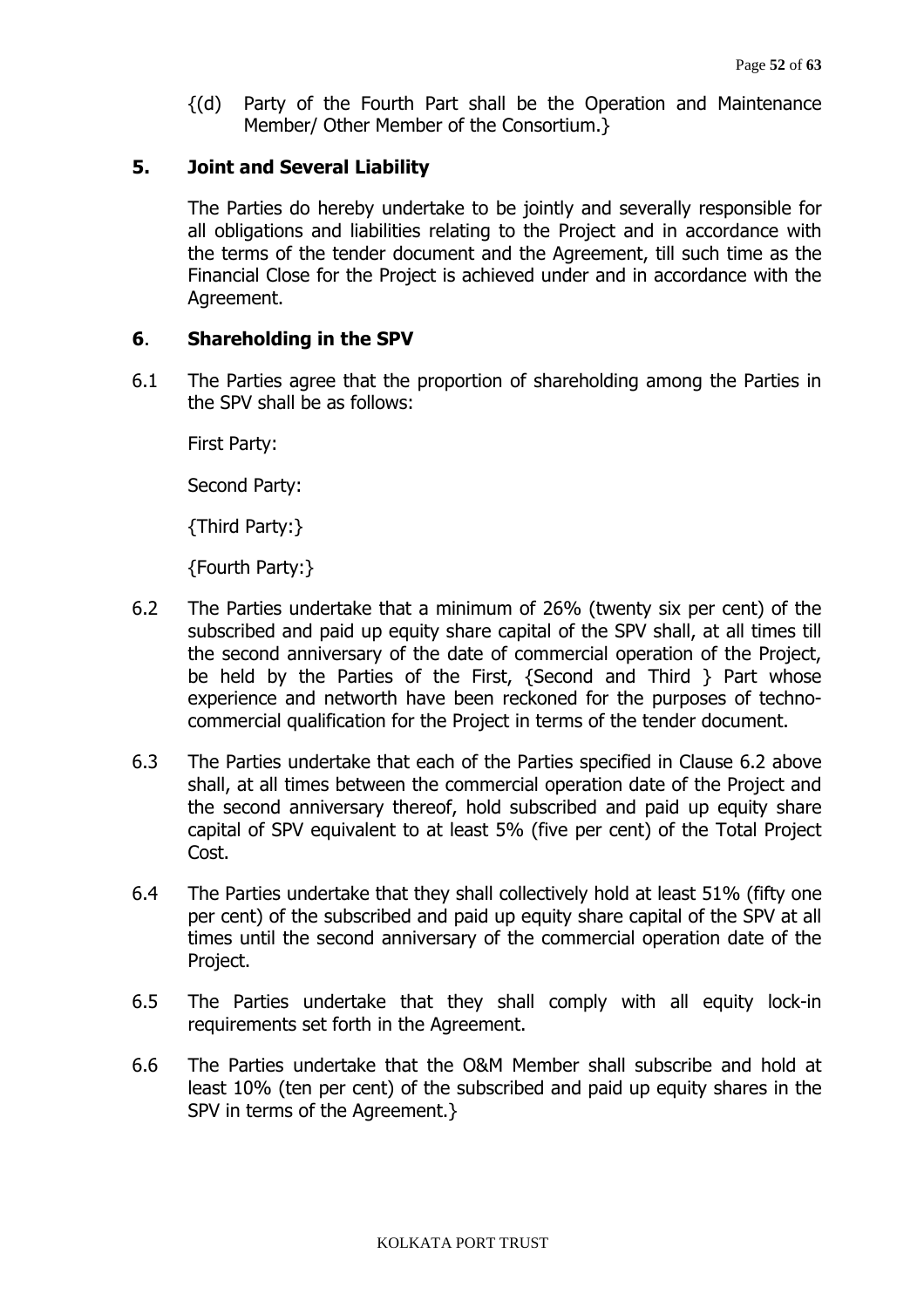# **7. Representation of the Parties**

Each Party represents to the other Parties as of the date of this Agreement that:

- (a) Such Party is duly organised, validly existing and in good standing under the laws of its incorporation and has all requisite power and KoPT to enter into this Agreement;
- (b) The execution, delivery and performance by such Party of this Agreement has been authorised by all necessary and appropriate corporate or governmental action and a copy of the extract of the charter documents and board resolution/ power of attorney in favour of the person executing this Agreement for the delegation of power and KoPT to execute this Agreement on behalf of the Consortium Member is annexed to this Agreement, and will not, to the best of its knowledge:
	- (i) Require any consent or approval not already obtained;
	- (ii) Violate any Applicable Law presently in effect and having applicability to it;
	- (iii) Violate the memorandum and articles of association, by-laws or other applicable organisational documents thereof;
	- (iv) Violate any clearance, permit, concession, grant, license or other governmental authorisation, approval, judgement, order or decree or any mortgage agreement, indenture or any other instrument to which such Party is a party or by which such Party or any of its properties or assets are bound or that is otherwise applicable to such Party; or
	- (v) Create or impose any liens, mortgages, pledges, claims, security interests, charges or Encumbrances or obligations to create a lien, charge, pledge, security interest, encumbrances or mortgage in or on the property of such Party, except for encumbrances that would not, individually or in the aggregate, have a material adverse effect on the financial condition or prospects or business of such Party so as to prevent such Party from fulfilling its obligations under this Agreement;
- (c) this Agreement is the legal and binding obligation of such Party, enforceable in accordance with its terms against it; and
- (d) there is no litigation pending or, to the best of such Party's knowledge, threatened to which it or any of its Affiliates is a party that presently affects or which would have a material adverse effect on the financial condition or prospects or business of such Party in the fulfillment of its obligations under this Agreement.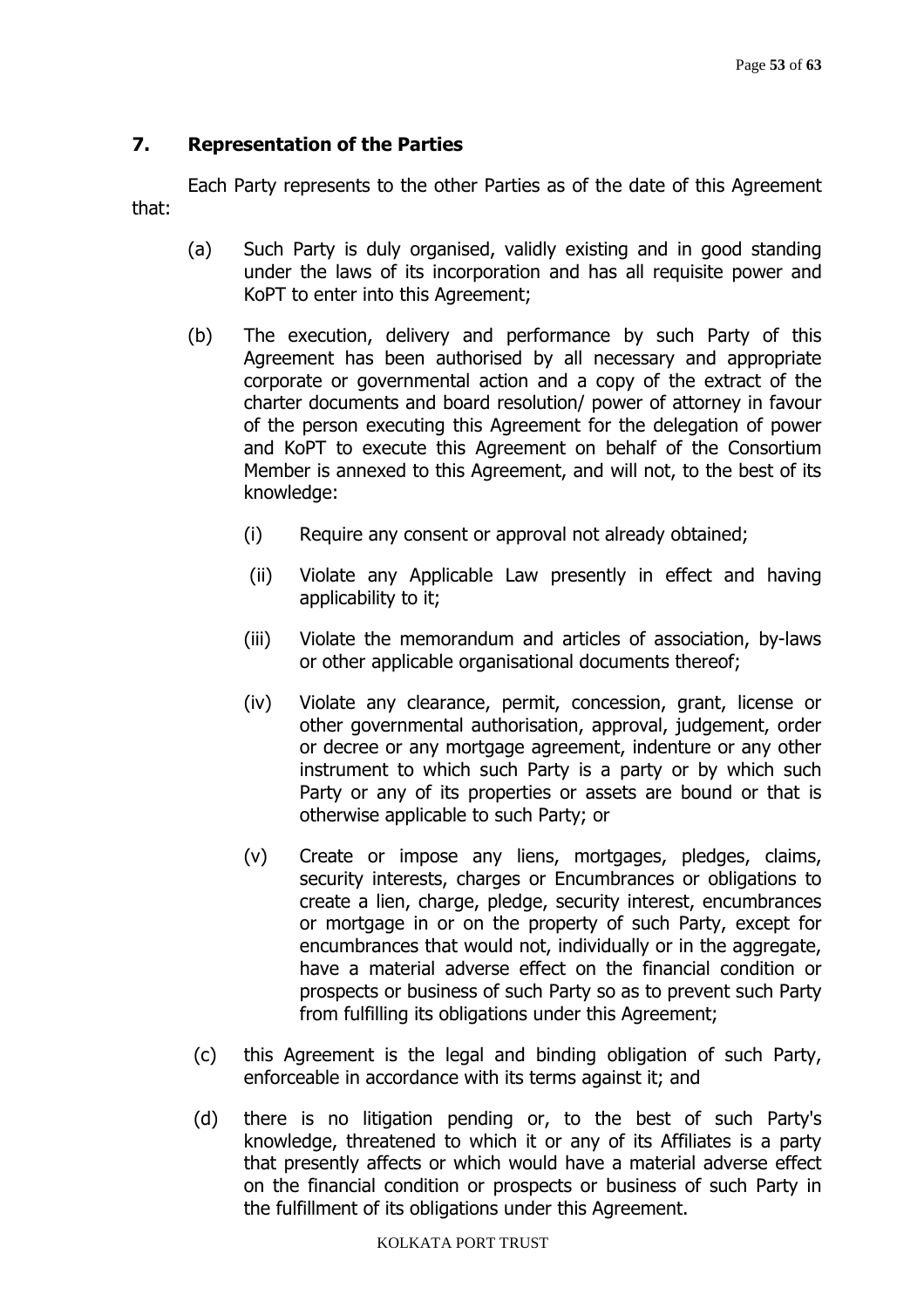## **8. Termination**

This Agreement shall be effective from the date hereof and shall continue in full force and effect until the Financial Close of the Project is achieved under and in accordance with the Agreement, in case the Project is awarded to the Consortium. However, in case the Consortium is either not pre-qualified for the Project or does not get selected for award of the Project, the Agreement will stand terminated in case the Applicant is not pre-qualified or upon return of the Earnest Money Deposit by the KoPT to the Bidder, as the case may be.

#### **9. Miscellaneous**

- 9.1 This Joint Bidding Agreement shall be governed by laws of India.
- 9.2 The Parties acknowledge and accept that this Agreement shall not be amended by the Parties without the prior written consent of the KoPT.

IN WITNESS WHEREOF THE PARTIES ABOVE NAMED HAVE EXECUTED AND DELIVERED THIS AGREEMENT AS OF THE DATE FIRST ABOVE WRITTEN.

SIGNED, SEALED AND DELIVERED SIGNED, SEALED AND DELIVERED For and on behalf of LEAD MEMBER by: SECOND PART

> (Signature) (Signature) (Name) (Name) (Designation) (Designation) (Address) (Address)

# SIGNED, SEALED AND DELIVERED SIGNED, SEALED AND DELIVERED

For and on behalf of For and on behalf THIRD PART FOURTH PART

(Name) (Name) (Address) (Address)

(Signature) (Signature) (Designation) (Designation)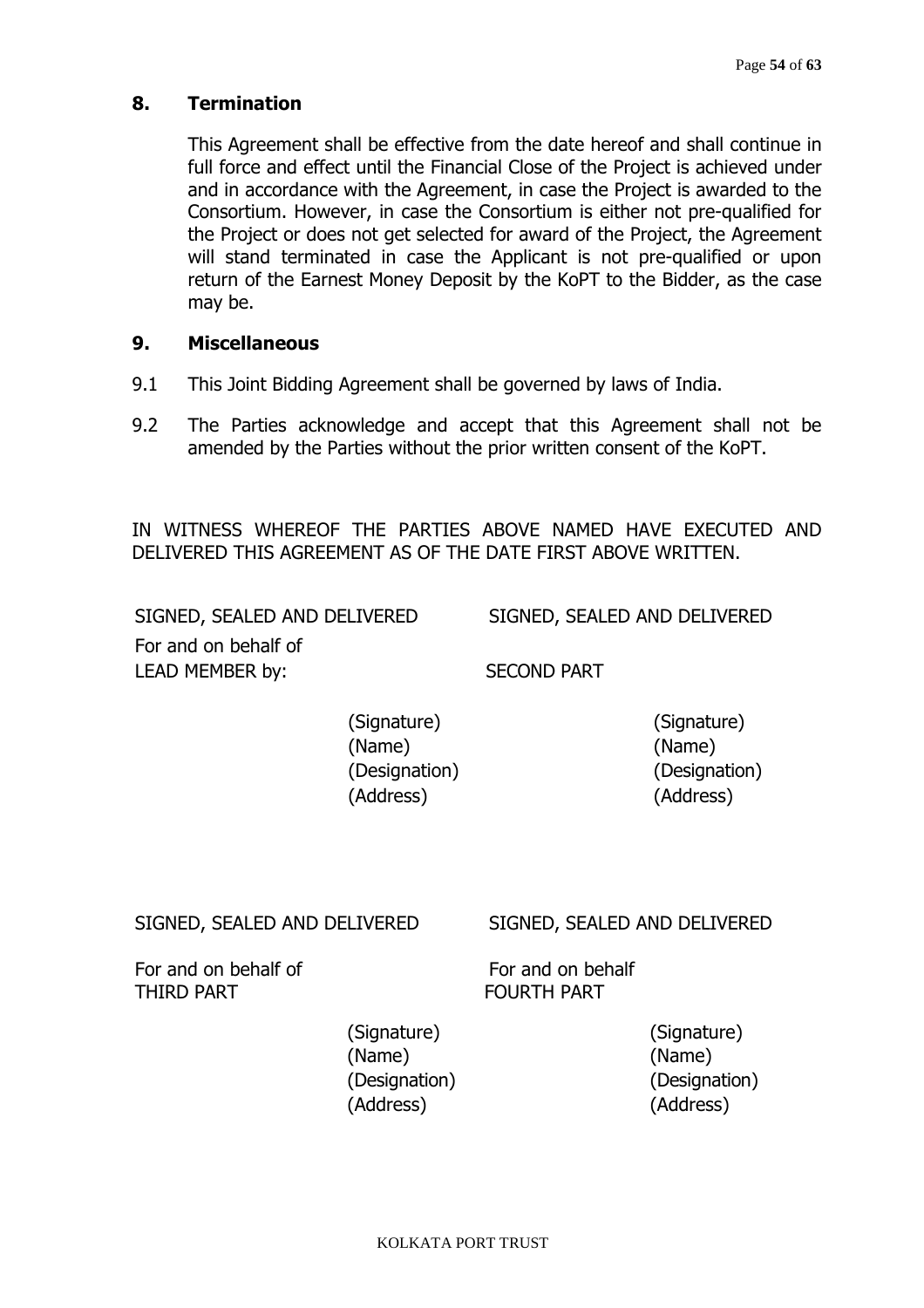## **Notes**:

- 1. The mode of the execution of the Joint Bidding Agreement should be in accordance with the procedure, if any, laid down by the Applicable Law and the charter documents of the executant(s) and when it is so required, the same should be under common seal affixed in accordance with the required procedure.
- 2. Each Joint Bidding Agreement should attach a copy of the extract of the charter documents and documents such as resolution / power of attorney in favour of the person executing this Agreement for the delegation of power and KoPT to execute this Agreement on behalf of the Consortium Member.
- 3. For a Joint Bidding Agreement executed and issued overseas, the document shall be legalized by the Indian Embassy and notarized in the jurisdiction where the Power of Attorney has been executed.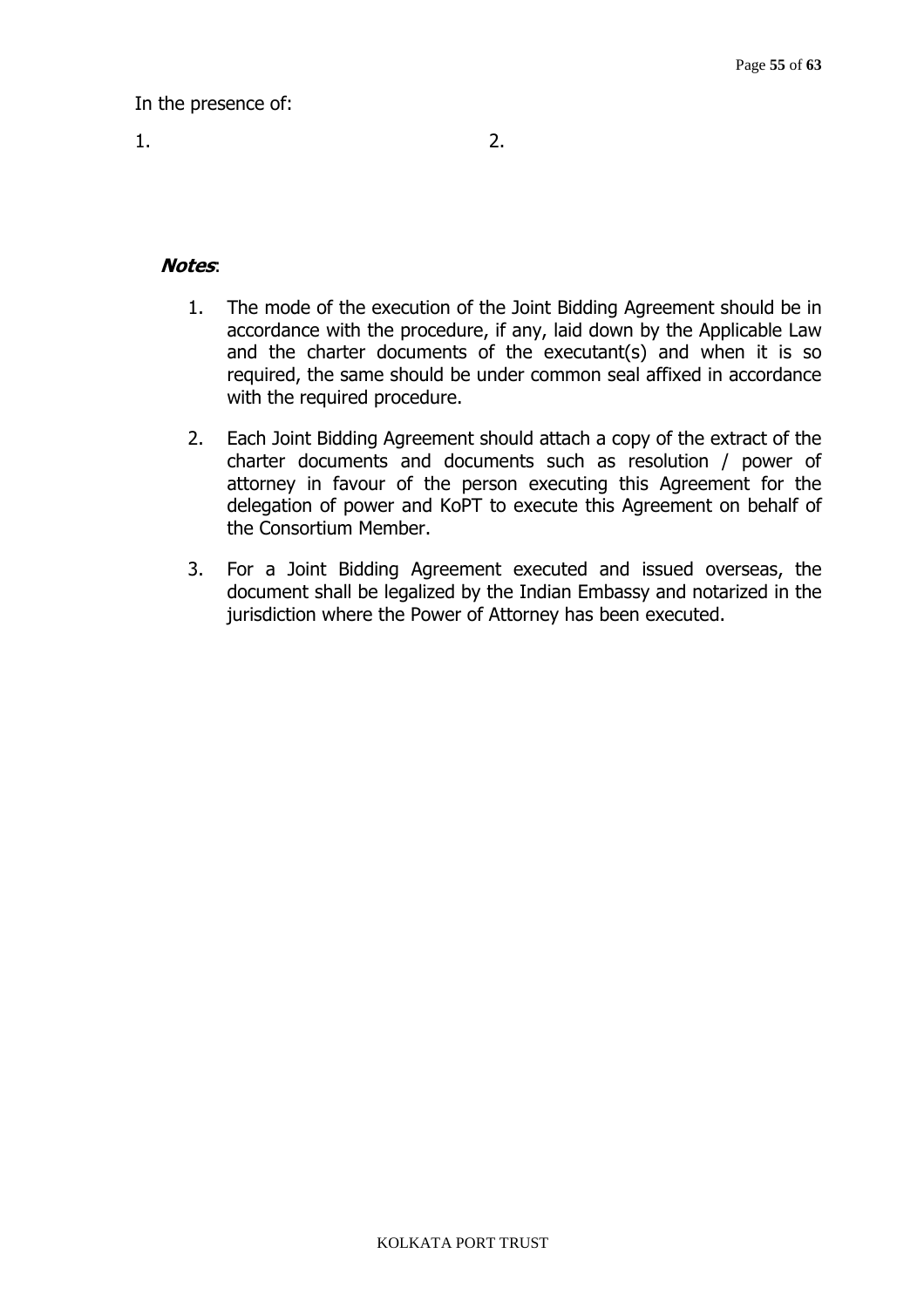#### Appendix - V

#### **Details of Applicant**

- 1. (a) Name:
	- (b) Country of incorporation:
	- (c) Address of the corporate headquarters and its branch office(s), if any, in India:
	- (d) Date of incorporation and/ or commencement of business:
- 2. Brief description of the Company including details of its main lines of business and proposed role and responsibilities in this Project:
- 3. Details of individual(s) who will serve as the point of contact/ communication for the KoPT:
	- (a) Name:
	- (b) Designation:
	- (c) Company:
	- (d) Address:
	- (e) Telephone Number:
	- (f) E-Mail Address:
	- (g) Fax Number:
- 4. Particulars of the Authorised Signatory of the Applicant:
	- (a) Name:
	- (b) Designation:
	- (c) Address:
	- (d) Phone Number:
	- (e) Fax Number:
- 5. In case of a Consortium:
	- (a) The information above (1-4) should be provided for all the Members of the Consortium.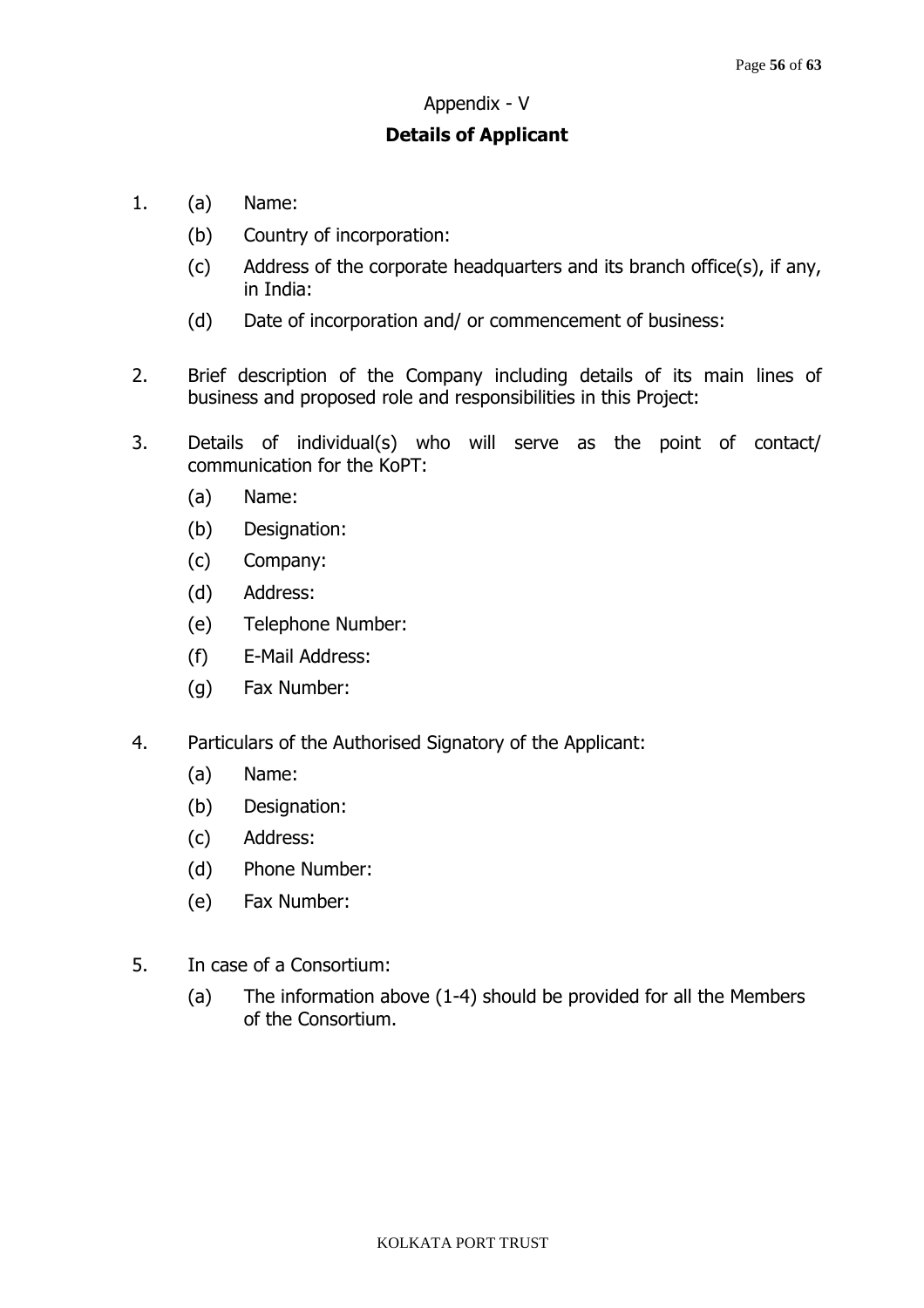#### **Appendix - VI**

# **Net Worth of the Applicant (In Rs. crore)**

| <b>Applicant type</b>      | <b>Net Worth</b> |                         |      |  |  |
|----------------------------|------------------|-------------------------|------|--|--|
|                            | Year             | Year                    | Year |  |  |
|                            | 1                | $\overline{\mathbf{2}}$ | 3    |  |  |
| Single entity Applicant    |                  |                         |      |  |  |
| Consortium Member 1        |                  |                         |      |  |  |
| <b>Consortium Member 2</b> |                  |                         |      |  |  |
| <b>Consortium Member 3</b> |                  |                         |      |  |  |
|                            |                  |                         |      |  |  |
| Consortium<br>Member 4     |                  |                         |      |  |  |
| <b>TOTAL</b>               |                  |                         |      |  |  |

## **Name & address of Applicant's Bankers:**

An Applicant consisting of a single entity should fill in details as per the row titled Single entity Applicant and ignore the rows titled Consortium Members. In case of a Consortium, row titled Single entity Applicant may be ignored.

The Applicant should provide details of its own Financial Capability or of an Associate AS specified / defined in the tender document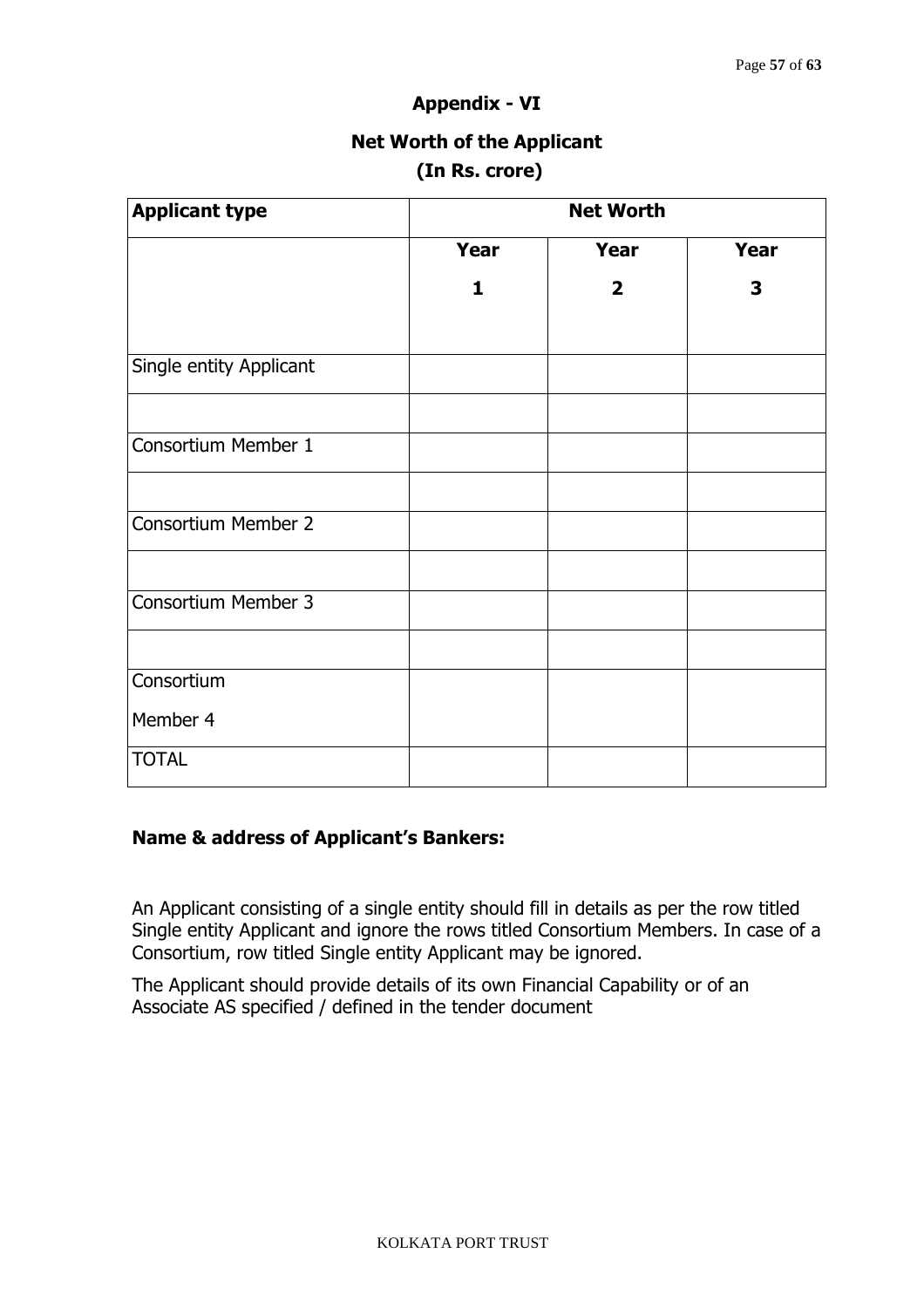## **Instructions:**

- 1. The Applicant/ its constituent Consortium Members shall attach copies of the balance sheets, financial statements and Annual Reports for 3 (three) years preceding the Application Due Date. The financial statements shall:
	- (a) reflect the financial situation of the Applicant or Consortium Members and its/ their Associates where the Applicant is relying on its Associate's financials;
	- (b) be audited by a statutory auditor;
	- (c) be complete, including all notes to the financial statements; and
	- (d) correspond to accounting periods already completed and audited (no statements for partial periods shall be requested or accepted).
- 2. Net Worth shall mean (Subscribed and Paid-up Equity + Reserves) less (Revaluation reserves + miscellaneous expenditure not written off + reserves not available for distribution to equity shareholders).
- 3. Year 1 will be the latest completed financial year, preceding the bidding. Year 2 shall be the year immediately preceding Year 1 and so on.
- 4. The Applicant shall also provide an Auditor's Certificate specifying the net worth of the Applicant and also specifying that the methodology adopted for calculating such net worth is in accordance with the methodology given in the tender document.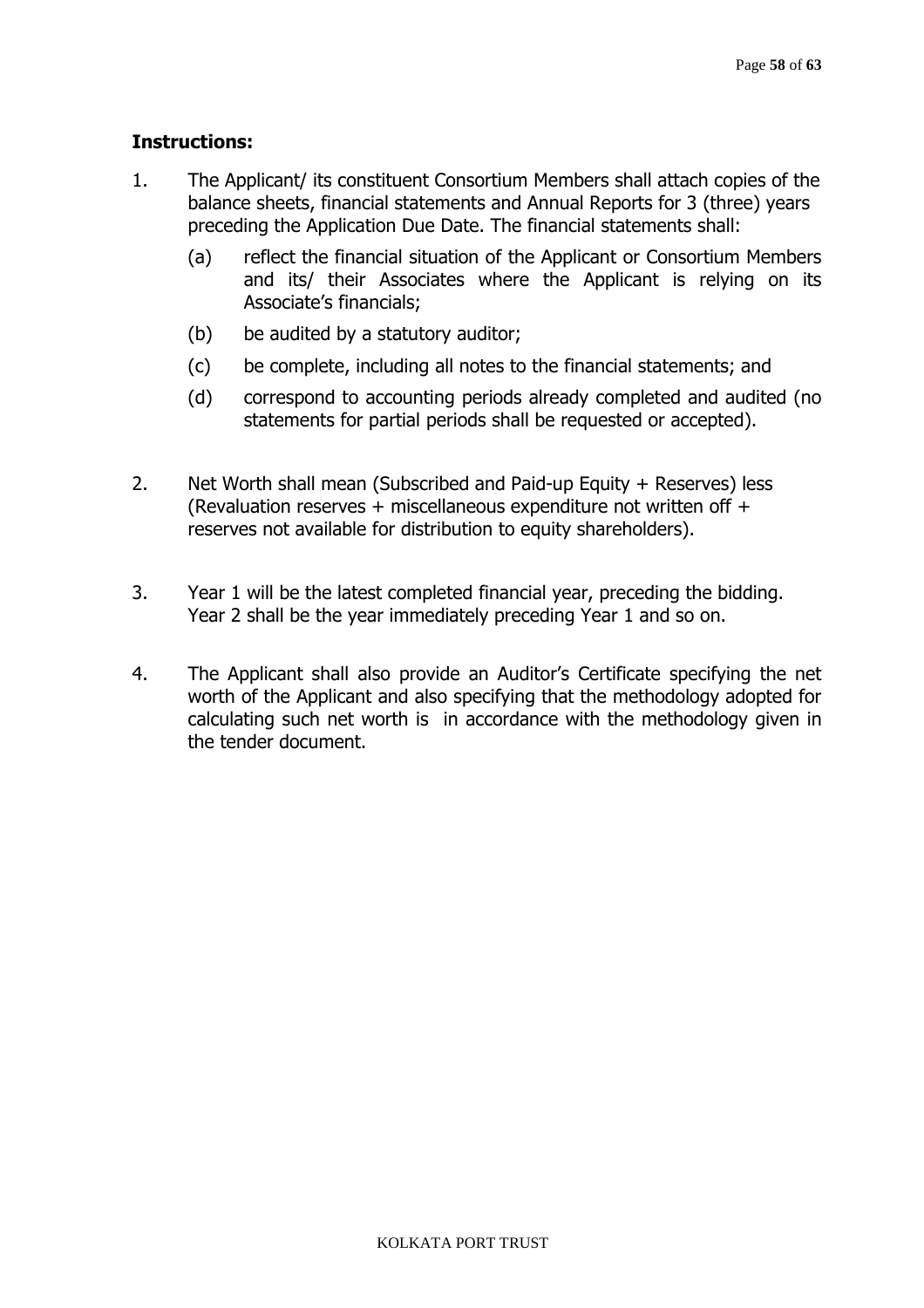## Appendix VII **MGT Bid**

(To be forwarded on the letter head of the Applicant)

(Date and Reference)

**To,** 

Dear Sir/Madam,

We, \_\_\_\_\_\_\_\_\_\_\_\_\_\_\_\_\_\_\_\_\_\_\_\_\_\_\_\_\_\_\_\_\_ **(Name of tenderer/Applicant)**  having examined the Tender Document and understood its contents, hereby submit our **MGT Bid for \_\_\_\_\_\_\_\_\_\_\_\_\_\_\_\_\_\_\_\_\_\_\_\_\_\_\_\_\_\_\_\_\_\_\_\_\_\_\_\_\_\_\_\_\_ (Tender Name), \_\_\_\_\_\_\_\_\_\_\_\_\_\_\_\_\_\_\_\_\_\_\_\_\_\_\_\_\_ (Tender No.)** as per

instructions contained in the concerned tender document.

I/We agree that this offer shall remain valid for a period of 120 days from the date of opening of Cover III (MGT Bid) or such further period as may be mutually agreed upon.

We offer a Minimum Guaranteed Throughput (MGT) of \_\_\_\_\_\_\_\_\_\_\_\_\_\_\_\_\_\_\_\_\_\_\_\_\_\_\_\_\_\_ MMTPA (million metric tonnes per annum)

Yours faithfully, **Signature of Power of Attorney Holder……………………………………………. Name: ………………………………………….. Designation: …………………………………… Date : ……………………………………….. Seal**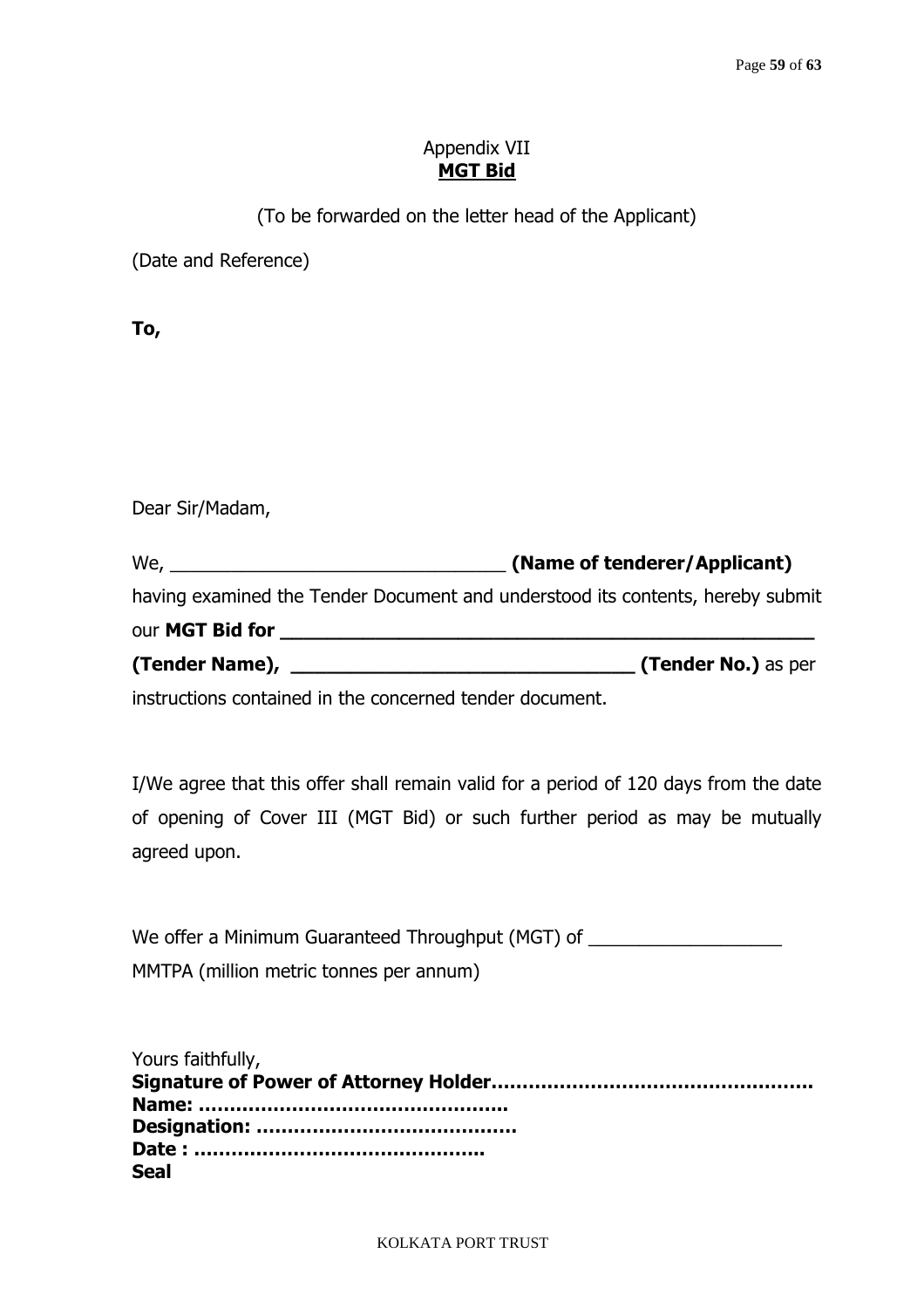## Appendix VIII **PROFORMA OF FORM OF AGREEMENT**

**Between …………………………………………………………………………** 

**Hereafter called the "FSRU/FSU Operator" (which terms shall unless excluded by or repugnant to the context include its successors and permitted assign) of the one part and** 

**……………………………………………………………………………………………** 

**……………………………………………………………………………………………** 

## **hereinafter called the "KoPT" (which terms shall unless excluded by or repugnant to the context include its successors and permitted assign) of the other part.**

#### WHEREAS :-

(a) KoPT being desirous of getting executed the Work mentioned, enumerated or referred to in the Tender Document including Notice Inviting Tender, Instruction to Tenderers, Special Conditions, and other Documents, has invited tenders.

(b) FSRU/FSU Operator has understood Work specified in the Tender Document and satisfied himself in all respects by careful examination before submitting his Tender as to the nature and magnitude of Work and has made local and independent enquiries and obtained complete information as to the matters and things referred to, or implied in the Tender Document or having any connection therewith, and has considered the nature and extent of all probable and possible situations, delays, hindrances or interference to or with the execution and completion of Work, to be carried out under the Agreement/Arrangement, and has examined and considered all other matters, condition and things and probable and possible contingencies, and generally all matters incidental thereto and ancillary thereof affecting the completion of work and which might have influenced him in making his Bid.

(c) The Notice inviting Tender, Tender Document, Letter of Award by the KoPT, Letter of Acceptance to the LoA by the FSRU/FSU Operator and any other documents and enclosures, copies of which are hereto annexed are included in the expression "Contract" wherever herein used :

#### And Whereas

KoPT accepted the Bid of the FSRU/FSU Operator for the provision and the performance of Work at upon the terms and subject to the Conditions of Contract.

Now This Agreement Witnesseth And it is hereby agreed and declared as follows :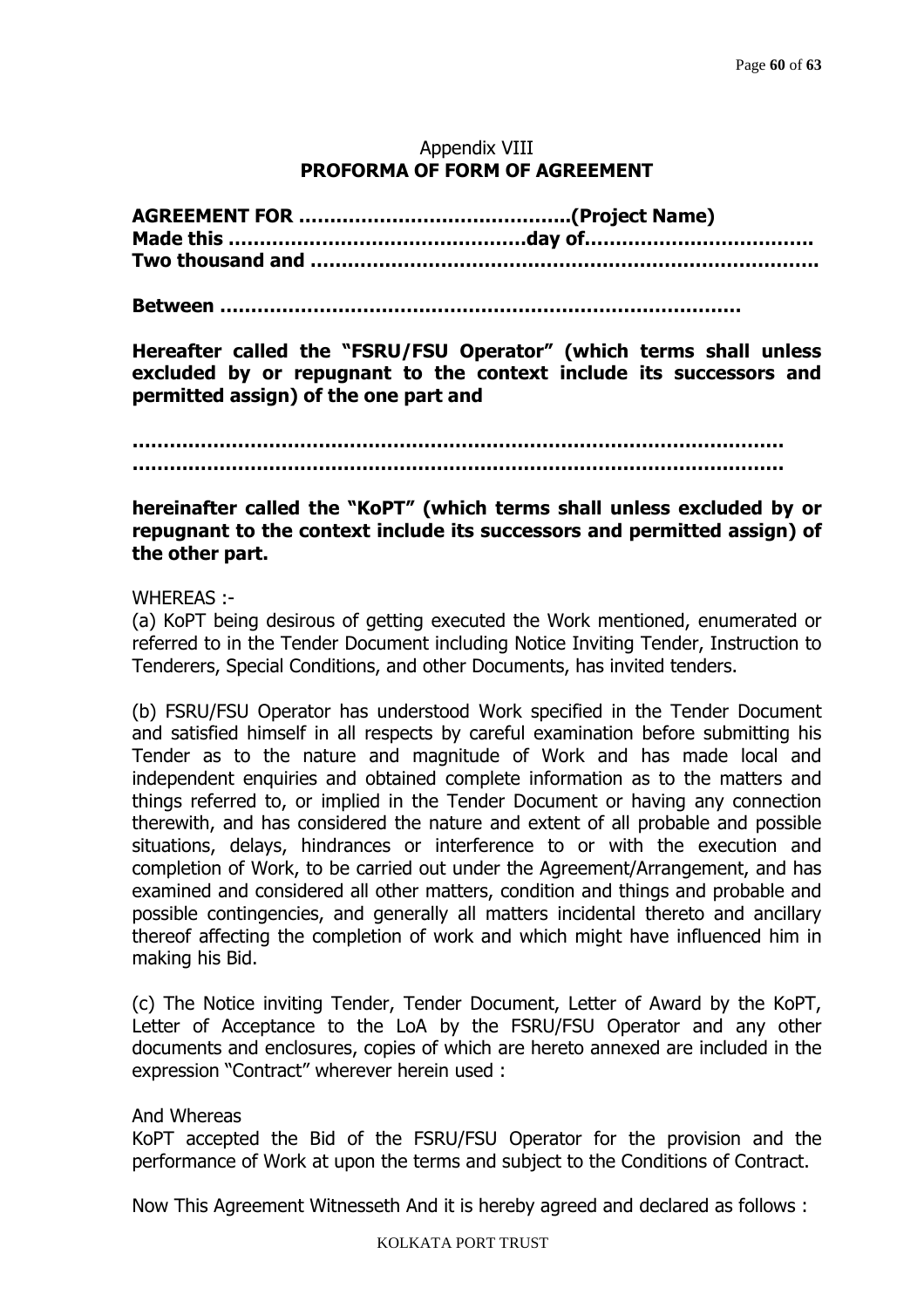1. the FSRU/FSU Operator hereby covenants with the KoPT that the FSRU/FSU Operator shall and will duly provide, and complete work and shall do and perform all other acts and things, mentioned or described or which are to be implied therefrom or may be reasonably necessary for completion of Work and at the times and in the manner and subject to the terms and conditions or stipulations mentioned.

2. the FSRU/FSU Operator does hereby agree to pay such sums as may be due to the KoPT and such other sums as may become payable to the KoPT.

IN WITNESS WHEREOF the Parties have executed these presents on the day and the year first above written.

| <b>Signed and Delivered</b><br>For and on behalf of<br><b>The KoPT</b> | <b>Signed and Delivered</b><br>For and on behalf of<br>The FSRU/FSU Operator |
|------------------------------------------------------------------------|------------------------------------------------------------------------------|
| <b>Date</b>                                                            | <b>Date</b>                                                                  |
| <b>Place</b>                                                           | <b>Place</b>                                                                 |

In presence of two Witnesses.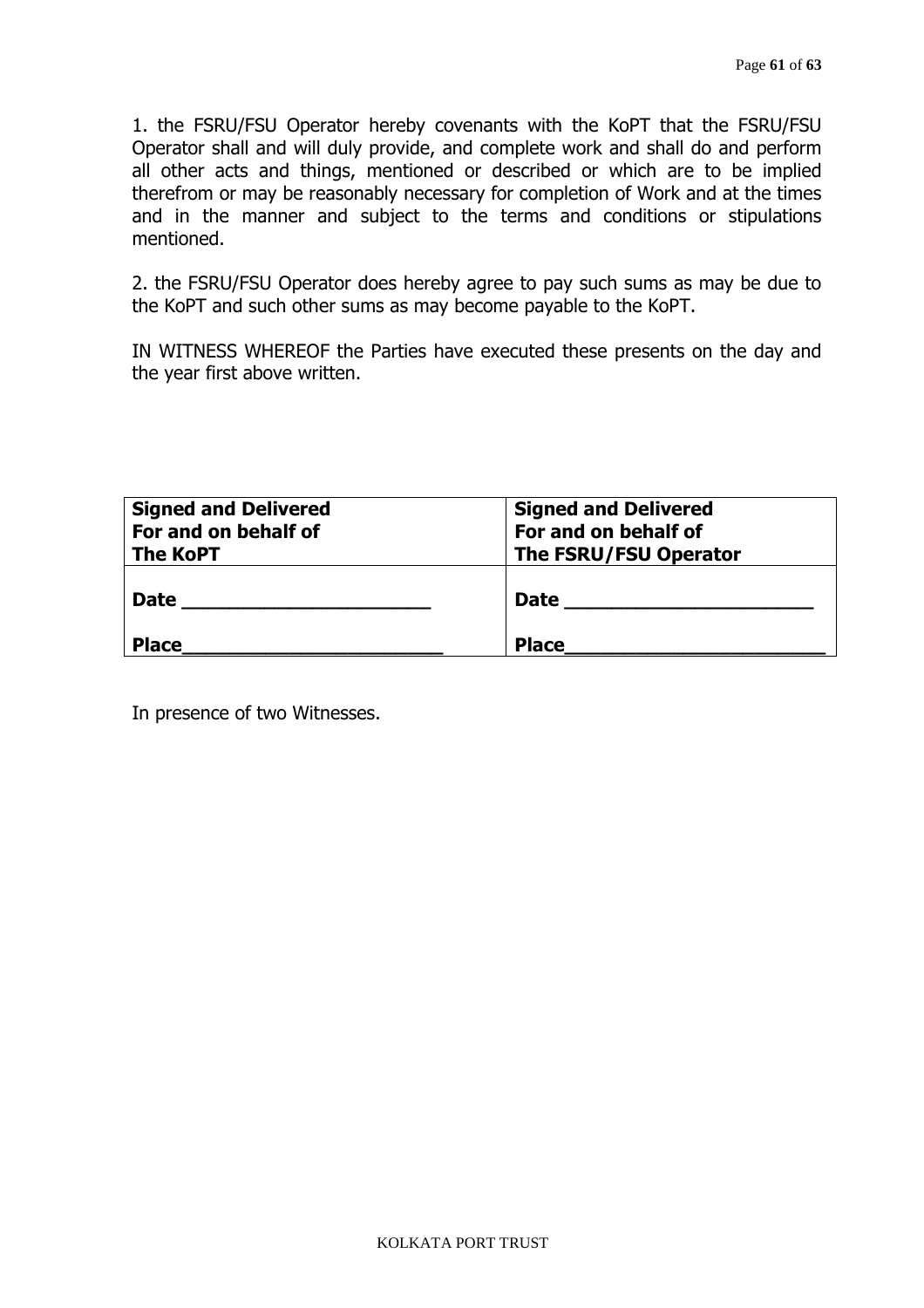#### **APPENDIX-IX**

Earnest Money Deposit (Bank Guarantee Format)

(The Bank shall fill in this Bank Guarantee Form. To be executed on Rs.100/- non-judicial stamp paper).

…………………………………………… (Bank's Name and address of issuing branch) Beneficiary ……………………………… (Name & Address of Employer / Board) Date …………………………… Tender Guarantee No…………………………………

We have been informed that (Name of Tenderer) (hereinafter called "the Tenderer") has submitted to you its tender dt…………………(hereinafter called "the Tender") for the execution of (Name of Project) under invitation for tender No.(No.of the NIT). Furthermore, we understand that , according to your conditions tenders must be supported by an Earnest Money Deposit (EMD).

At the request of the tenderer, we (name of the Bank) hereby irrevocably undertake to pay you any sum or sums not exceeding in total an amount of (amount in figures) (amount in words) upon receipt by us of your first demand in writing accompanied by a written statement , stating that the tenderer is in breach of its obligations under the tender conditions.

This guarantee will expire unless otherwise extended or informed by the employer / Board :-

- a) If the tenderer is the successful tenderer, upon our receipt of copies of the contract signed by the tenderer and the performance guarantee issued to you upon the instruction of the tenderer, OR
- b) If the tenderer is not the successful tenderer upon the earlier of
	- (i) Our receipt of a copy of your notification to the tenderer of the name of the successful tenderer , OR
	- (ii) 28 days after the expiration of the tenderers tender validity or any extended period thereof.

Consequently, any demand for payment under this guarantee must be received by us at the office on or before that date.

| Signature                                        |
|--------------------------------------------------|
|                                                  |
| Designation                                      |
| (duly constituted attorney for and on behalf of) |
| Bank                                             |
| Branch                                           |
| (Official Seal of the Bank)                      |